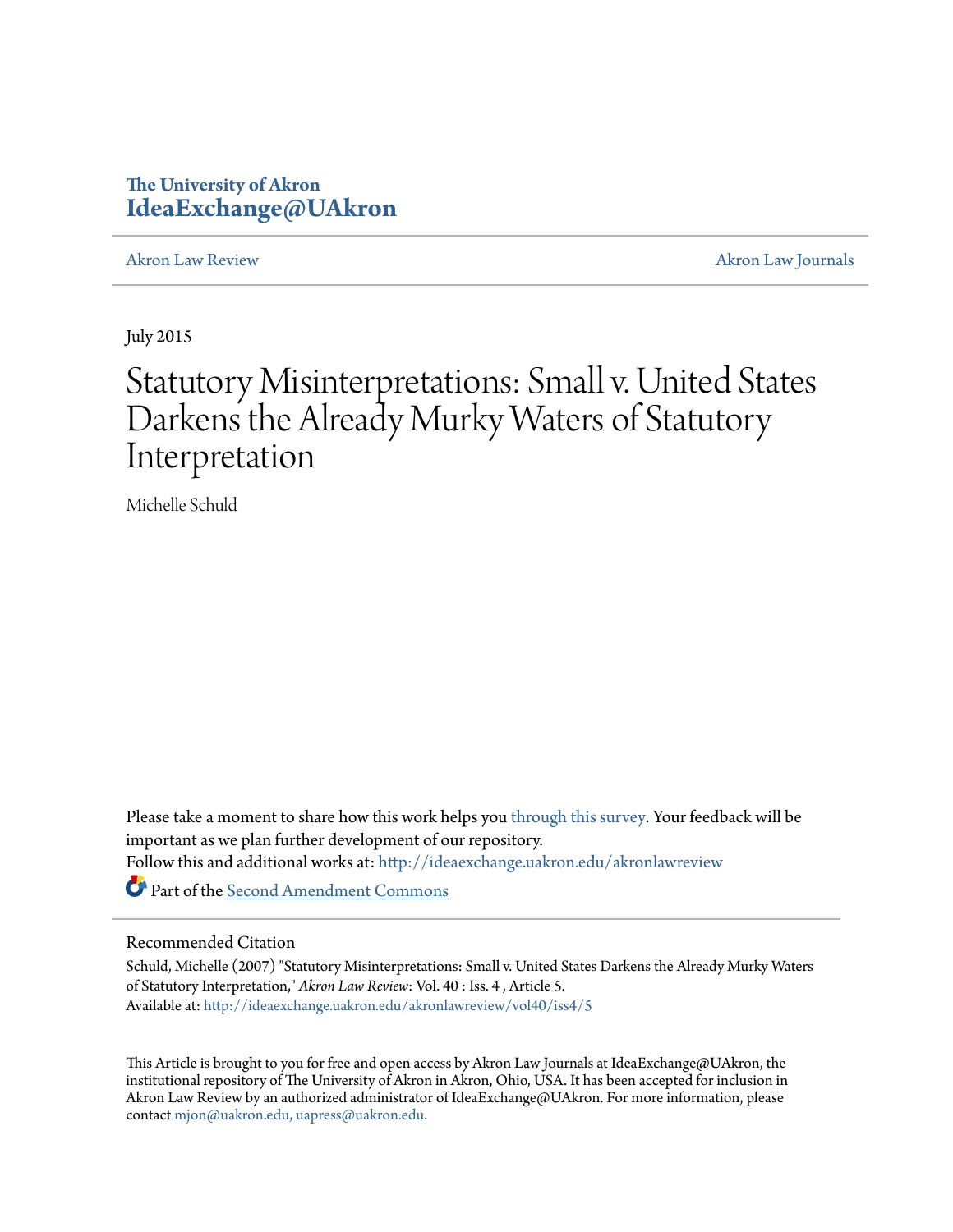1

# **STATUTORY MISINTERPRETATION: SMALL V. UNITED STATES DARKENS THE ALREADY MURKY WATERS OF STATUTORY INTERPRETATION**

#### I. INTRODUCTION

In 1968 Congress passed The Gun Control Act in part to prevent firearms from getting into the hands of dangerous individuals.<sup>1</sup> Congress determined that a prior conviction for crimes punishable by imprisonment for more than one year was an indication that an individual was potentially dangerous.<sup>2</sup> Therefore, the Gun Control Act restricted the ownership, possession, and use of firearms by individuals with such prior convictions.<sup>3</sup> The current version of this statute, 18 U.S.C.  $\S$  922(g)(1), provides that it is unlawful for an individual "who has been convicted in *any court* of a crime punishable by imprisonment for a term exceeding one year" to possess a firearm.<sup>4</sup>

In the case of *Small v. United States*,<sup>5</sup> the Supreme Court granted certiorari to resolve a circuit split over the proper interpretation of §  $922(g)(1)$ .<sup>6</sup> The circuits had split over whether the proper interpretation of the terms "convicted in any court" included convictions from foreign courts.<sup>7</sup> The Third, Fourth, and Sixth Circuits all held that foreign

 <sup>1.</sup> Omnibus Crime Control and Safe Streets Act of 1968 § 901, Pub. L. 90-351, 82 Stat. 197, 225 (codified as amended at 18 U.S.C. § 922 (2006)). Congress was careful to point out that the purpose of the law was not to restrict or place an undue burden on law abiding citizens on the acquisition, possession, or use of firearms for lawful purposes. § 901(b); *see infra* notes 27-38 and accompanying text (discussing of the history of the Gun Control Act); *infra* notes 155-163 and accompanying text (discussing the legislative purpose of the Gun Control Act); *see also* William J. Vizzard, *The Gun Control Act of 1968*, 18 ST. LOUIS U. PUB. L. REV. 79, 79 (1999) (describing the Gun Control Act as "the legal core of national gun policy in the United States").

<sup>2</sup>*. See infra* notes 155-163 and accompanying text (discussing the purpose of 18 U.S.C. §  $922(g)(1)$ ).

 <sup>3.</sup> Omnibus Crime Control and Safe Streets Act § 922(e); *see infra* notes 27-38 and accompanying text (discussing the background of the Gun Control Act).

 <sup>4. 18</sup> U.S.C. § 922(g)(1) (2006) (emphasis added). See *infra* note 31 for the full text of this statute.

 <sup>5. 544</sup> U.S. 385 (2005).

<sup>6</sup>*. Id.* at 387.

<sup>7</sup>*. See* United States v. Gayle, 342 F.3d 89, 90 (2d. Cir. 2004) (holding 18 U.S.C. § 922 did not encompass foreign convictions); United States v. Small, 333 F.3d 425, 428 (3d Cir. 2003),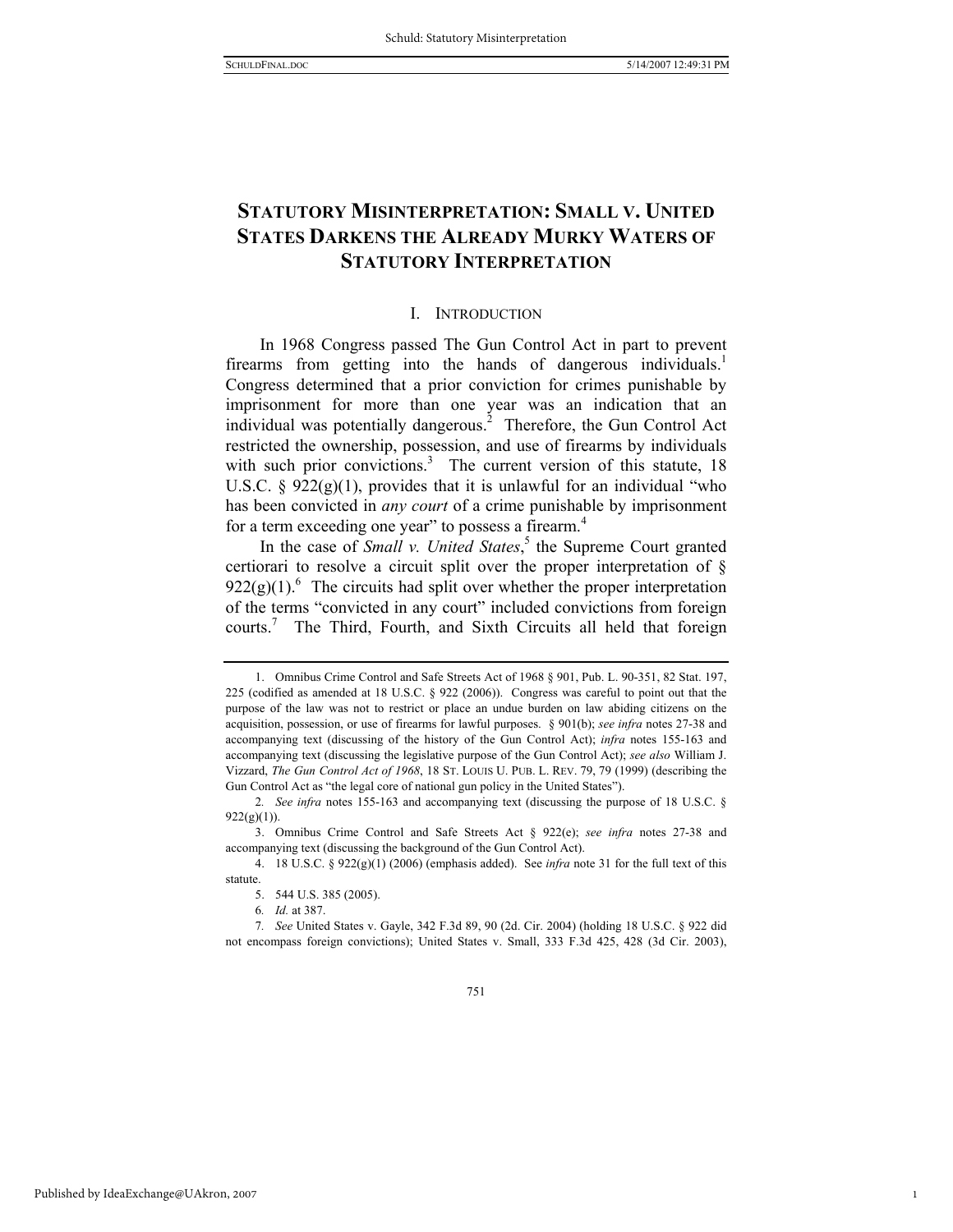convictions could be used as a predicate offense under §  $922(g)(1)^8$ . The Second and Tenth Circuits both interpreted  $\S$  922(g)(1) to not allow foreign convictions to be used as a predicate offense.<sup>9</sup>

In *Small v. United States*, Gary Small had been convicted of possession of a firearm under §  $922(g)(1)$  based on a prior conviction from a Japanese court for which he was sentenced to a five year prison term.<sup>10</sup> Small argued that the term "any court" in § 922(g)(1) applied only to domestic convictions, $11$  while the government argued that the proper interpretation allowed the use of foreign convictions.<sup>12</sup> While the government's argument prevailed before the Third Circuit, a Supreme Court majority agreed with Small and followed the Second and Tenth Circuits, which interpreted the terms of  $\S 922(g)(1)$  narrowly to include only domestic convictions.<sup>13</sup>

The Court's decision in *Small v. United States* is notable, not only because of the dangerous loophole it has provided convicted felons,<sup>14</sup> but also because it highlights the ongoing debate over the methods courts employ to interpret statutes.<sup>15</sup> The majority opinion is an example of the corruption that can occur to the plain meaning of a statute when a court looks too far beyond the text of the statute.<sup>16</sup> The result in this case is a tortured interpretation of the term "any court" and the creation of a new

11*. Id*.

12*. See id*. at 388.

13*. Id.* at 387; *see also infra* notes 104-111 and accompanying text (discussing the majority opinion in *Small*).

14*. See infra* notes 137 and accompanying text (discussing the dangers presented by the majority's interpretation of 18 U.S.C. § 922(g)(1) (2006)).

16*. See infra* notes 119-195 and accompanying text (analyzing the majority's misuse of various methods of statutory interpretation in construing  $\S 922(g)(1)$ ).

*rev'd*, 544 U.S. 385 (2005) (holding § 922 could encompass foreign convictions); United States v. Concha, 233 F.3d 1249, 1250-51 (10th Cir. 2000) (holding § 922 did not encompass foreign judgments); United States v. Atkins, 872 F.2d 94, 96 (4th Cir. 1989) (holding a foreign conviction could properly be used as a predicate offense); United States v. Winson, 793 F.2d 754, 757 (6th Cir. 1986) (holding the term "any court" applied to foreign convictions); *see also* Bean v. United States, 89 F. Supp. 2d 828, 837 (E.D. Tex 2000), *aff'd*, 253 F.3d 234 (5th Cir. 2001), *rev'd*, 537 U.S. 71 (2002) (holding that foreign convictions do not automatically qualify as predicate offenses).

<sup>8</sup>*. See Small*, 333 F.3d at 428; *Atkins*, 872 F.2d at 96; *Winson*, 793 F.2d at 757.

<sup>9</sup>*. See Gayle*, 342 F.3d at 90; *Concha*, 233 F.3d at 1250-51.

<sup>10</sup>*.* 544 U.S. at 387.

<sup>15</sup>*. See infra* notes 123-130 and accompanying text (discussing the application of the plain meaning doctrine in *Small v. United States*); *infra* notes 131-140 and accompanying text (discussing the application of the canon against absurdities); *infra* notes 141-154 and accompanying text (discussing the use of legislative history in interpreting  $\S$  922(g)(1)); *infra* notes 155-163 and accompanying text (discussing of the legislative purpose of § 922(g)(1)); *infra* notes 164-195 and accompanying text (discussing the application of the presumption against extraterritorial application to *Small v. United States*).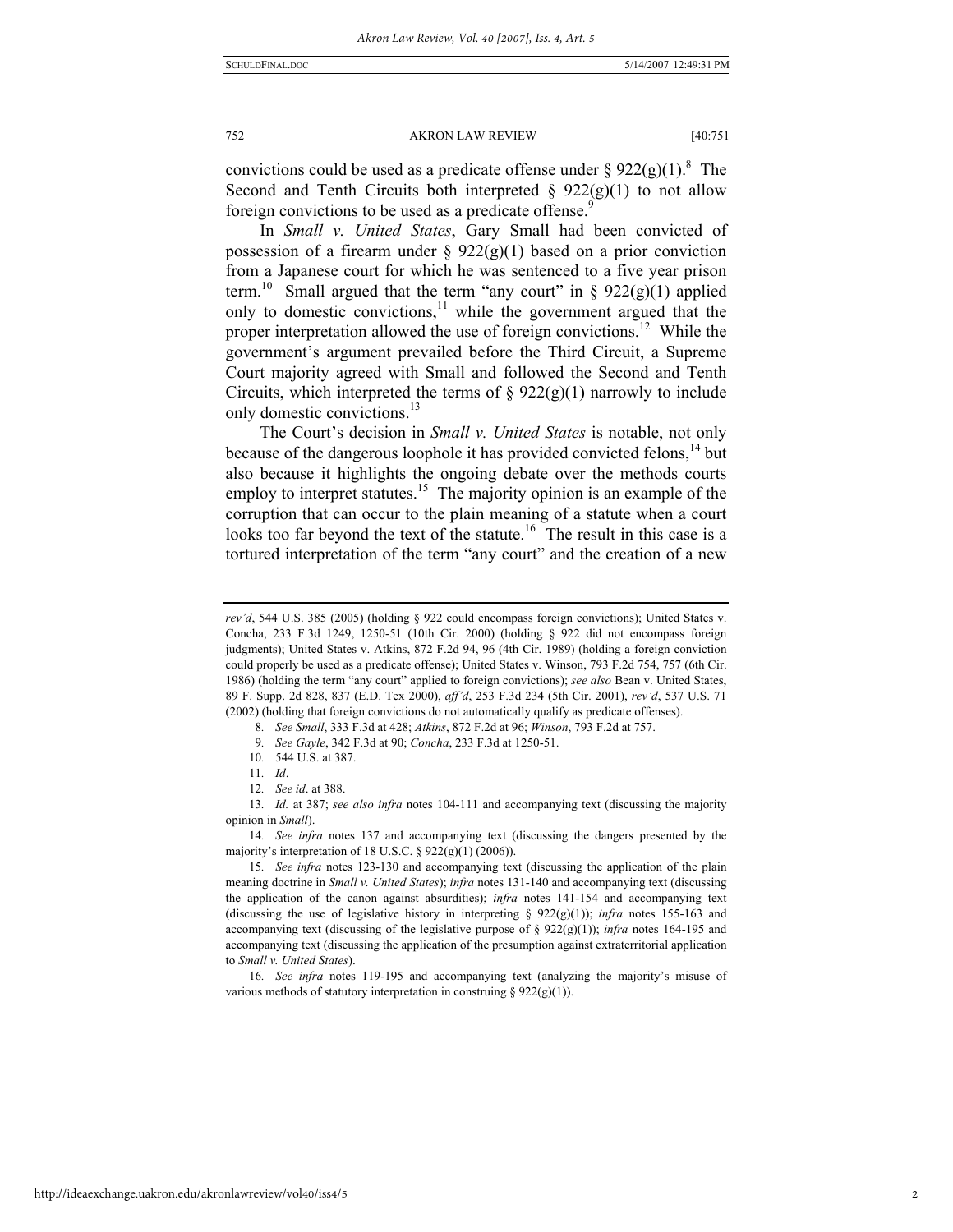canon of construction by the majority.<sup>17</sup> The majority derived this new canon of an "assumption about the reach of domestically oriented statutes" from the longstanding canon against extraterritorial application.<sup>18</sup> This new canon imposes a clear statement restriction on Congress with regard to statutes which regulate activities within the borders of the United States, but may include foreign facts.<sup>19</sup> The correct interpretation of  $\S 922(g)(1)$ , when properly applying methods of statutory interpretation, is that the words "convicted in any court" include convictions in "any court" — including foreign courts.<sup>20</sup>

Part II of this Note will examine the background of this issue by exploring the history and purpose of the Gun Control Act of 1968 and the circuit split arising over the interpretation of the words "any court" under  $\S 922(g)(1)^{21}$  Part III will focus on *Small v. United States* in detail, including the underlying facts, procedural history, and majority and dissenting opinions.<sup>22</sup> Part IV will analyze this decision and argue that the majority misused canons of statutory interpretation to reach an interpretation that is contrary to the plain meaning of the statute.<sup>23</sup> The section will also discuss the majority's "assumption about the reach of domestically oriented statutes" and explore the implications of this opinion on future legislation and cases.<sup>24</sub> Part V concludes that this case</sup> is part of a larger problem of courts relying too heavily on outside sources when interpreting a statute, which causes them to stray too far from the text of the statute.<sup>25</sup> It also concludes that to prevent continued misinterpretations of statutes a more consistent approach to statutory interpretation is needed with a stronger adherence to the plain meaning of the statute, less reliance on outside sources, and a disciplined application of canons of construction.26

<sup>17</sup>*. See infra* notes 119-195 and accompanying text (discussing the majority and dissent's interpretation of the words "any court").

<sup>18</sup>*. Small*, 544 U.S. at 399 (Thomas, J., dissenting).

<sup>19</sup>*. See infra* notes 164-195 and accompanying text (discussing the majority's application of the canon against extraterritorial application); *infra* notes 196-213 and accompanying text (exploring the potential implications of the *Small* decision).

<sup>20</sup>*. See infra* notes 123-195 and accompanying text.

<sup>21</sup>*. See infra* notes 27-70 and accompanying text.

<sup>22</sup>*. See infra* notes 71-118 and accompanying text.

<sup>23</sup>*. See infra* notes 123-163 and accompanying text.

<sup>24</sup>*. See infra* notes 164-195 and accompanying text.

<sup>25</sup>*. See infra* notes 215-222 and accompanying text.

<sup>26</sup>*. See infra* notes 215-222 and accompanying text.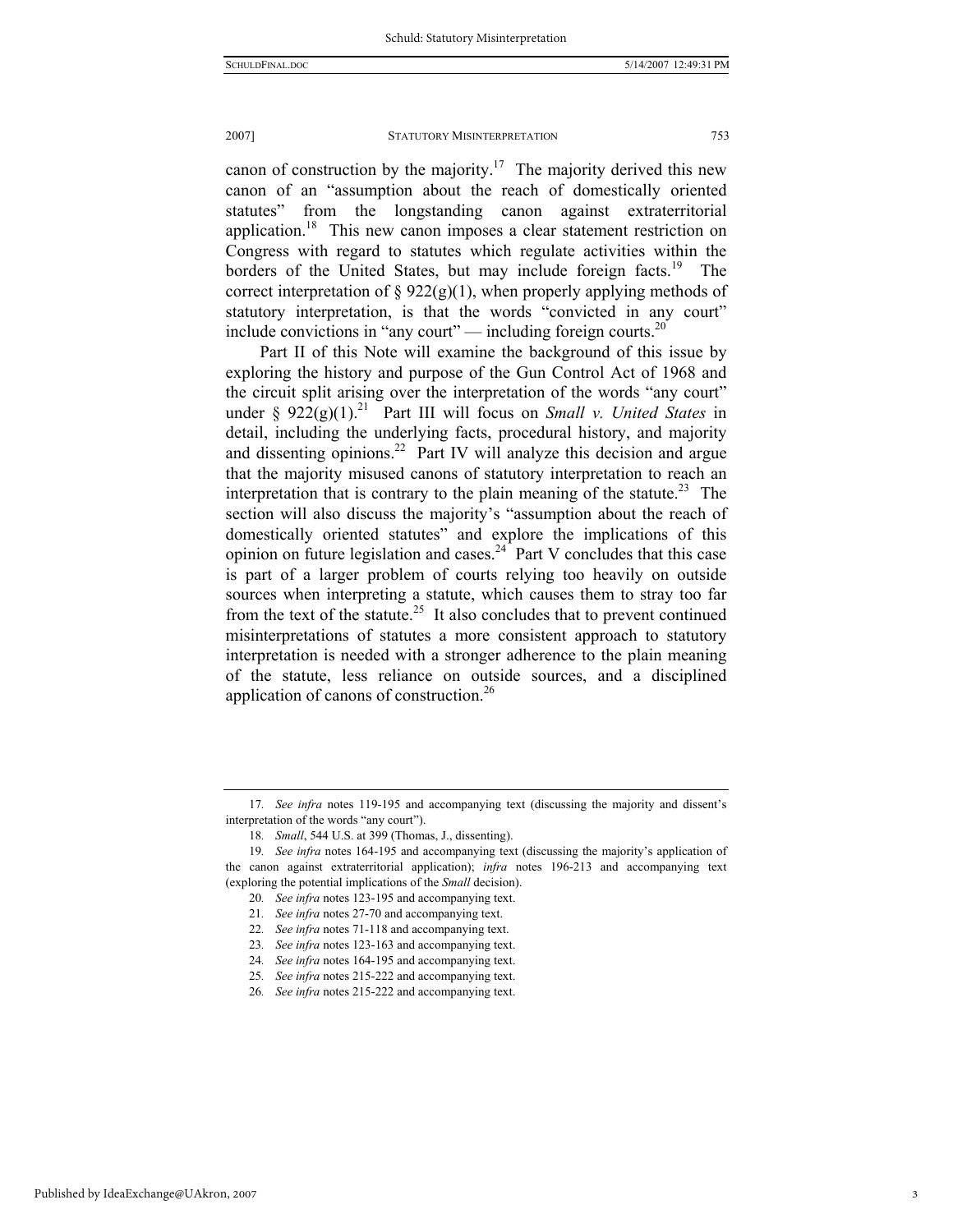#### II. BACKGROUND

### *A. History of the Gun Control Act*

Congress passed the Gun Control Act of 1968 in response to concerns over an increase in gun violence in the United States.<sup>27</sup> The Act sought to prevent crime by restricting the availability of firearms to individuals deemed unfit to possess them because of age, criminal background, or incompetency.<sup>28</sup> Congress enacted the statute as a series of amendments to the Safe Streets  $Act<sub>29</sub><sup>29</sup>$  and it was superseded in 1986 by the current version of the statute, 18 U.S.C.  $\S$ § 921 and 922.<sup>30</sup>

The current version of  $\S$  922(g)(1) specifically prohibits firearm possession by individuals with certain criminal backgrounds.<sup>31</sup> The provision makes it unlawful for a person "convicted in any court of a crime punishable by more than one year imprisonment" to possess a firearm.32 The proper interpretation of the scope of this provision caused a split among the United States Courts of Appeals.<sup>33</sup> The Circuit Courts disagreed on the proper interpretation of the term "convicted in any court" as used in 18 U.S.C.  $\S$  921(g)(1) and, more specifically, whether this language applied to individuals whose criminal backgrounds are

28*. Huddleston*, 415 U.S. at 824 (quoting S. Rep. No. 90-1501, at 22 (1968)); *see also supra* note 27 (discussing the historical reasons for the Gun Control Act).

29*. See* Century Arms, Inc. v. Kennedy, 323 F. Supp 1002, 1006 (D. Vt. 1971); Vizzard, *supra* note 1, at 83-85.

30. 18 U.S.C. §§ 921, 922 (2006).

31. 18 U.S.C. § 922(g)(1). This provision states:

It shall be unlawful for any person . . . who has been convicted in any court of, a crime punishable by imprisonment for a term exceeding one year . . . to ship or transport in interstate or foreign commerce, or possess in or affecting commerce, any firearm or ammunition; or to receive any firearm or ammunition which has been shipped or transported in interstate or foreign commerce.

#### *Id.*

33*. See supra* note 7 and accompanying text (analyzing the circuit split over the use of foreign convictions as predicate offenses).

<sup>27</sup>*. See* Huddleston v. United States, 415 U.S. 814, 824 (1974) (discussing Congress's purpose behind passing the Gun Control Act of 1968 as a means of reducing "the widespread traffic in firearms and with their general availability to those whose possession thereof was contrary to the public interest" (quoting Pub. L. No. 90-351, § 1201, 82 Stat. 236 (1968) (repealed 1986))). Senator Thomas Dodd, a major proponent of the Gun Control Act, began studying firearm issues as Chairman of the Juvenile Justice Subcommittee of the Senate Judiciary Committee in 1961. Vizzard, *supra* note 1, at 80. However, the issue did not receive sufficient support from Congress or from the American public until the assassinations of Dr. Martin Luther King and United States Senator Robert Kennedy highlighted the need for greater regulation to reduce gun violence. *Id*. at 80-85; *see infra* notes 155-163 and accompanying text (discussing the purpose of the Gun Control Act of 1968).

 <sup>32. 18</sup> U.S.C. § 922(g)(1).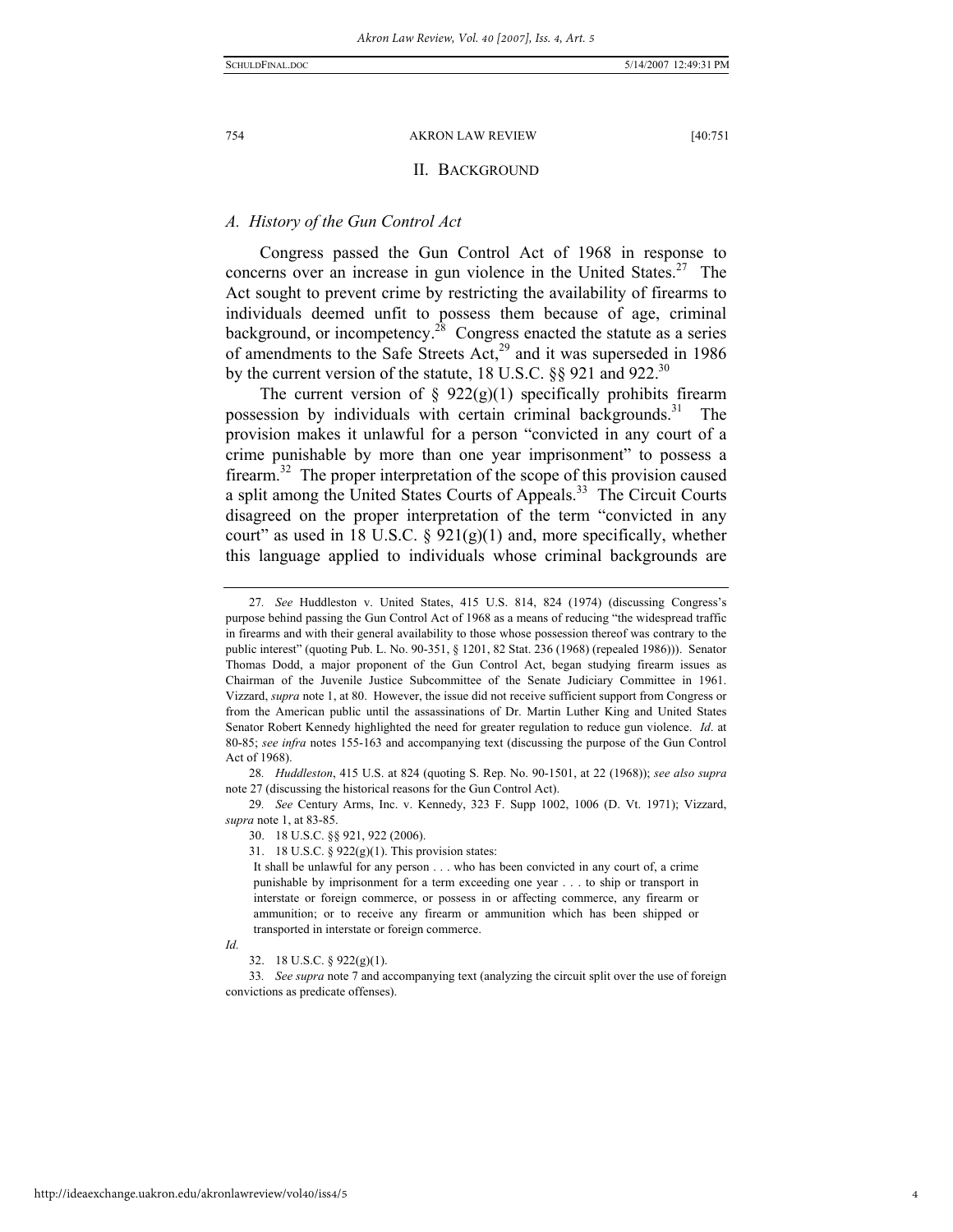made up of convictions from foreign courts.<sup>34</sup>

The Circuit Courts and the United States Supreme Court have employed various methods of statutory interpretation to discern the intent of Congress in passing §  $921(g)(1)^{35}$  Although there is a great deal in the way of legislative history for these statutes, the history does not specifically address whether Congress intended to include foreign convictions when it used the words "convicted in any court" in the statute.<sup>36</sup> In resolving the Circuit split, the Supreme Court in *Small v*. *United States* ultimately decided that the term referred only to domestic courts and precluded use of foreign convictions as a predicate offense under the statute.<sup>37</sup> In response to *Small*, the House and Senate have proposed amendments to § 922 which would include foreign convictions as predicate offenses.<sup>38</sup>

36*. See* S. Rep. No. 90-1501, at 31 (1968) (defining predicate crimes as Federal crimes punishable by a term of imprisonment exceeding one year); H.R. Conf. Rep. No. 1956, 90th Cong., 2d Sess., pp 28-29 (1968) (adopting language "convicted in any court of a crime punishable by a term of imprisonment exceeding one year"); *see also infra* notes 141-154 (analyzing the legislative history of § 922 $(g)(1)$ ).

37*.* 544 U.S. at 394.

 38. S. 954, 109th Cong. (2005); HR 1168, 110th Cong. (2007). The amendment proposed by S. 954, 109th Cong. (2005) would have included the following language:

Sec. 2 Prohibition of Firearms Sales to Person Convicted of a Felony in a Foreign Court. Section 922 of title 18, United States Code, is amended .

(2) in subsection (g) by amending paragraph (1) to read as follows:

"(1) who has been convicted—

*Id.* HR 1168, 110th Cong. (2007) would amend § 922(g)(1) "by striking 'court of,' and inserting 'court, including any foreign court . . . ."

 <sup>34.</sup> Small v. United States, 544 U.S. 385, 387 (2005).

<sup>35</sup>*. See id.* at 388 (using various canons of interpretation and looking to the legislative history of §  $922(g)(1)$ ); United States v. Gayle, 342 F.3d 89, 90 (2003) (discussing the plain meaning doctrine and reliance on legislative history); United States v. Small, 333 F.3d 425, 428 (3d Cir. 2003), *rev'd*, 544 U.S. 385 (rejecting parties's arguments as to the proper interpretation of "any court" and holding generally that foreign convictions can count as predicate offenses); United States v. Concha, 233 F.3d 1249, 1250-51 (10th Cir. 2000) (discussing the legislative history, related statutory provisions, and the rule of lenity); United States v. Atkins, 872 F.2d 94, 96 (4th Cir. 1989) (discussing legislative history, similar statutory provisions, and the rule of lenity); United States v. Winson, 793 F.2d 754, 756-57 (6th Cir. 1986) (discussing legislative history and the rule of lenity).

<sup>&</sup>quot;(A) in any court within the United States, of a crime punishable by a term of imprisonment exceeding 1 year; or

<sup>&</sup>quot;(B) in any court outside the United States, of a crime punishable by a term of imprisonment exceeding 1 year (except for any crime involving the violation of an antitrust law), if the conduct giving rise to the conviction would be punishable in any court within the United States by a term of imprisonment exceeding one year had such conduct occurred within the United States;".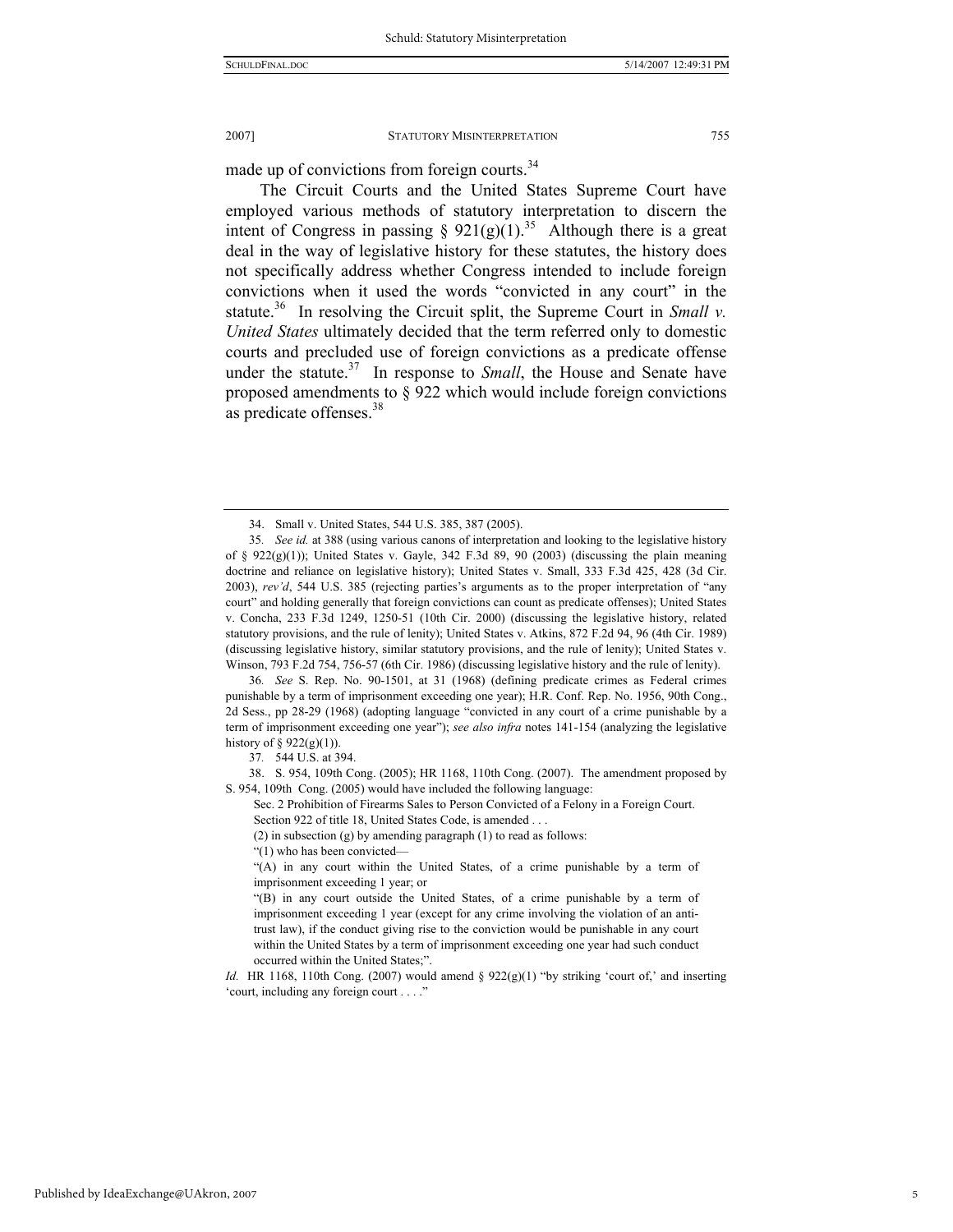#### *B. Circuit Split*

A brief overview of the Circuit split illustrates the various arguments made in the debate between various interpretations of § 922.

The first court that addressed the issue of whether a foreign conviction qualifies as a predicate offense under  $\S$  922(h)(1) was the Sixth Circuit in *United States v. Winson*. 39 In *Winson*, the defendant was indicted under  $\S$  922(h)(1) on the basis of two prior criminal convictions, one in Argentina for possessing counterfeit currency and one in Switzerland for fraud.40 The district court dismissed the indictment, relying on the rule of lenity. $41$  The lower court also found persuasive a similar firearms statute, 18 U.S.C. § 1202, which applied by its explicit terms only to convictions "by a court of the United States or of a State or any political subdivision thereof  $\dots$ ."<sup>42</sup>

The Court of Appeals for the Sixth Circuit reversed the district court.<sup>43</sup> The court found the statute unambiguous.<sup>44</sup> In addition, the

42*. Winson*, 793 F.2d at 756. 18 U.S.C. app. § 1202 provided in relevant part:

Any person who—(1) has been convicted by a court of the United States or of a State or any political subdivision thereof of a felony, . . . and who receives, possesses, or transports in commerce or affecting commerce, after the date of enactment of this Act, any firearm shall be fined not more than \$10,000 or imprisoned for not more than two years, or both.

*Winson*, 793 F.2d at 756 n.3 (quoting § 1202 (repealed 1986)). This statute was reenacted into the Firearm Owner's Protection Act of 1986, which was passed to consolidate several separate statutes precluding different individuals from possessing firearms. Tracey A. Basler, Note, *Does "Any" Mean "All" or Does "Any" Mean "Some"? An Analysis of the "Any Court" Ambiguity of the Armed Career Criminal Act and Whether Foreign Convictions Count as Predicate Convictions*, 37 NEW ENG. L. REV. 147, 175-76 (2002); *see* Firearm Owner's Protection Act of 1986, Pub. L. No. 98-473, 98 Stat. 2185 (1984). A portion of the repealed § 1202 is now codified under § 922(g), while the remaining portion is codified under § 924(e). Basler, *supra*, at 175-76. Both §§ 922 and 924 use the broader "convicted in any court" language as opposed to the more specific "convicted by a court of the United States or of a State" from § 1202. *Id*. The legislative history does not contain any reference as to why the less specific language was adopted. *Id*.

44*. Id.* at 757.

<sup>39</sup>*.* 793 F.2d 754.

<sup>40</sup>*. Id.* at 756. Winson was indicted on four counts: two counts of unlawful receipt of a firearm in violation of  $\S 922(h)(1)$  and two counts of knowingly making a false statement to a dealer in violation of § 922(a)(6). *Id.* at 755-56.

<sup>41</sup>*. Id.* at 756. The rule of lenity provides that ambiguity concerning a criminal statute should be resolved in favor of the defendant. Rewis v. United States, 401 U.S. 808, 812 (1971) (citing Bell v. United States, 349 U.S. 81, 83 (1955)); *see also* Whalen v. United States, 445 U.S. 684, 695 n.10 (1980) (describing the concept of lenity as a "settled rule"). Two policies support the rule of lenity: first that defendants be given fair warning of prohibited conduct under the statute; and second, because criminal punishment is the moral condemnation of the community, it should be the legislature that defines conduct that deserves such condemnation, not the courts. United States v. Bass, 404 U.S. 336, 348 (1971).

<sup>43</sup>*. Winson*, 793 F.2d at 759.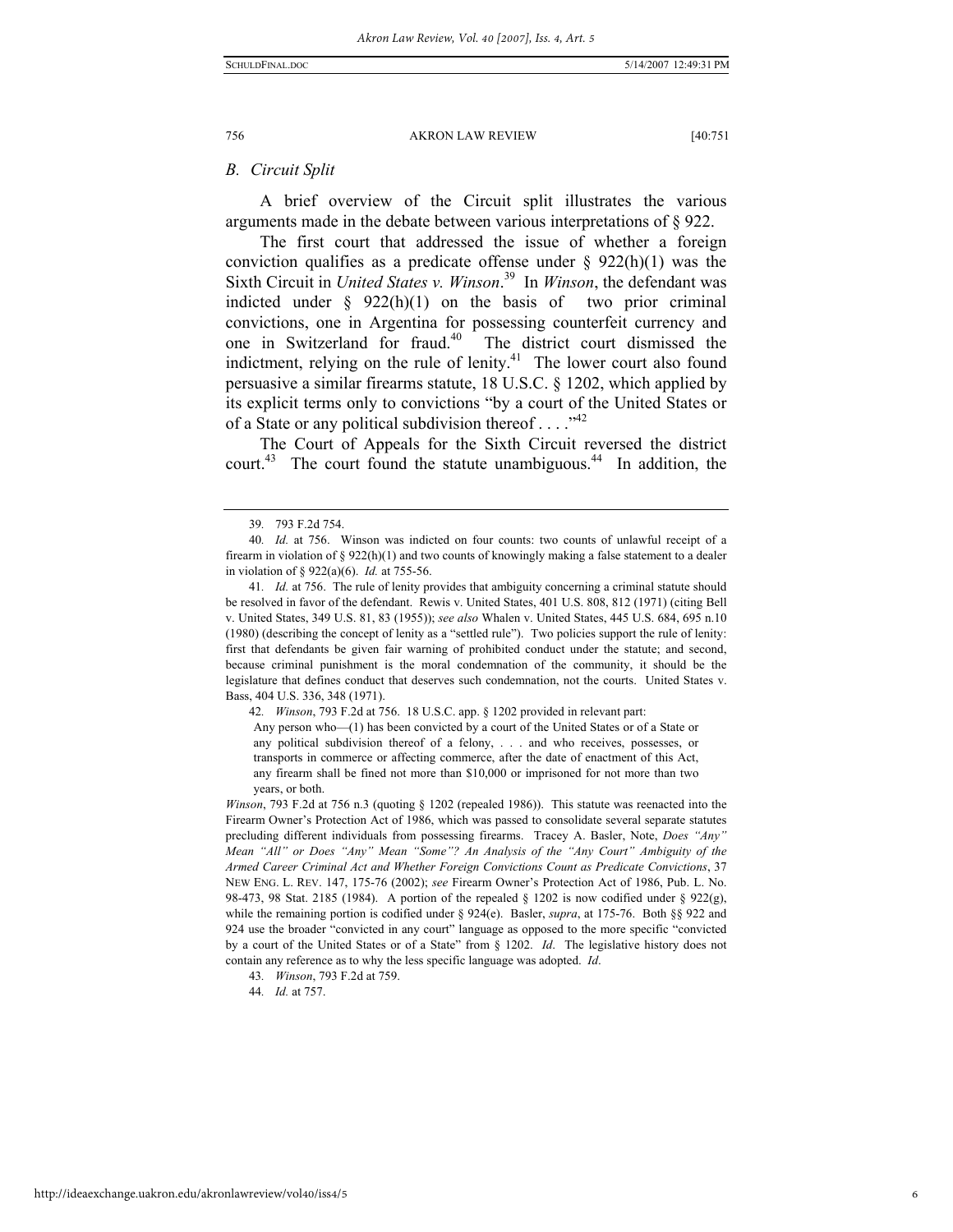Sixth Circuit did not find persuasive the reasoning of the district court comparing § 922(g)(1) with § 1202.<sup>45</sup> The court was not persuaded by the potential due process implications of basing federal criminal punishment in part on foreign convictions.<sup>46</sup> Instead, the court found that the object of the statute was to keep firearms out of the hands of persons with serious criminal records, $47$  and this included individuals convicted of serious crimes abroad.<sup>48</sup> The court also relied on the fact that Congress provided relief from the disability imposed under § 922(g)(1)<sup>49</sup> under circumstances where the applicant was not likely to be a danger to public safety and granting relief would not be contrary to public interest.<sup>5</sup>

A person who is prohibited from possessing, shipping, transporting, or receiving firearms or ammunition may make application to the Attorney General for relief from the disabilities imposed by Federal laws with respect to the acquisition, receipt, transfer, shipment, transportation, or possession of firearms, and the Attorney General may grant such relief if it is established to his satisfaction that the circumstances regarding the disability, and the applicant's record and reputation, are such that the applicant will not be likely to act in a manner dangerous to public safety and that the granting of the relief would not be contrary to the public interest. Any person whose application for relief from disabilities is denied by the Attorney General may file a petition with the United States district court for the district in which he resides for a judicial review of such denial.

#### 18 U.S.C. § 925(c) (2006).

 Congress had delegated authority to the Bureau of Alcohol, Tobacco, and Firearms (ATF) to investigate applications for relief from disability under § 925(c), but since 1992 the ATF's annual appropriation has prohibited the ATF from using any funds to investigate such applications. United States v. Bean, 537 U.S. 71, 73 (2002). Bean argued that the ATF's failure to act on his application constituted a denial under § 925(c), which would allow for judicial review. *Id*. at 75. The Court held that the procedure set forth under the statute required an actual decision by the ATF before allowing for judicial review and did not give the district court "independent jurisdiction to act on an application." *Id*. at 76. The result of this appropriations bar is to deny relief from disability to any applicant either through the ATF review or through judicial review. *Id*. at 74-75.

 Interestingly, Bean, a gun dealer from Texas, was seeking relief from disability based on a felony conviction from a Mexican court. *Id*. at 72-73. The Fifth Circuit and the Supreme Court did not address the issue of whether his Mexican conviction could serve as a predicate offense under § 922(g)(1). *See* Bean v. Bureau of Alcohol Tobacco and Firearms, 253 F.3d 234 (5th Cir. 2001),

<sup>45</sup>*. Id.* The Sixth Circuit noted several Supreme Court decisions discussing the tension between §§ 922 and 1202. *Id. See* Dickerson v. New Banner Inst., Inc., 460 U.S. 103, 111 (1983); Lewis v. United States, 445 U.S. 55, 63-64 (1980); United States v. Batchelder, 442 U.S. 114, 119- 21 (1979). In *Winson*, the Sixth Circuit specifically noted that in *Batchelder* the Supreme Court ruled Congress's intent was to give the two titles independent application. *Winson*, 793 F.2d at 757.

<sup>46</sup>*. Winson*, 793 F.2d at 757. The Sixth Circuit found the convictions in Argentina and Switzerland did not violate the defendant's civil rights and were not contrary to American constitutional law. *Id.* 

<sup>47</sup>*. Id.* at 758.

<sup>48</sup>*. Id.*

<sup>49</sup>*. Id.* The court felt that this remedy safeguarded individuals whose foreign convictions may have been "constitutionally infirm." *Id.*

<sup>50</sup>*. See* 18 U.S.C. § 925(c). The statute states in relevant part: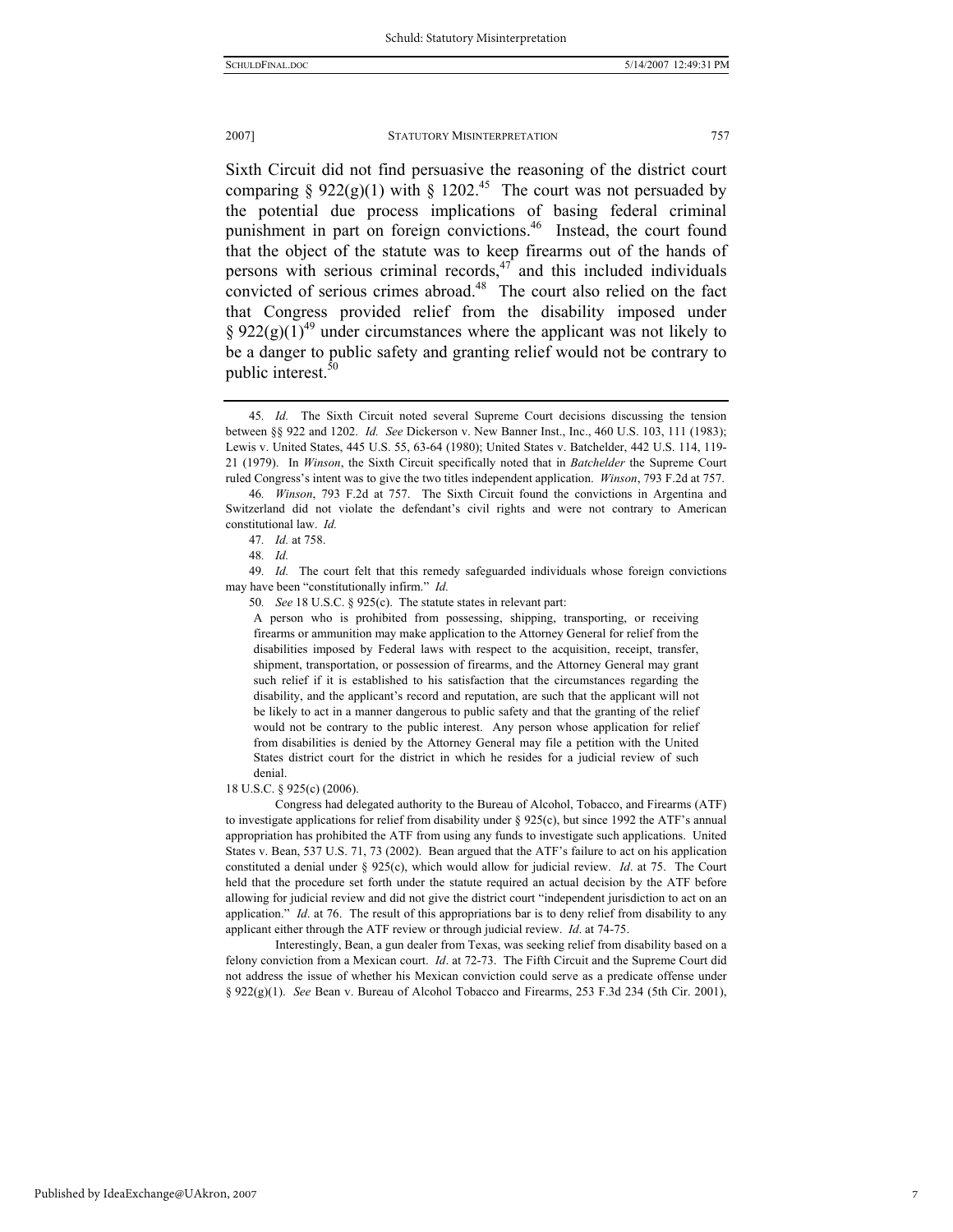The Fourth Circuit was the next circuit to tackle the issue in *United*  States v. Atkins.<sup>51</sup> The court agreed with the Sixth Circuit's reasoning in *Winson* that the legislative history of  $\S$  922(g)(1) did not offer any additional insight into Congress's intended meaning of the term "in any court," nor did consideration of the legislative history reveal any ambiguity in the term not evident from the face of the statute.<sup>52</sup> The Fourth Circuit considered the plain meaning of  $\S 922(g)(1)$  and found that Atkins's conviction satisfied the requirements of the statute.<sup>53</sup> The court also reasoned that any attack of the statute based on ambiguity should be directed on the term "court," rather than "any" because the term "any" was unambiguous, "being all-inclusive in nature."<sup>54</sup> However, without specifying whether the term "court" was ambiguous or not, the court went on to find that Atkins' conviction in an English court could properly be used as a predicate crime under  $\S 922(g)(1)$  due to the similar legal systems under which the United States and England operate.<sup>55</sup>

In *United States v. Concha*, the Tenth Circuit split from the Sixth and the Fourth Circuits and ruled that foreign convictions cannot be used as predicate convictions under §  $922(g)(1)$ .<sup>56</sup> The court found sufficient

52*. Id.* After discussing the stipulated facts, the brief opinion first discusses the legislative history and then moves on to discuss the language of the statute:

[T]he scant legislative history of 18 U.S.C. § 922, as well as that of a similar provision in 18 U.S.C. App. § 1202, and the cases and materials construing the two statutes offer no illumination as to Congress' intended meaning nor serve to inject any uncertainty into the subject language . . . . Thus, considering the plain meaning of the subject language, Atkins' conviction appears to satisfy the requirements of the statute.

*Id.*; *see infra* notes 141-154 (discussing the proper use of legislative history).

*rev'd*, 537 U.S. 71; and *Bean*, 537 U.S. 71. The district court held that foreign convictions could not be a "de facto rule" used as predicate offenses under  $\S 922(g)(1)$  and used issues raised over the fairness of Bean's Mexican conviction as a basis for allowing judicial relief under § 925(c). 89 F. Supp. 2d 828, 837 (E.D. Tex 2000), *aff'd*, 253 F.3d 234, *rev'd*, 537 U.S. 71.

 <sup>51.</sup> United States v. Atkins, 872 F.2d 94 (4th Cir. 1989). Atkins was charged under § 922(g)(1) with a predicate felony conviction from England. *Id*. at 95. He argued that the English conviction should not be used because "Congress, dealing with affairs in this country, do [sic] not, unless they explicitly so state, mean a reference to 'any court' to extend to the court of a foreign jurisdiction." *Id*. In addition, he argued that the statute was ambiguous and, therefore, the rule of lenity should apply. *Id*. at 96.

<sup>53</sup>*. Atkins*, 872 F.2d at 96.

<sup>54</sup>*. Id.*

<sup>55</sup>*. Id.* The court pointed out that England provided the origin of the jurisdictional system in the United States and both used systems of common law and statute. *Id.*

 <sup>56. 233</sup> F.3d 1249, 1250-51 (10th Cir. 2000). Concha was arrested in connection with a domestic dispute. *Id*. at 1251. While at the Taos New Mexico police station, he entered into an altercation with police officers in which he took an officer's loaded gun and attempted to shoot the officer. *Id*. Concha was charged with, among other crimes, being a felon in possession of a firearm under § 922(g)(1). *Id.* Concha did not challenge the validity of his conviction under § 922(g)(1), as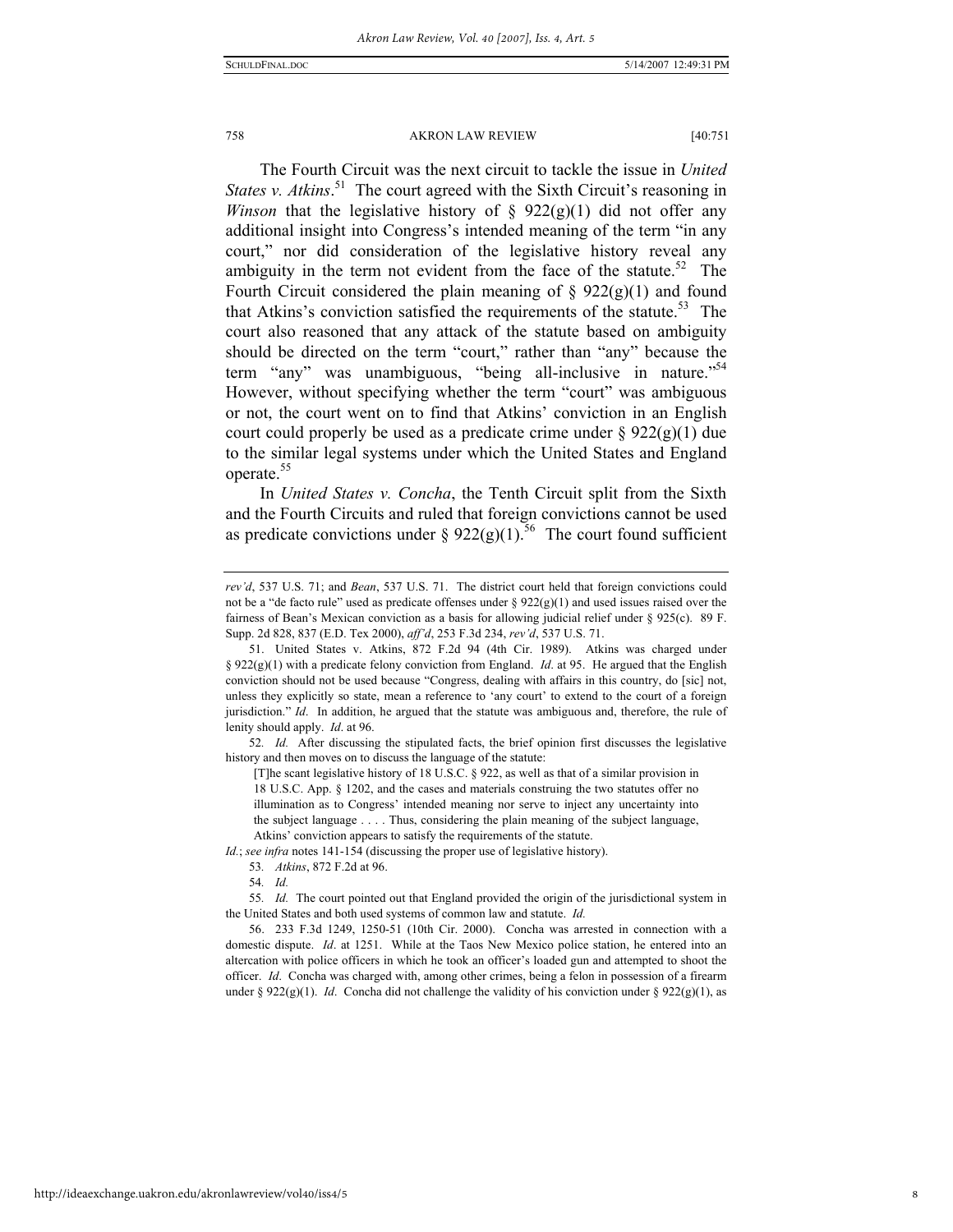ambiguity in the statutory language as to whether Congress intended to include foreign convictions and, therefore, invoked the rule of lenity to preclude use of predicate foreign convictions.<sup>57</sup>

The Tenth Circuit also looked to another statutory provision,  $\S 921(a)(20)$ , to inform the meaning of the term "any court" as used in  $\S 922(g)(1)$ <sup>58</sup> The court reasoned that, by excluding certain federal and state crimes in §  $921(a)(20)$  without similar mention of foreign crimes, § 921 and by analogy § 922 were only meant to cover domestic crimes.<sup>5</sup> The court was also concerned that foreign criminal defendants were not afforded the same constitutional protections as domestic criminal defendants.<sup>60</sup> However, the court thought this concern would be compelling only if the defendant had no way to attack the validity of the foreign conviction.<sup>61</sup> Under Supreme Court precedent, however, such a collateral attack is still possible through a habeas petition.<sup>62</sup> Nevertheless, the court felt that this protection was insufficient to infer that Congress intended to include foreign convictions under the statute.<sup>63</sup>

58*. Id.* Section 921(a)(20) provides an exception for convictions of certain business and antitrust violations and states in relevant part:

The term 'crime punishable by imprisonment for a term exceeding one year' does not include-(A) any Federal or State offenses pertaining to antitrust violations, unfair trade practices, restraint of trade, or other similar offenses relating to the regulation of business practices, or (B) any State offense classified by the laws of the State as a misdemeanor and punishable by a term of imprisonment of two years or less.

18 U.S.C. § 921(a)(20) (2006).

59*. Concha*, 233 F.3d at 1253-54. The court also felt that including foreign convictions would result in more foreign convictions being covered than domestic convictions, due to the exclusion of domestic anti-trust convictions. *Id.* at 1254. In addition, the court also looked to the United States Sentencing Guidelines, § 2K2.1, which provides for a sentence enhancement for being a felon in possession of a firearm, and noted that the definitions provided in the Guidelines are limited to offenses under federal or state law. *Id.*

61*. Id.*

62*. Id.*; *see* Custis v. United States, 511 U.S. 485, 497 (1994) (holding that § 924 itself does not authorize collateral attacks on predicate convictions, but leaving intact the possibility of challenging the predicate conviction through a separate habeas petition); Gamble v. Parsons, 898 F.2d 117, 118 (10th Cir. 1990) (holding a defendant may bring a habeas petition against a current sentence when it has been enhanced by a prior unconstitutional conviction).

63*. Concha*, 233 F.3d at 1255. The court pointed out that a habeas petition could not be filed

he had a prior felony conviction from California. *Id*. Rather, he argued against the use of three foreign convictions from the United Kingdom which were used to enhance his sentence under the Armed Career Criminal Act. *Id*.; *see* 18 U.S.C. § 924(e)(1) (2006). Section 924(e)(1) provides that if a person "has three previous convictions by any court referred to in section  $922(g)(1)$  of this title for a violent felony or a serious drug offense, he must be imprisoned for a minimum of fifteen years." *Id.* 

<sup>57.</sup> Concha, 233 F.3d at 1250-51. The court found that the "plain language of  $\S 922(g)(1)$ gives no more guidance than does § 924(e)(1) as to what constitutes 'convictions by any court.'" *Id*. at 1253.

<sup>60</sup>*. Id.*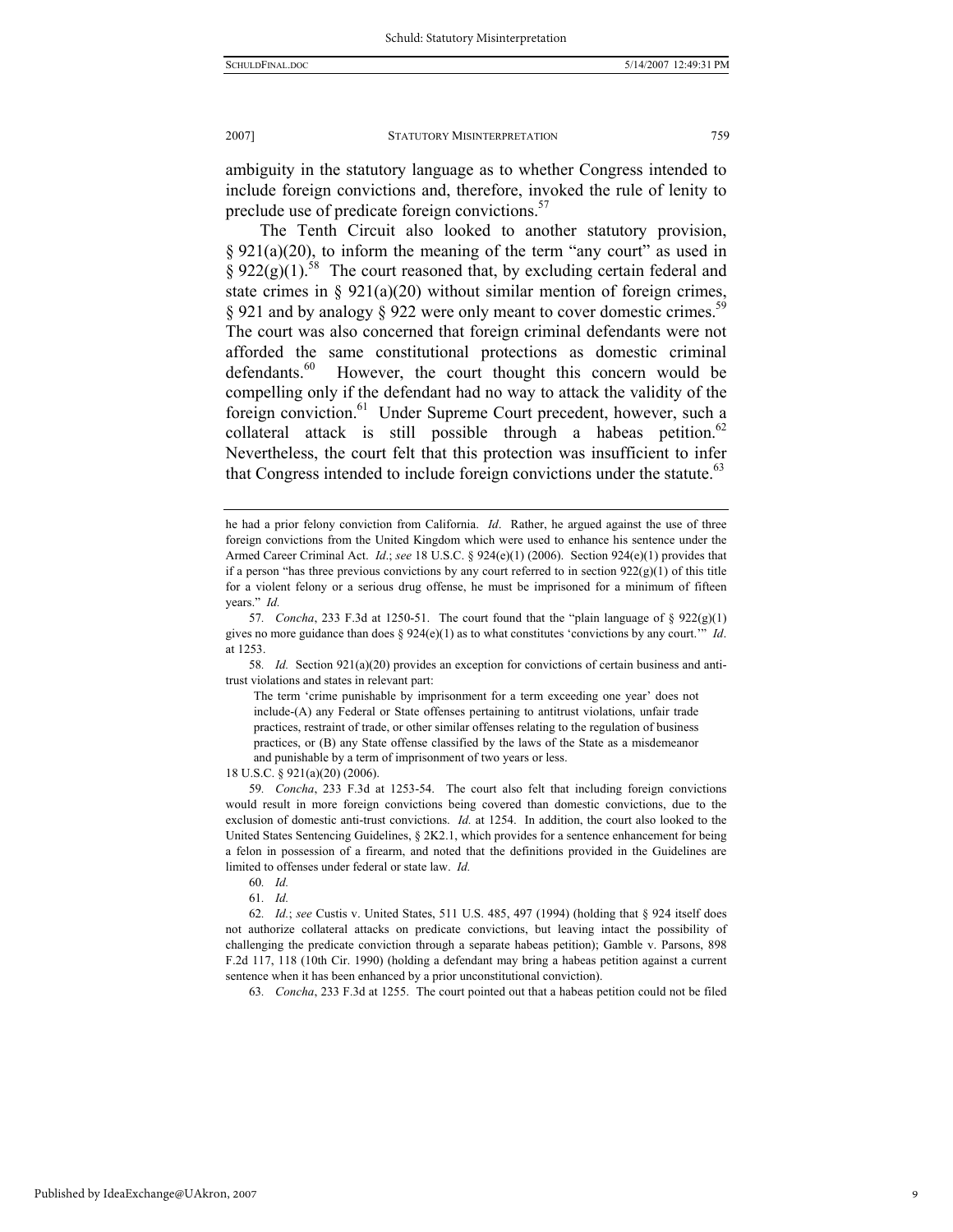The court acknowledged that there were policy reasons which supported a finding that Congress may have intended the use of foreign convictions as predicate offenses, such as the fact that foreign criminals are likely to be as dangerous as domestic criminals. $64$  However, the court found equally persuasive the policy arguments against such an interpretation and, as a result, applied the rule of lenity, holding that foreign convictions could not be used as predicate offenses.<sup>65</sup>

In *United States v. Gayle*, the Second Circuit also refused to allow foreign convictions as predicate convictions under §  $922(g)(1)$ .<sup>66</sup> The court began by looking at what it described as the plain text of the statute as a whole, not just the phrase "any court" in isolation.<sup>67</sup> The Second Circuit agreed with the Tenth Circuit's rationale in *Concha*, that the definitions provided in § 921(20) created an ambiguity as to whether §  $922(g)(1)$  included foreign convictions.<sup>68</sup> Finding the statute ambiguous, the Second Circuit consulted the legislative history of  $\S$  922(g)(1) to uncover Congress's intended meaning.<sup>69</sup> The court went further than other circuits in construing the statutory history of  $\S 922(g)(1)$ , holding that the history clearly showed that Congress did not intend foreign convictions to be used as predicate offenses. $\frac{70}{2}$ 

64*. Id.* at 1256.

65*. Id.*

 66. United States v. Gayle, 342 F.3d 89, 90 (2003). Defendant Ingram was arrested on suspicion of illegally entering the United States from Canada. *Id*. After his arrest, large quantities of firearms and ammunition were found in his hotel room. *Id*. Ingram was charged with several crimes, including a violation of § 922(g)(1) with a Canadian conviction as the predicate offense. *Id*.

67*. Id*. at 92-93 ("The text's plain meaning can best be understood by looking to the statutory scheme as a whole and placing the particular provision within the context of that statute." (quoting Saks v. Franklin Covey Co., 316 F.3d 337, 345 (2d Cir. 2003))).

69*. Id*. The court stated they were justified in looking to "authoritative legislative history" because § 922(g)(1) was "susceptible to divergent understandings." *Id*. at 94. The court went on to describe the conference committee report as the "most enlightening source of legislative history" and "the most authoritative and reliable materials of legislative history." *Id*. (quoting Disabled in Action of Metro. New York v. Hammons, 202 F.3d 110, 124 (2d Cir. 2000)); *see infra* notes 141- 154 (discussing the authority and reliability of legislative history).

70*. Gayle*, 342 F.3d at 96. The Court cited the Senate Judiciary Committee Report on the Gun Control Act as "strongly suggest[ing] that Congress did not intend foreign convictions to serve as predicate offenses under the felony-in-possession statute." *Id.* at 94 (citing S. Rep. No. 90-1501, at 3 (1968)). It relied on the Committee's definition of the term felony, which was defined as a "Federal crime punishable by imprisonment of more than one year or a State law violation classified as a 'felony.'" *Id.* (citing S. Rep. No. 90-1501). The Second Circuit saw this definition as clear evidence that the Senate only contemplated State or Federal convictions for purposes of the Gun

until after a defendant began serving his sentence, which could result in a defendant spending time in prison before an appeals court could review the conviction. *Id.* In addition, a defendant would bear the burden of proving deficiencies in the foreign conviction. *Id.* Such a burden could be difficult to prove using records of foreign judicial proceedings. *Id.*

<sup>68</sup>*. Id*. at 93.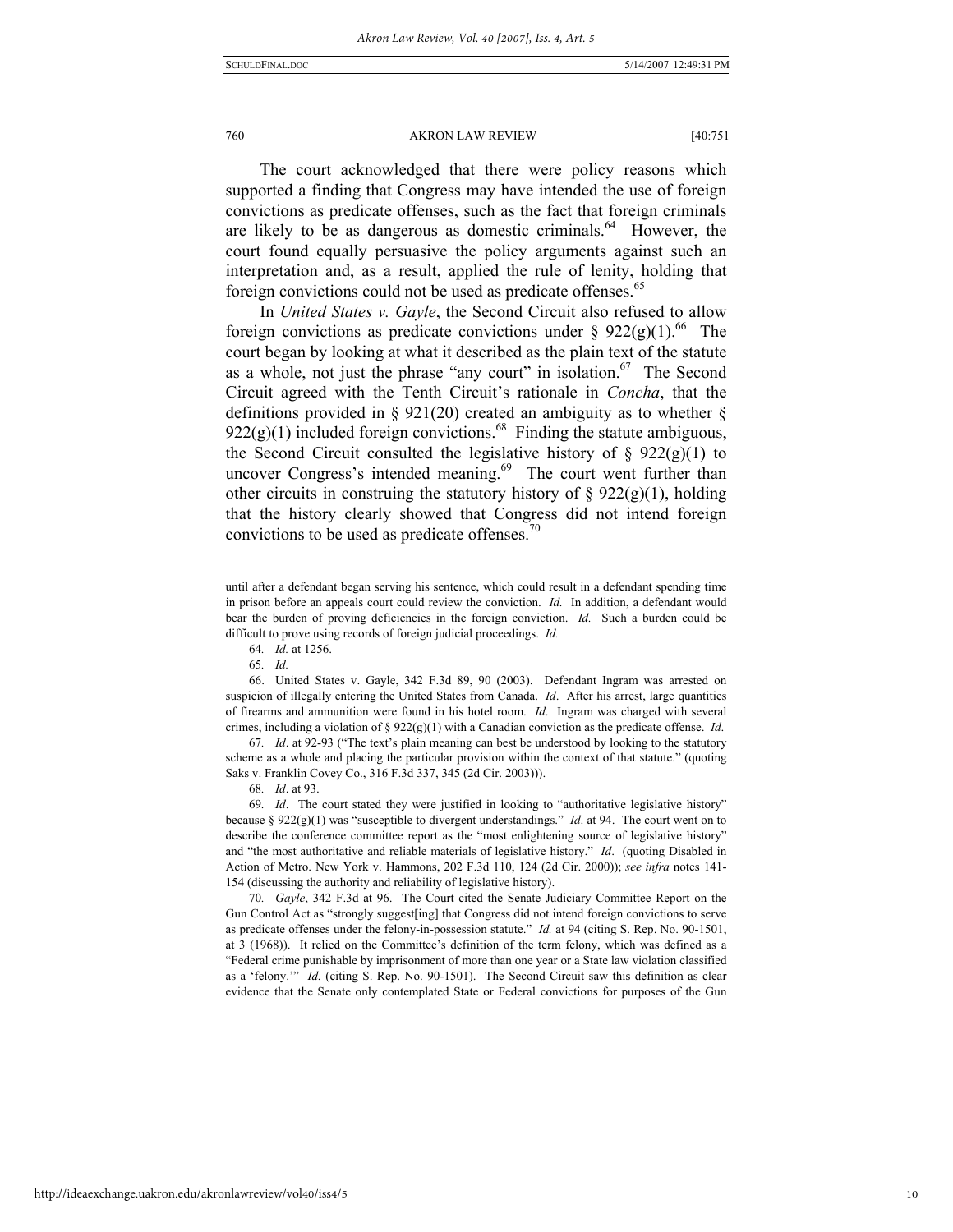#### III. STATEMENT OF THE CASE

### *A. Statement of Facts*

On June 2, 1998, Gary Sherwood Small purchased a gun from a Pennsylvania gun dealer and filled out the required ATF paperwork.<sup>71</sup> In the paperwork, Small answered "no" to a question asking whether he had been convicted of a crime punishable by more than one year in prison.<sup>72</sup> However, Small had in fact been convicted of crimes in Japan in 1994 for which he was sentenced to five years of imprisonment, followed by eighteen months of parole.<sup>73</sup> Small's handgun, along with over 300 rounds of ammunition, was uncovered during a search of his apartment, which was conducted pursuant to a search warrant.<sup>74</sup>

A federal grand jury subsequently indicted Small of violating 18 U.S.C.  $\S$  922(g)(1), using his conviction in Japan as the predicate offense.

#### *B. Procedural History*

In the district court for the Western District of Pennsylvania, Small

 71. Petition for Writ of Certiorari at 2, Small v. United States, 544 U.S. 385 (2005) (No. 03- 750), 2003 WL 22867724.

 73. Brief for the United States, *supra* note 72, at 3. In December 1992, Small shipped via cargo plane a water heater from the United States to Osaka, Japan. *Id*. at 2. The shipment raised the suspicion of Customs officials as it was the third water heater Small had shipped to Japan that year, and the officials found it unusual that someone would "go out of his way to bring a water tank from the U.S." *Id*. The shipment was x-rayed, and the officials discovered firearms packaged inside. *Id*. When Small arrived to pick up the shipment, he was served with a search warrant and the package was searched. *Id.* at 2-3. Custom officials found two rifles, eight pistols, and 410 ammunition shells. *Id.* at 3. He was subsequently indicted and convicted in a Japanese court on multiple violations of Japan's Guns and Knives Control Law, the Explosives Control Law, and Customs Law. *Id*.

Control Act. *Id.* The court next looked to the House Conference Report, which contained § 922's current language of "crime punishable by imprisonment for a term exceeding one year." *Id.* at 94- 95 (citing H.R. Rep. 90-1965, at 4, 8, 28-29 (1968)). Although the language differed, the court noted that the House Report did not explicitly disagree with the Senate Report limitation of felonies. *Id.* at 95. The court also pointed to a lack of discussion in the House and Senate reports of the concerns raised by using foreign convictions, discussion the court felt would in all likelihood have taken place had foreign convictions been considered. *Id.*

<sup>72</sup>*. Id*. The precise question to Small on this form was "[H]ave you ever been convicted in any court of a crime for which the judge could have imprisoned you for more than one year, even if the judge actually gave you a shorter sentence?" Brief for the United States at 4, *Small*, 544 U.S. 385 (No. 03-750), 2004 WL 1844488. Individuals are required to provide truthful background information before purchasing a firearm. *See* 18 U.S.C. § 922(s)(1)(A)(i)(I), (3)(B) (2006).

<sup>74</sup>*. Id.* at 4.

<sup>75</sup>*. Id.* at 3.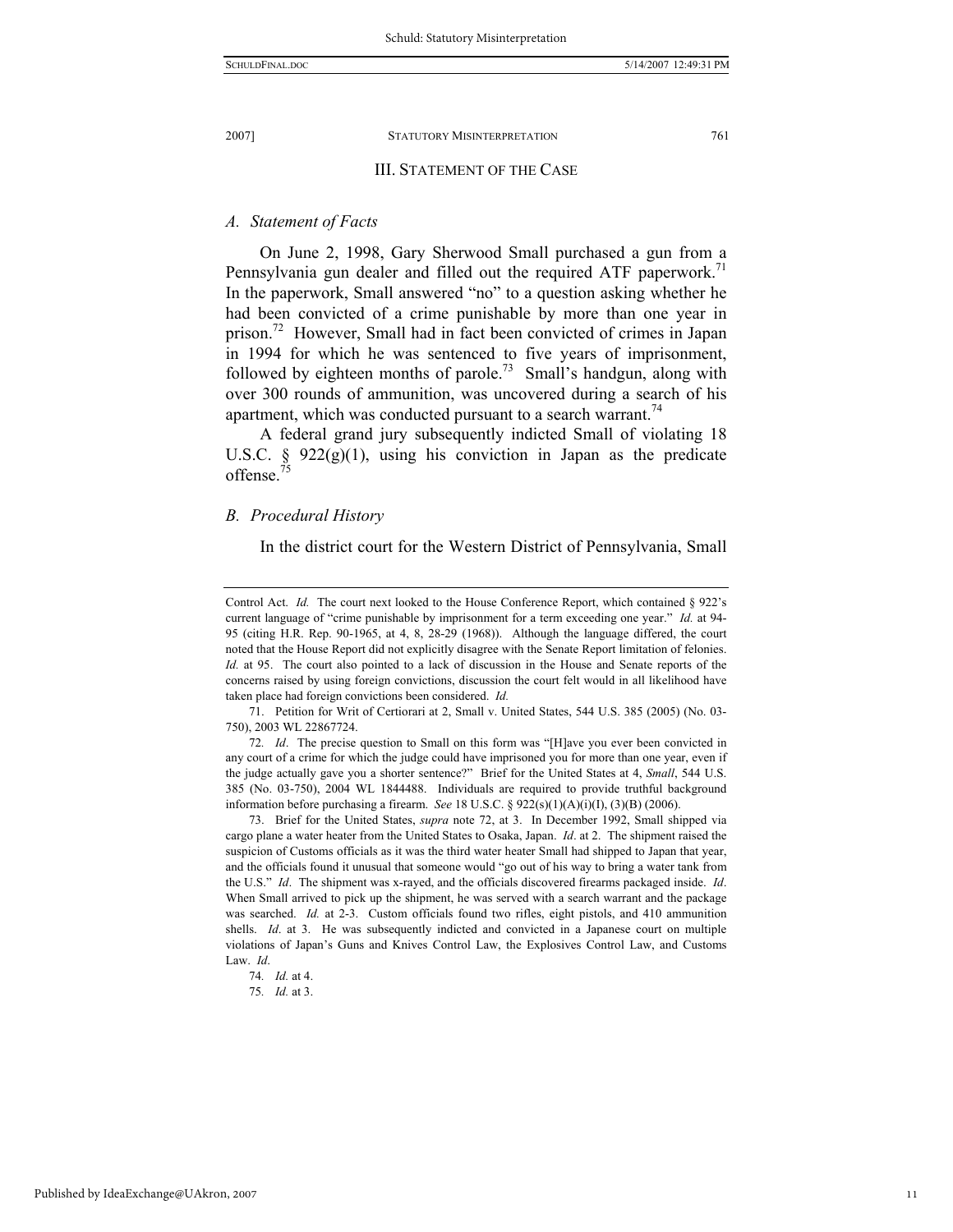sought to have his indictment dismissed on the basis that 18 U.S.C.  $§ 922(g)(1)$  banned only those persons convicted in domestic courts from possessing firearms.<sup>76</sup> The district court reviewed the decisions of the three prior Courts of Appeals that had addressed the issue<sup>77</sup> and followed the Fourth and Sixth Circuits which reasoned that a plain reading of the term "any court" in  $\S$  922(g)(1) included foreign convictions.78 While Small also argued that his Japanese conviction was the result of a fundamentally unfair proceeding,<sup>79</sup> the district court rejected this contention, concluding that the conviction was consistent with concepts of fundamental fairness and the result of overwhelming evidence.<sup>80</sup> Small then entered a conditional guilty plea to violating 18 U.S.C.  $\S$  922(g)(1), pending the outcome of appeal, and was sentenced to eight months imprisonment followed by three years of supervised release.<sup>81</sup>

On appeal, the dispositive question for the Third Circuit was not whether the definition of "any court" in  $\S$  922(g)(1) included foreign courts, because the Third Circuit believed that foreign convictions could generally be used as predicate offenses under §  $922(g)(1)^{82}$  Instead, the Third Circuit focused on whether, as a threshold matter, the district court properly recognized the Japanese conviction as being fundamentally fair

79*. Small*, 183 F. Supp. 2d at 757.

 <sup>76.</sup> United States v. Small, 183 F. Supp. 2d 755, 757 (W.D. Pa. 2002), *aff'd*, 333 F.3d 425 (3d Cir. 2003), *rev'd*, 544 U.S. 385 (2005).

 <sup>77.</sup> The Second Circuit did not decide *Gayle* until after both the district court and the Third Circuit ruled on *Small*. *See* United States v. Gayle, 342 F.3d 89, 89 (2d Cir. 2003); United States v. Small, 333 F.3d 425, *rev'd*, 544 U.S. 385.

<sup>78</sup>*. Small,* 183 F. Supp. 2d at 759-60 ("We agree with the findings of the Fourth and Sixth Circuit Courts of Appeals that the phrase 'any court' in Section 922 is not ambiguous and includes foreign courts. Accordingly the rule of lenity is not applicable."). *Compare id.*, *with* United States v. Concha, 233 F.3d 1249, 1250-51 (10th Cir. 2000) (holding that § 922 is ambiguous and applying the rule of lenity to exclude foreign convictions). The rule of lenity is defined as "[t]he judicial doctrine holding that a court, in construing an ambiguous criminal statute that sets out multiple or inconsistent punishments, should resolve the ambiguity in favor of the more lenient punishment." BLACK'S LAW DICTIONARY 1069 (7th ed. 2000).

<sup>80</sup>*. Id*. at 770. "As the government accurately recites in its brief, the trial record indicates that the prosecution presented substantial evidence of Small's guilt." *Id*. at 769. "[W]e find based on our review of the trial record that Small's Japanese conviction was sufficiently consistent with our concepts of fundamental fairness and that we may have confidence in the reliability of the factfinding process which led to it." *Id*. at 770.

<sup>81</sup>*. Small*, 333 F.3d at 426.

<sup>82</sup>*. Id*. at 427 n.2. The Third Circuit viewed the parties's arguments over the definition of § 922's "any court" as a "tempest in a teapot." *Id.* The court went on to hold generally that foreign convictions could be counted as predicate offenses under § 922 for the reasons set forth in *United States v. Atkins*, 872 F.2d 94 (4th Cir. 1989), and *United States v. Winson*, 793 F.2d 754 (6th Cir. 1986). *Small*, 333 F.3d 427.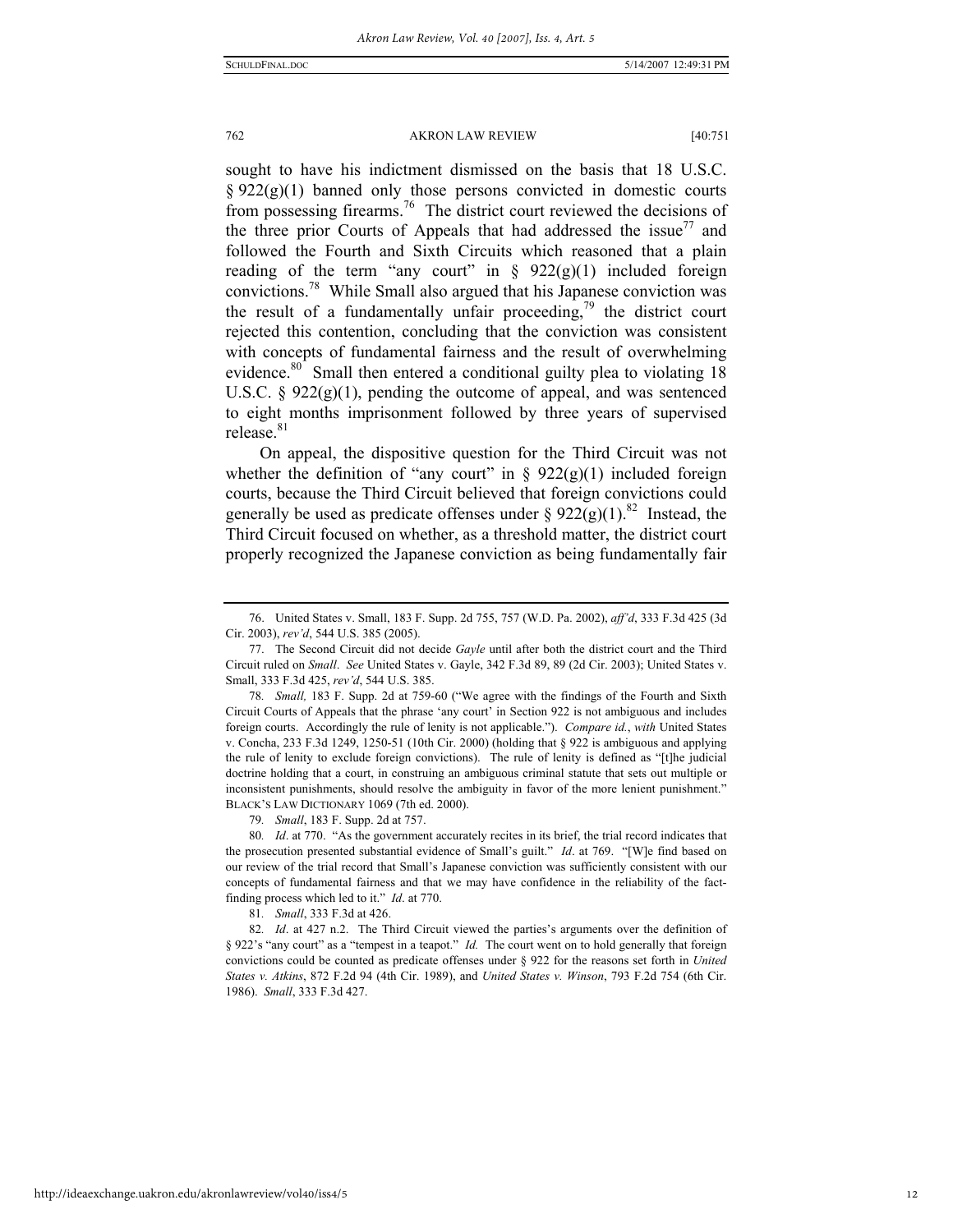to be used as a predicate offense under §  $922(g)(1)$ .<sup>83</sup> The Third Circuit upheld the district court's decision that Small's conviction was fundamentally fair as required by the Due Process Clause<sup>84</sup> and, therefore, sufficient to satisfy the predicate offense requirement of § 922(g)(1).<sup>85</sup> The court also found that the district court did not abuse its discretion in refusing to hold an evidentiary hearing on the issue of the fundamental fairness of Small's foreign conviction.<sup>86</sup>

Small petitioned for writ of certiorari to the United States Supreme Court on the issue of whether the term "convicted in any court" in  $\S 922(g)(1)$  includes convictions in foreign courts.<sup>87</sup> As grounds for

U.S. CONST. amend. V, § 1.

85*. Small*, 333 F.3d at 428. In finding fundamental fairness, the Third Circuit relied upon the framework found in the *Restatement (Third) of Foreign Relations Law of the United States* for determining when a court may not recognize a foreign conviction. *Id.* at 427. These guidelines include the following mandatory and permissive factors:

(1) A court in the United States may not recognize a judgment of the court of a foreign state if:

 (a) the judgment was rendered under a judicial system that does not provide impartial tribunals or procedures compatible with due process of law; or

 (b) the court that rendered the judgment did not have jurisdiction over the defendant in accordance with the law of the rendering state and with the rules set forth in § 421.

 (a) the court that rendered the judgment did not have jurisdiction of the subject matter of the action;

 (b) the defendant did not receive notice of the proceedings in sufficient time to enable him to defend;

(c) the judgment was obtained by fraud;

 (d) the cause of action on which the judgment was based, or the judgment itself, is repugnant to the public policy of the United States or of the State where recognition is sought;

 (e) the judgment conflicts with another final judgment that is entitled to recognition; or

 (f) the proceeding in the foreign court was contrary to an agreement between the parties to submit the controversy on which the judgment is based to another forum.

RESTATEMENT (THIRD) OF FOREIGN RELATIONS LAW OF THE UNITED STATES § 482 (1987). *But see* Aron J. Estaver, Note, *Dangerous Criminals or Dangerous Courts: Foreign Felonies as Predicate Offenses Under Section 922(g)(1) of the Gun Control Act of 1968*, 38 VAND. J. TRANSNAT'L L. 215 (2005) (criticizing the restatement approach due to the potential of inconsistent results).

86*. Small*, 333 F.3d at 428.

87. Petition for Writ of Certiorari, *supra* note 71, at 2; *see supra* notes 39-66 for a discussion

<sup>83</sup>*. Small*, 333 F.3d at 427.

<sup>84</sup>*. Id.* at 428. The Due Process Clause provides in relevant part:

No person shall be held to answer for a capital, or otherwise infamous crime, unless on a presentment or indictment of a Grand Jury . . . nor shall any person be subject to the same offence to be twice put in jeopardy of life or limb; nor shall be compelled in any criminal case to be a witness against himself, nor be deprived of life, liberty, or property, without due process of law . . . .

<sup>(2)</sup> A court in the United States need not recognize a judgment of the court of a foreign state if: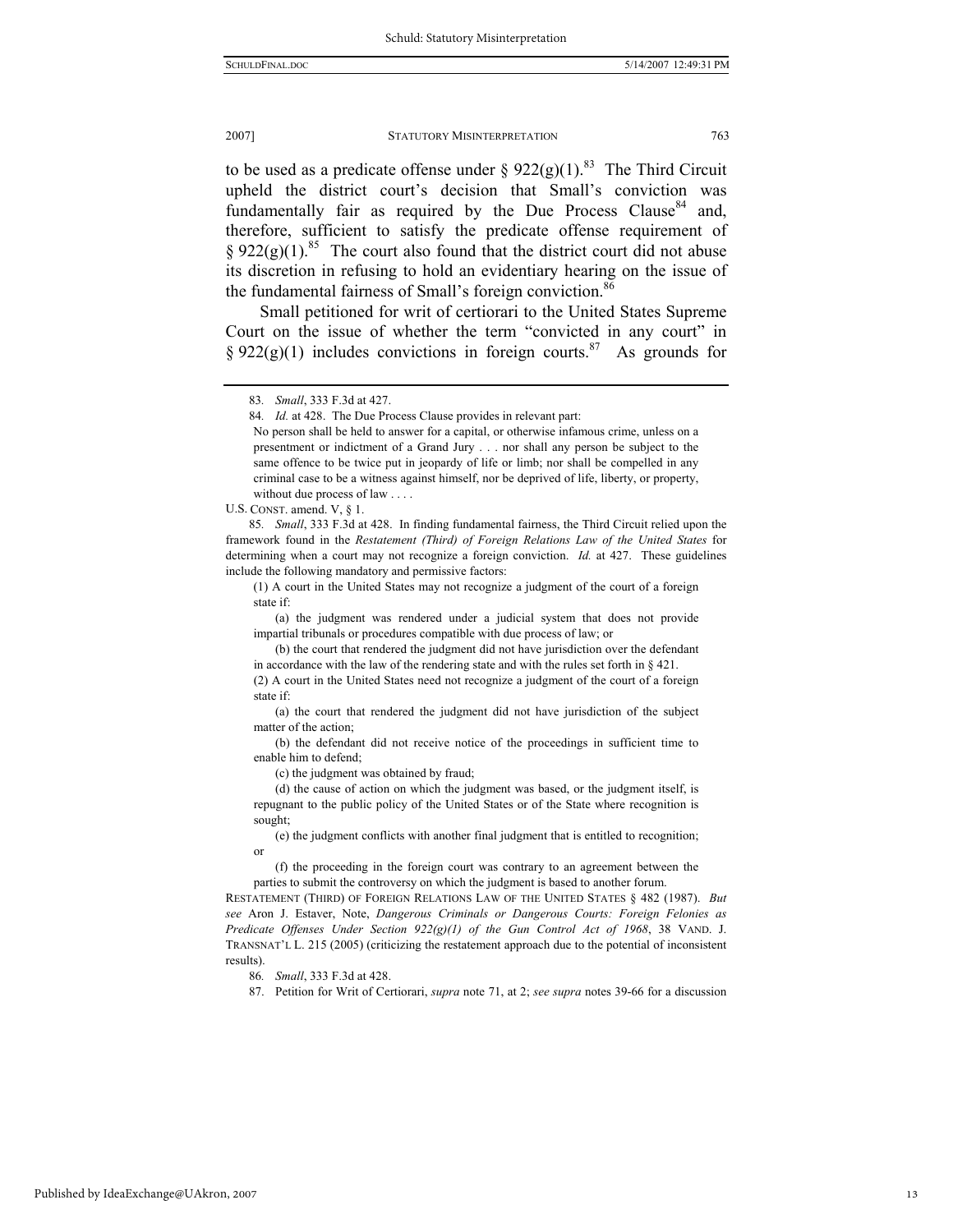granting certiorari, Small pointed to the conflict among the Circuit Courts over the proper interpretation of the statute.<sup>88</sup> The United States supported the petition for writ of certiorari to resolve the conflict among the Circuit Courts and to provide uniform administration of federal firearms laws.<sup>89</sup> The United States Supreme Court granted certiorari on the issue. $90$ 

#### *C. Competing Arguments*

Small argued that reading  $\S$  922(g)(1) to include foreign convictions is contrary to the plain text of the statute as a whole and would result in an "anomalous situation where fewer domestic crimes would be covered than would foreign crimes."<sup>91</sup> Small also argued that related statutory provisions support reading  $\S$  922(g)(1) as excluding foreign convictions.<sup>92</sup> In addition, he argued that policy considerations indicate that Congress did not intend foreign convictions to be included as predicate convictions under the statute.<sup>93</sup> Further, Small argued that the statutory history confirmed "any court" meant Federal or State Court. $94$  Small concluded that at the very least these considerations mandated that the rule of lenity apply to exclude foreign convictions.<sup>95</sup>

The United States argued that the plain meaning of "any court" includes foreign courts based upon the use of an "all-encompassing and deliberately inclusive word."96 The United States also looked at related statutory provisions as supporting an interpretation that  $\S$  922(g)(1)

of the circuit split.

 <sup>88.</sup> Petition for Writ of Certiorari, *supra* note 71, at 4.

 <sup>89.</sup> Brief for the United States for Writ of Certiorari at 7, Small v. United States, 544 U.S. 385 (2005) (No. 03-750), 2004 WL 349912.

 <sup>90.</sup> Small v. United States, 541 U.S. 958 (2004).

 <sup>91.</sup> Brief for Petitioner at 15, *Small*, 544 U.S. 385 (No. 03-750), 2004 WL 1346664 (discussing 18 U.S.C. § 921(a)(20) which defines the term "crime punishable by imprisonment for a term exceeding one year" to exclude certain Federal and State anti-trust violations). This exclusion is silent as to foreign crimes. *Id*.; *see* 18 U.S.C. § 921(a)(20) (2006).

 <sup>92.</sup> Brief for Petitioner, *supra* note 91, at 23. Small argued specifically that the "Lautenberg Amendment," codified at § 922(g)(9), supports a reading of § 922(g)(1) as including only Federal and State convictions. *Id.* Section  $922(g)(9)$  makes it a crime for any person "convicted in any court of a misdemeanor crime of domestic violence" to possess a firearm. *Id*. "Misdemeanor crime of domestic violence" is defined as "an offense that is a misdemeanor under Federal or State law . . .

 $\degree$  18 U.S.C. § 921(a)(33)(A). Small argued that this definition makes it clear that the term "convicted in any court" means any court in the United States only for purposes of § 922. Brief for Petitioner, *supra* note, at 24.

 <sup>93.</sup> Brief for Petitioner, *supra* note 91, at 26.

<sup>94</sup>*. Id.* at 31.

<sup>95</sup>*. Id.* at 41.

 <sup>96.</sup> Brief for the United States, *supra* note 72, at 10.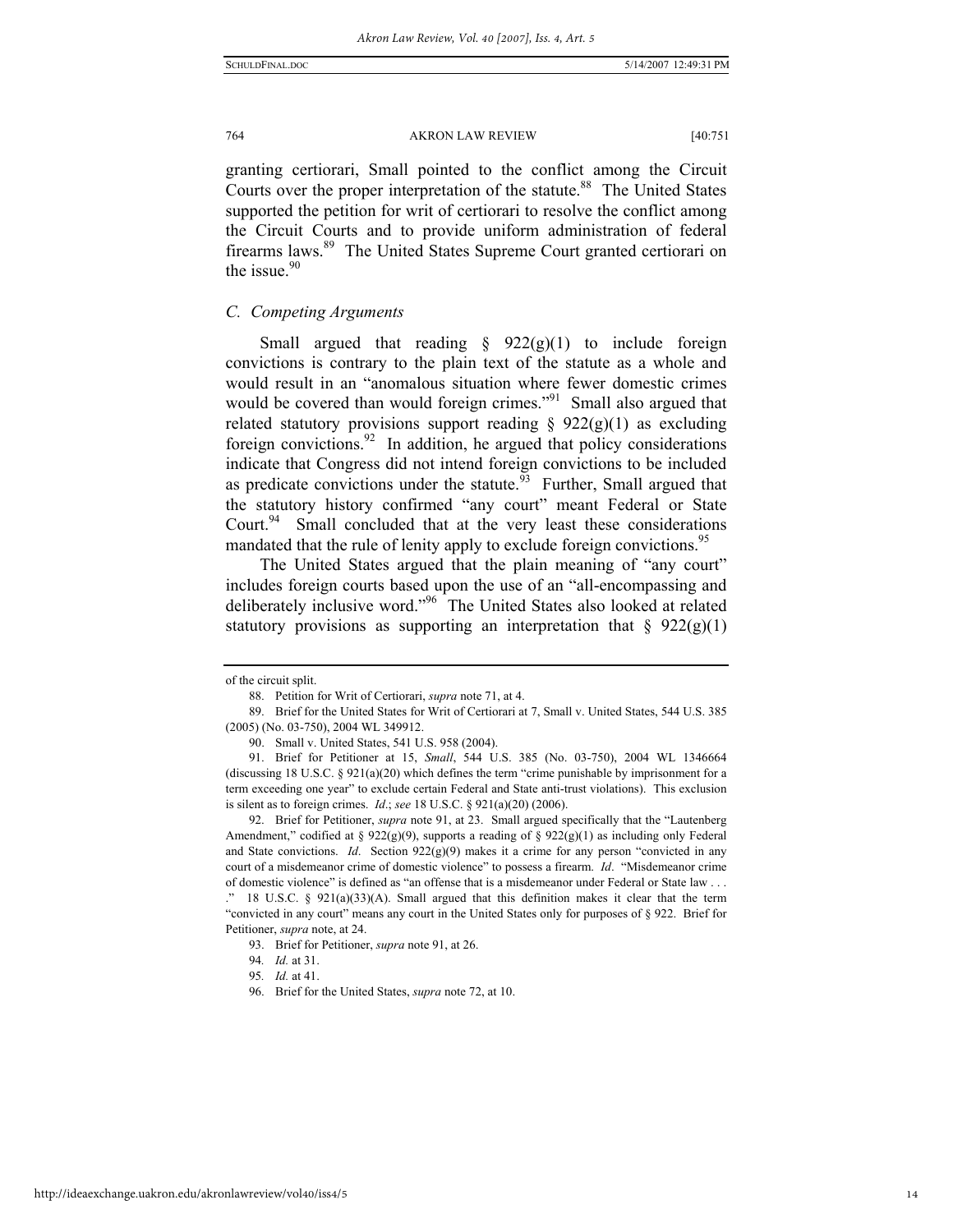included foreign convictions because in related sections Congress used more specific language where only Federal and State convictions were intended<sup>97</sup>

The United States also argued including foreign convictions was necessary to advance the purpose of  $\S$  922(g)(1) which was to keep firearms out of the hands of potentially dangerous persons.<sup>98</sup> Further, the United States argued that Congress intended to take into account the conduct of persons abroad, which is consistent with considering foreign convictions under the statute.<sup>99</sup>

In addressing the potential inconsistencies that could arise under its proposed interpretation, the United States argued that the limited exclusion of certain Federal and State anti-trust crimes under the statute confirmed that the rest of the statute had a larger scope than just Federal

 99. Brief for the United States, *supra* note 72, at 18-19. To support this contention, the United States pointed to  $\S 922(g)(5)$  and (7) which prohibits illegal aliens, individuals in the United States on non-immigrant visas, and individuals who have renounced their United States citizenship from possessing, receiving, or transporting firearms. *Id*. at 18. The United States also highlighted repeated references to "foreign commerce" and "importer" within § 922. *Id*. at 19 n.10. In addition, the United States argued that Congress's definition of terrorism under 18 U.S.C. § 921(a)(22) takes into consideration conduct of individuals abroad. *Id*. at 19. The statute provides:

18 U.S.C. § 921(a)(22).

<sup>97</sup>*. Id.* at 12-13. The United States pointed to several statutes, including 18 U.S.C. § 921(a)(15), which defines a fugitive from justice as "any person who has fled from any State to avoid prosecution for a crime or to avoid giving testimony;" 18 U.S.C. § 921(a)(20), which excludes certain "Federal or State offenses" under §  $922(g)(1)$ ; 18 U.S.C. §  $921(a)(33)(A)$  which defines a "misdemeanor crime of domestic violence" by referring to "State or Federal law;" and 18 U.S.C. § 924(e)(2), which defines a "serious drug offense" by reference to particular Federal law or State law. Brief for the United States, *supra* note 72, at 13.

 <sup>98.</sup> Brief for the United States, *supra* note 72, at 15-16.

The prohibition of firearms possession by persons who have been convicted of serious crimes abroad directly advances Congress's legislative effort to stem the "general availability [of firearms] to those whose possession thereof was contrary to the public interest" and to keep "these lethal weapons out of the hands of criminals . . . and other persons whose possession of them is too high a price in danger to us all to allow."

*Id.* at 17 (quoting Huddleston v. United States, 415 U.S. 814, 824-25 (1974)) (alteration in original). *Id*. at 17. The United States also relied on *Dickerson v. New Banner Institute, Inc*., 460 U.S. 103, 116 (1983), which held that a criminal conviction for a felony, whether in a foreign or domestic court, is a reasonable indication that the person is too much of a risk to be allowed firearm privileges. Brief for the United States, *supra* note 72, at 17.

<sup>[</sup>A]ctivity, directed against the United States, which-

<sup>(</sup>A) is committed by an individual who is not a national or permanent resident alien of the United States;

<sup>(</sup>B) involves violent acts or acts dangerous to human life which would be a criminal violation if committed within the jurisdiction of the United States; and

<sup>(</sup>C) is intended-

<sup>(</sup>i) to intimidate or coerce a civilian population;

<sup>(</sup>ii) to influence the policy of a government by intimidation or coercion; or

<sup>(</sup>iii) to affect the conduct of a government by assassination or kidnapping.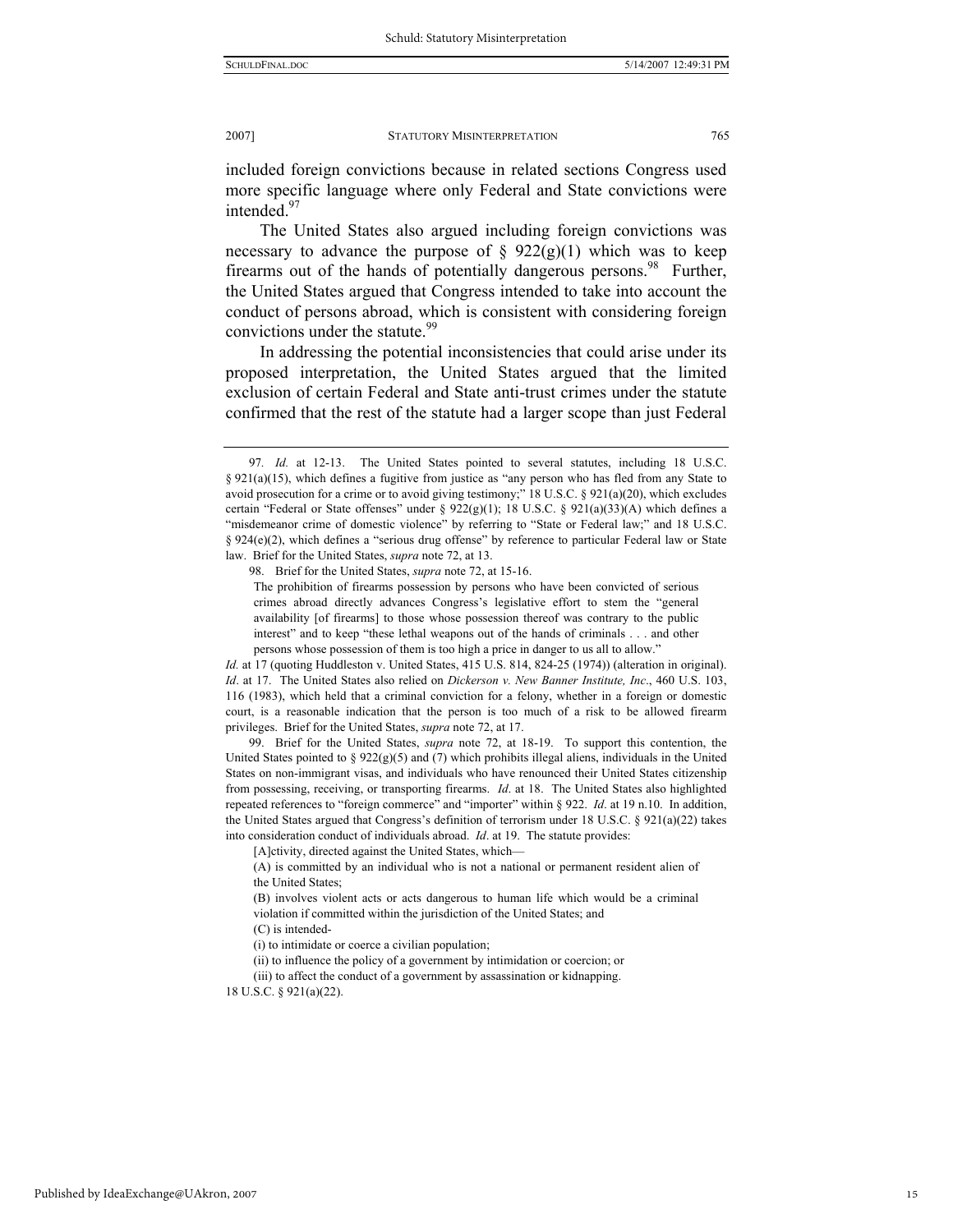and State convictions.<sup>100</sup> The United States also argued that more serious anomalies would result under a reading of the statute that excluded foreign convictions than would occur under a reading that included them.<sup>101</sup>

In addition, the United States argued that earlier versions of gun control legislation included language referring only to State and Federal convictions, indicating the amendments excluding this limitation intended to broaden the scope of the statute.<sup>102</sup> The United States also argued that concern about the potential unfairness of procedures used in foreign courts was not a sufficient basis to foreclose the use of any foreign conviction.<sup>103</sup>

#### *D. United States Supreme Court Decision*

#### 1. Majority

The United States Supreme Court held in a five to three decision<sup>104</sup> that the phrase "convicted in any court" applied only to domestic and not foreign convictions.<sup>105</sup> The Court reasoned that the word "any" as used in §  $922(g)(1)$  should not be given the broad scope for which the United States had argued.<sup>106</sup> In considering the scope of the phrase, the Court

 <sup>100.</sup> Brief for the United States, *supra* note 72, at 22-23. "That Congress considered it necessary to restrict the exceptions to 'Federal' and 'State' offenses therefore confirms rather than undermines the conclusion that  $\lceil \xi \rceil 922(g)(1)$  starts with an even larger universe of convictions." *Id* at 23. In addition, at the same time  $\S 922(g)(1)$  was enacted, Congress provided a mechanism whereby individuals could apply to the Attorney General for relief from the prohibition of possessing firearms. *Id*. at 24 n.16. However, since 1992, Congress has forbidden that any funds be expended to act upon such applications. *Id*. The United States argued that the fact that this provision was included is relevant to Congress's intent in enacting §  $922(g)(1)$  and the subsequent prohibition on funding is of no consequence to determining whether Congress intended to include foreign convictions. *Id.*; *see supra* note 50 (discussing the status of the waiver of disability under §  $922(g)(1)$ ).

 <sup>101.</sup> Brief for the United States, *supra* note 72, at 26 ("If foreign convictions are entirely excluded, then those convicted of murder, rape, armed robbery, and terrorism overseas could freely possess, receive, ship and transport firearms within the United States, while a person convicted of domestically tampering with a vehicle identification number . . . could be barred for life from possessing firearms.").

<sup>102</sup>*. Id*. at 29.

<sup>103</sup>*. Id*. at 36.

 <sup>104.</sup> Small v. United States, 544 U.S. 385, 386 (2005). Justice Breyer delivered the opinion of the Court in which Justices Stevens, O'Connor, Souter, and Ginsburg joined. *Id*. Justice Thomas filed a dissenting opinion in which Justices Scalia and Kennedy joined. *Id*. Chief Justice Rehnquist took no part in the decision. *Id*.

<sup>105</sup>*. Id*. at 387.

<sup>106</sup>*. Id*. at 388.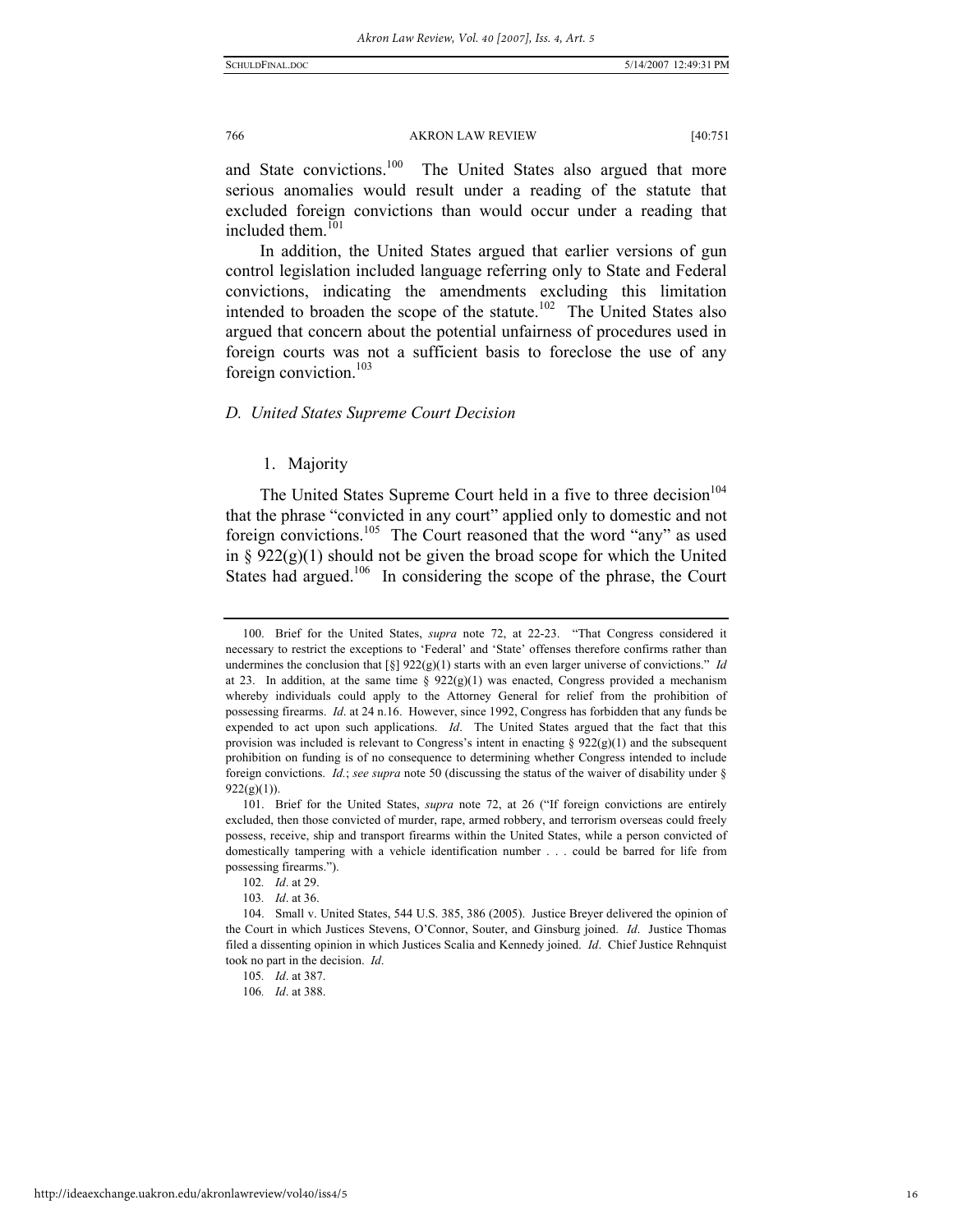pointed out that Congress ordinarily intends its statutes to have domestic rather than foreign application.<sup>107</sup>

The Court was also concerned with the statute allowing as predicate offenses foreign convictions for conduct that domestic laws would permit or might punish less severely.108 The Court further reasoned that it was inconsistent with the statutory text to read the language in a manner that required consideration of foreign convictions.<sup>109</sup> These concerns led the Court to assume Congress intended a domestic rather than foreign reach in the term "convicted in any court" unless the "statutory language, context, history, or purpose" indicated otherwise.<sup>110</sup> The Court found no indication in these factors that Congress intended the phrase "convicted in any court" to include anything other than domestic convictions.<sup>111</sup>

2. Dissent

The dissent reasoned that the plain language of  $\S 922(g)(1)$  includes foreign convictions because the term "any" has an expansive meaning.<sup>112</sup> In addition, by contrasting  $\S$  922(g)(1) with other sections of the Gun

109*. Id*.

112*. Small*, 544 U.S. at 396 (Thomas, J., dissenting). Justice Thomas reasoned that the broad

phrase "any court" was unambiguous. *Id*. at 397.

<sup>107</sup>*. Id*.

<sup>108</sup>*. Id*. at 389-90. The Court set forth examples such as Russian laws which criminalized "Private Entrepreneurial Activity," Cuban laws which prohibit propaganda, and a Singapore law punishing acts of vandalism with three years in prison as illustrating the pitfalls of trying to identify dangerous persons through the use of foreign convictions. *Id.* at 389.

To somehow weed out inappropriate foreign convictions that meet the statutory definition is not consistent with the statute's language; it is not easy for those not versed in foreign laws to accomplish; and it would leave those previously convicted in a foreign court (say of economic crimes) uncertain about their legal obligations.

*Id*. at 390.

<sup>110</sup>*. Id*. "[W]e should apply an ordinary assumption about the reach of domestically oriented statutes here - an assumption that helps us determine Congress' intent where Congress did not likely consider the matter . . . ." *Id*.

<sup>111</sup>*. Id*. at 391-92. The Court looked at the language of the statute and found no language suggesting anything other than a domestic intention. *Id*. at 391. The Court considered the anomalies that could result if the language was read to include foreign convictions such as a person convicted of domestic anti-trust or regulatory violation being allowed to possess a firearm, while someone convicted abroad of such a violation being prohibited from possessing a firearm. *Id*. The Court also considered the legislative history and found that Congress did not consider whether foreign convictions were within the scope of the statute. *Id*. at 390-91. The only indication that the Court felt supported a reading to include foreign convictions was the purpose of the statute, which is to keep guns out of the hands of those that may be a threat to society, and a foreign conviction may identify such an individual. *Id*. at 393-94. However, the Court felt that this argument was weak due to the small number of foreign convictions which have been used as a predicate offense. *Id*. at 394.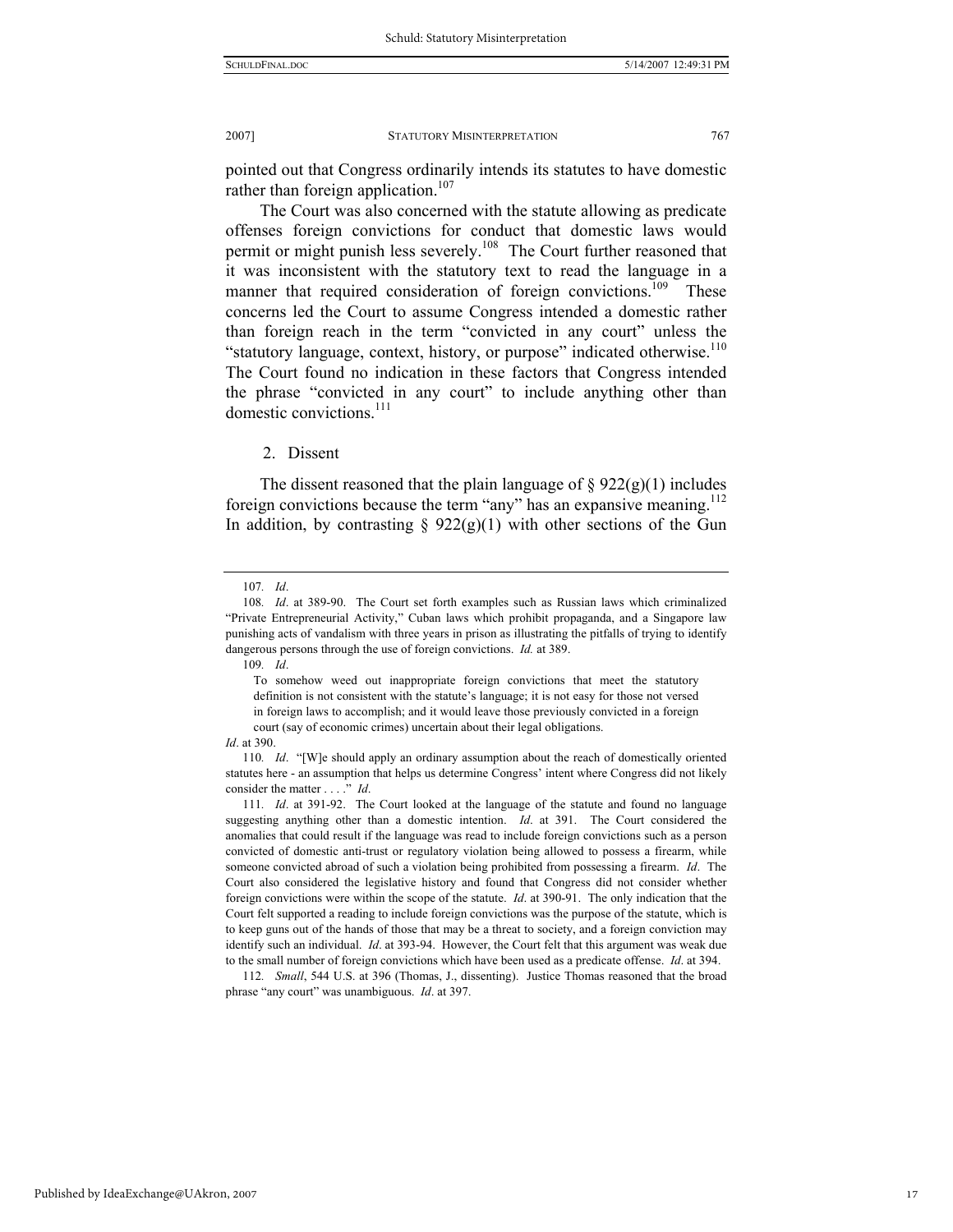Control Act where State or Federal convictions were specified as predicate offenses, Justice Thomas reasoned that the context of §  $922(g)(1)$  suggested no geographic limitation.<sup>113</sup> Justice Thomas argued that including foreign convictions under  $\S$  922(g)(1) was a practical means to identify dangerous persons whom Congress intended to include within the scope of the statute.<sup>114</sup> Moreover, Justice Thomas criticized the Court for creating a new canon of statutory interpretation in its assumption that, absent a clear statement from Congress, a statute refers only to domestic matters.<sup>115</sup>

The dissent had little concern for the potential anomalies pointed to by the majority, but was concerned with the more dangerous anomalies that could result from the majority's interpretation of  $\S$  922(g)(1), such as the fact that those convicted overseas of violent crimes such as murder, rape, and assault would be permitted to possess a firearm in the United States.<sup>116</sup> Justice Thomas also disagreed with the Court's determination that the legislative history was silent.<sup>117</sup> Noting that earlier versions of the bill specified as predicate felonies only State and Federal convictions, but that this language was subsequently changed in the final statute to refer to "conviction in any court," Justice Thomas argued that the changes indicated an intent of Congress not to limit the scope of the statute to only domestic convictions.<sup>118</sup>

#### IV. ANALYSIS

The majority in *Small* ignored the plain meaning of the terms of

117*. Id*. at 406. Justice Thomas has often criticized the use of legislative history in interpreting statutes, and this case was no exception. *See infra* notes 141-154 for a discussion of the application of statutory history of  $\S 922(g)(1)$ . Before addressing the majority's specific arguments based on the legislative history, Justice Thomas took the opportunity to point out that the "'task is not the hopeless one of ascertaining what the legislators who passed the law would have decided had they reconvened to consider this particular case,' but the eminently more manageable one of following the ordinary meaning of the text enacted." *Small*, 544 U.S. at 406 (Thomas, J., dissenting) (quoting Beecham v. United States, 511 U.S. 368, 374 (1994)) (alterations omitted).

118*. Id*. at 401 ("The elimination of the limiting reference suggests that not *only* federal and state convictions were meant to be covered.").

<sup>113</sup>*. Id*.

<sup>114</sup>*. Id*. at 398.

<sup>115</sup>*. Id*. at 399. Justice Thomas recognized the longstanding canon against extraterritorial application of federal statutes, but reasoned that it did not apply in this case because in including foreign convictions under §  $922(g)(1)$  "the Government is enforcing a domestic criminal statute to punish domestic criminal conduct." *Id*. Justice Thomas criticized the use of the cases cited by the Court as lending no support to "its new assumption" because the cases dealt with the application of federal statutes outside the territorial jurisdiction of the United States. *Id*. at 399-400.

<sup>116</sup>*. Id*. at 405. The dissent called the examples compiled by the Court "a parade of horribles" and "egregious examples unlikely to correlate with dangerousness." *Id*. at 402.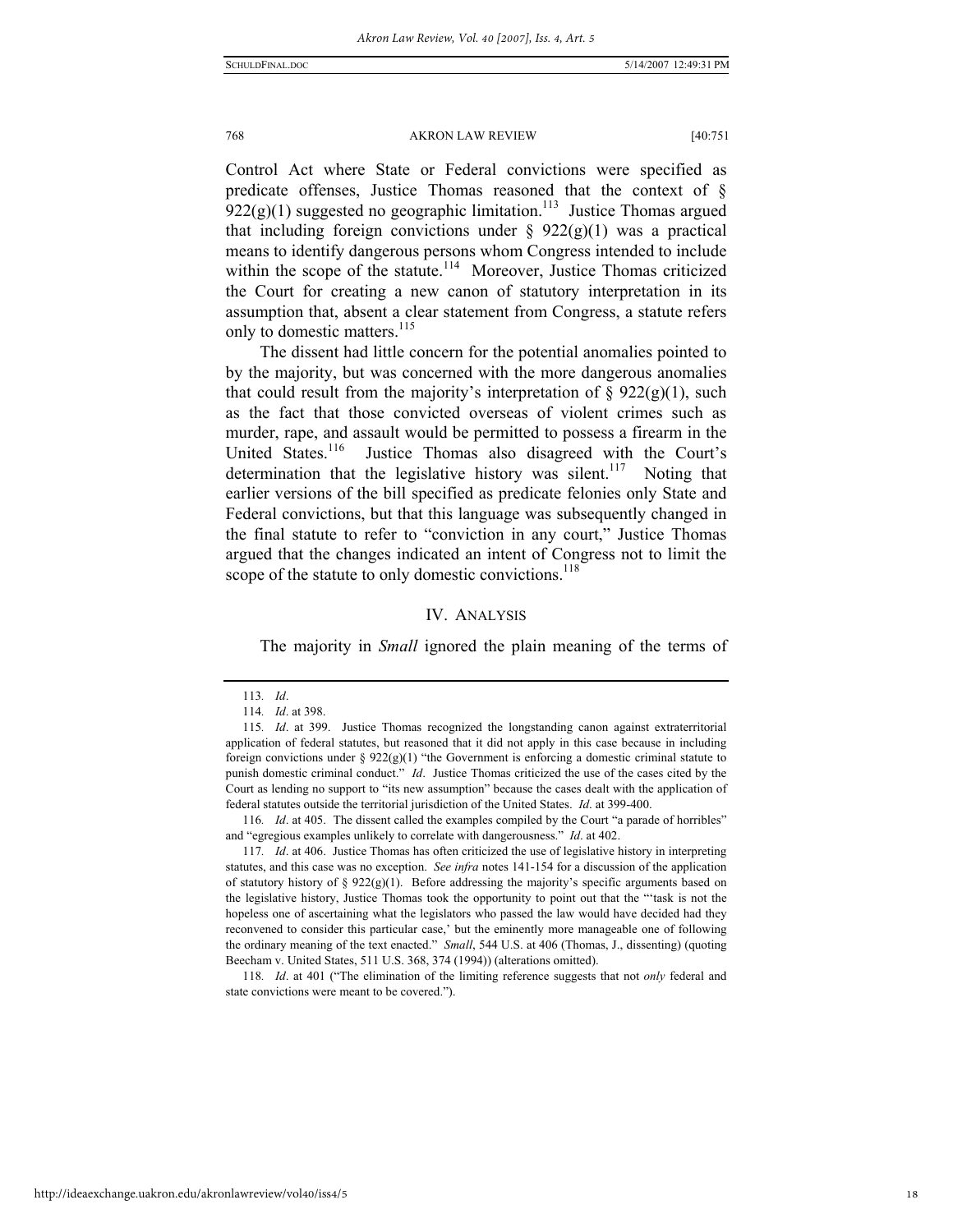§ 922(g)(1), misused canons of construction,<sup>119</sup> and used less reliable sources in interpreting this statute.<sup>120</sup> In addition, the Court imposed a burden on Congress to make a clear statement of any intent to use the conduct of individuals while outside the United States in regulating activities within the borders of the United States.<sup>121</sup> The correct interpretation of  $\S 922(g)(1)$ , consistent with Congressional intent, is that the words "convicted in any court" include convictions in foreign courts.<sup>122</sup>

#### *A. Plain Meaning Doctrine*

The Court held that the broad language of the statute only applied to domestic convictions.123 More legitimate, however, was the dissent's argument that the phrase "convicted in any court" should be given its natural, expansive meaning.<sup>124</sup> The plain meaning doctrine, as enunciated and followed by countless Supreme Court decisions, dictates that if the meaning of the statute can be gleaned from the language of the

121*. Small*, 544 U.S. at 399 (Thomas, J., dissenting); *see infra* notes 164-203 and accompanying text (discussing the use of the canon against extraterritorial application and the implications of the majority's interpretation).

122*. See infra* notes 123-195 and accompanying text; *see also* Anthony L. Engel, Note, *Questionable Uses of Canons of Statutory Interpretation: Why the Supreme Court Erred When it Decided "Any" Only Means "Some,"* 96 J. CRIM. L. & CRIMINOLOGY 877, 877 (2006) (criticizing the Court's decision as wrongly decided and a departure from the plain meaning of the statute); Anwar K. Malik, Note, *Implications of the* Small v. United States *Decision*, 94 KY. L.J. 715, 716 (2006) (arguing that § 922(g)(1) should include foreign convictions as predicate offenses). *But see* Jonathan D. Estreich, Note, "*If We Took Congress Seriously, We Would be Worrying All the Time": Foreign Convictions as Predicate Offenses Under the "Any Court" Language of 18 U.S.C. § 922(g)*, 33 AM. J. CRIM. L. 73, 74 (2006) (concluding that the Supreme Court correctly decided *Small*, despite a reliance on a flawed analysis of the legislative history).

123*. Small*, 544 U.S. at 394 (majority). The majority relied on various theories to limit § 922. *See supra* notes 104-111 and accompanying text for a discussion of the majority opinion; *see also* Estaver, *supra* note 85, at 218 (supporting an interpretation that would limit the scope of the statute to only domestic convictions). *But see* Lester, *supra* note 120, at 646-48 (criticizing the majority opinion in *Small* for excluding foreign convictions).

124*. Small*, 544 U.S. at 396 (Thomas, J., dissenting); *see also* Lester, *supra* note 120, at 645 (arguing that the dissent in *Small* correctly interpreted  $\S 922(g)(1)$  to include foreign convictions); Malik, *supra* note 122, at 721 (arguing that  $\S 922(g)(1)$  is unambiguous and should be given its literal meaning, which would include foreign convictions).

 <sup>119.</sup> Canons of construction are defined as "rule[s] used in construing legal instruments, esp. contracts and statutes . . . . Although a few states have codified the canons of construction . . . most jurisdictions treat the canons as mere customs not having the force of law." BLACK'S LAW DICTIONARY, 163 (7th ed. 2000).

<sup>120</sup>*. See Small*, 544 U.S. at 393-94; *see also*, Lee G. Lester, Note, Small v. United States*: Defining "Any" as a Subset of "Any,"* 40 U. RICH. L. REV. 631, 650 (2006) (criticizing the majority's rationale as dangerous to the future of Congressional power); *infra* notes 123-195 and accompanying text.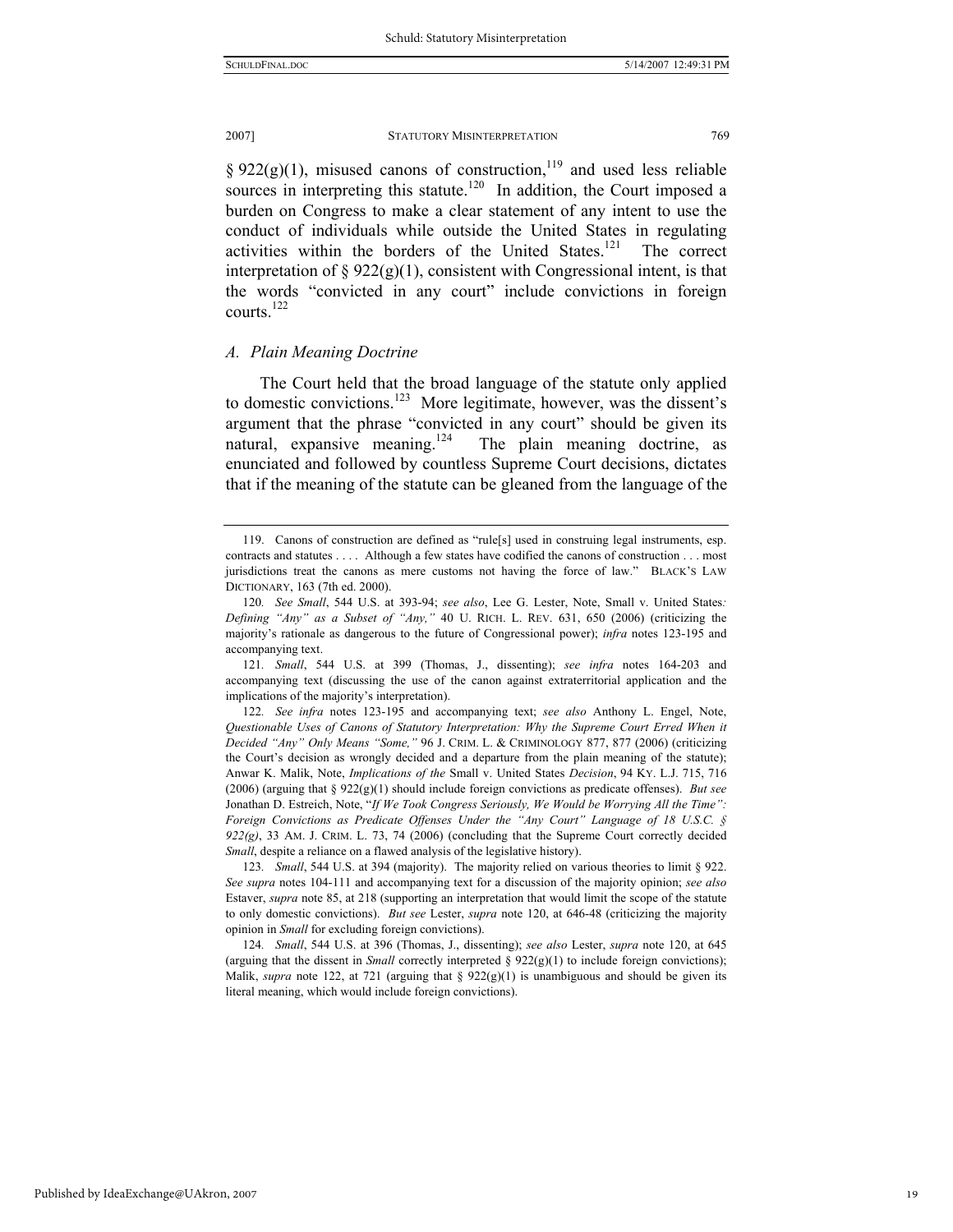statute itself the court should enforce it according to its plain terms.<sup>125</sup> However, this doctrine has at least two exceptions. First, it allows a court to look to other materials when application of the plain meaning of the statute in a given case would lead to absurd results.<sup>126</sup> Second, it gives way if application of the plain meaning of the statute would be inconsistent with the legislative intent or purpose of the statute.<sup>127</sup>

 127. MIKVA & LANE, *supra* note 126, at 10-11. *Holy Trinity Church* is cited as the seminal case in using legislative history to determine Congressional intent when faced with an ambiguous statute. Carol Chomsky, *Unlocking the Mysteries of* Holy Trinity*: Spirit, Letter, and History in Statutory Interpretation*, 100 COLUM. L. REV. 901, 901 (2000). In *Holy Trinity Church*, the Court was called upon to interpret a statute which prohibited the use of aliens to perform labor in the United States. *Holy Trinity Church*, 143 U.S. at 458. The question was whether the statute applied to an individual who had been a resident of England and moved to the United States after being hired as a pastor of Holy Trinity Church. *Id*. The Court found that the letter of the act covered the conduct in question, but concluded based on a review of the legislative history that Congress did not intend to cover such conduct in the scope of the statute. *Id.* at 472. The Court stated that "a thing may be within the letter of the statute and yet not within the statute because not within its spirit nor within the intention of its makers." *Id.* at 459; *see* Chomsky, *supra*, at 901 (supporting the Court's

<sup>125</sup>*. E.g.*, Caminetti v. United States, 242 U.S. 470, 485 (1917) (rejecting an argument that the conduct for which the defendants had been convicted, although covered by the literal terms of the statute, should be interpreted against the history and purposes of the statute). The Court pointed out in *Caminetti* that there is no duty of interpretation if the language does not admit to more than one meaning. *Id.* The plain meaning rule is defined as precluding the use of extrinsic evidence and limiting the inquiry to the writing itself if the writing appears unambiguous on its face. BLACK'S LAW DICTIONARY 938 (7th ed. 2000); *see also* Tennessee Valley Auth. v. Hill, 437 U.S.153, 194 (1978) (relying on the plain meaning of the Endangered Species Act and reinforcing that if the meaning of an act is clear and is within the constitutional power of Congress the judicial inquiry ends with the statute). *But see* Holy Trinity Church v. United States, 143 U.S. 457, 459 (1892) (finding that the act of the corporation was within the conduct prohibited by the statute, but holding that although it was "within the letter, is not within the intention of the legislature, and therefore cannot be within the statute."); United Steel Workers of Am. v. Kaiser Aluminum & Chem. Corp., 443 U.S. 193, 201 (1979) (rejecting an argument based upon a literal interpretation of language contained in Title VII and quoting language from Holy Trinity to support using legislative history to interpret portions of the statute).

<sup>126</sup>*. See, e.g.*, Green v. Bock Laundry Machine Co., 490 U.S. 504, 509-11 (1989) (applying the "absurd result" canon to interpret the scope of Federal Rule of Evidence  $609(a)(1)$  as applied to civil plaintiffs). The canon against absurdities applies as an exception to the plain meaning rule and allows the use of materials outside the language of a statute if applying the plain meaning would lead to absurd results. ABNER J. MIKVA & ERIC LANE, AN INTRODUCTION TO STATUTORY INTERPRETATION AND THE LEGISLATIVE PROCESS 10 (1997). The authors define an absurd result as one that "would be so illogical or contrary to reason (statutory absurdity) that the application constructively could not reflect the will of the enacting legislature." *Id*. The authors contend that such a result would be rare. *Id.*; *see also* NORMAN J. SINGER, STATUTES AND STATUTORY CONSTRUCTION  $\S$  45.12 (6th ed. 2000) (describing the canon against absurdities as an allowable departure from the plain meaning of the statute when the literal interpretation would produce an absurd and unjust result or it is clearly inconsistent with the act's policy and purpose); Stephen Breyer, *On the Uses of Legislative History in Interpreting Statutes*, 65 S. CAL. L. REV. 845, 848-49 (1992) (advocating the use of legislative history to interpret a statute when following the literal meaning would lead to an absurd result and pointing out that it is the least controversial circumstance under which a court can look to legislative history).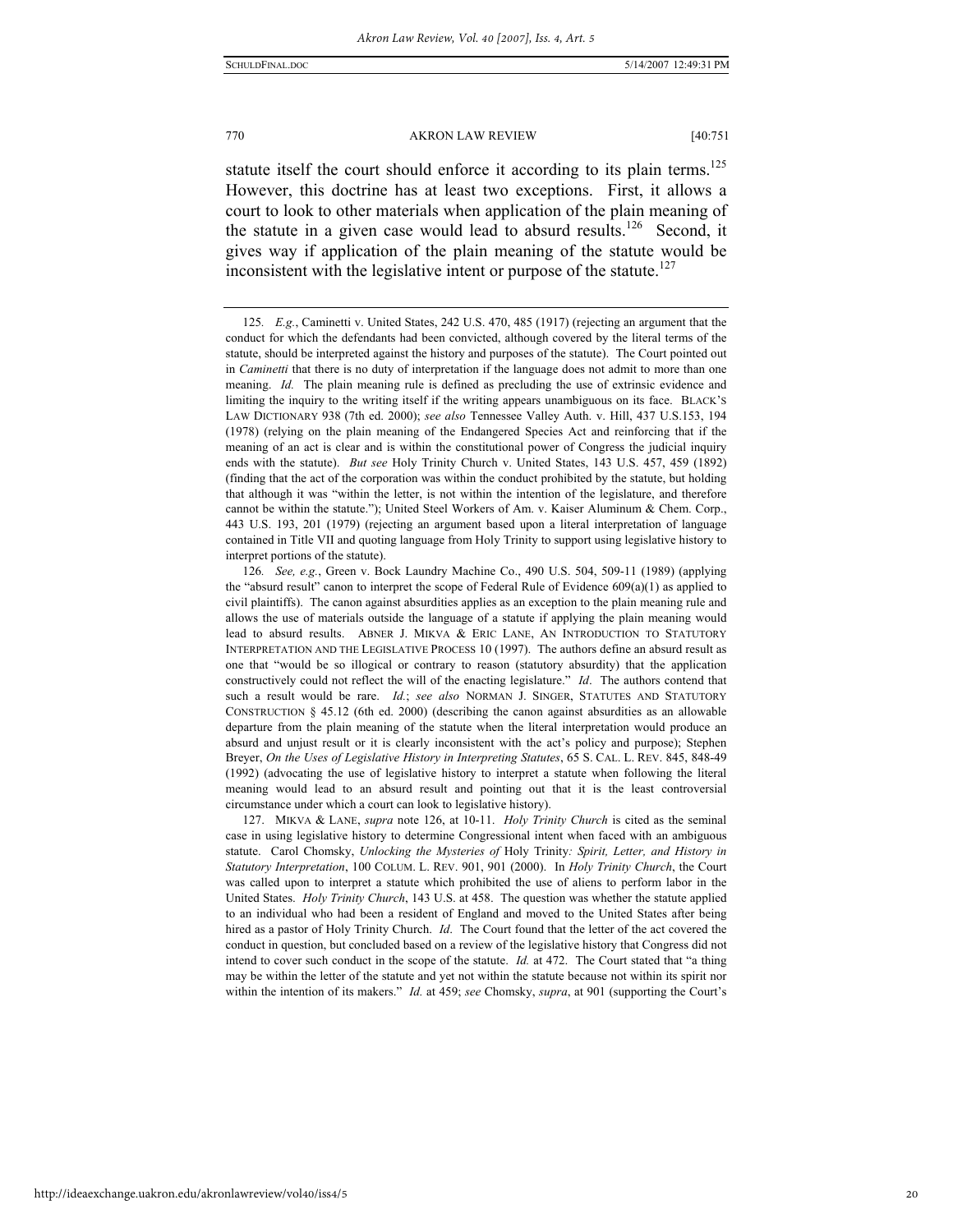The majority misused both exceptions to the plain meaning doctrine in deciding *Small*. 128 The result is a tortured interpretation of the statute in which the majority strains to define the word "any" in a limited manner.<sup>129</sup> Had the majority properly used the plain meaning doctrine, there would have been no need for the court to look to less reliable sources, such as legislative history, to determine the meaning of the statute.<sup>130</sup>

### 1. Canon Against Absurdities

The majority stopped short of saying that the plain language of the statute would lead to absurd results, but did give a lengthy analysis of what it described as "anomalies" that would result by applying the plain language of the statute.<sup>131</sup> One such anomaly is that the plain language of the statute would exclude certain "Federal or State" antitrust and business regulatory crimes as predicate offenses, but would leave the

interpretation of the statute and arguing that it validates the practice of using legislative history to interpret statutes). *But see* Adrian Vermeule, *Legislative History and the Limits of Judicial Competence: The Untold Story of* Holy Trinity Church, 50 STAN. L. REV. 1833, 1837-39 (July, 1998) (arguing the legislative history at issue in *Holy Trinity* did not support the Court's interpretation of the statute and proposing a rule that would bar judicial resort to legislative history); ANTONIN SCALIA, A MATTER OF INTERPRETATION, FEDERAL COURTS AND THE LAW, COMMON-LAW COURTS IN A CIVIL-LAW SYSTEM: THE ROLE OF UNITED STATES FEDERAL COURTS IN INTERPRETING THE CONSTITUTION AND LAWS 21 (1997) ("*Church of the Holy Trinity* is cited to us whenever counsel wants us to ignore the narrow, deadening text of the statute, and pay attention to the life-giving legislative intent.").

<sup>128</sup>*. See supra* notes 125-127; *see also* Engel, *supra* note 122 at 908 (criticizing the departure from the plain meaning of a statute "in a cases of mere anomaly," such as *Small*, because it reduces both predictability in the legal system and public confidence in judicial decisions).

<sup>129</sup>*. See Small*, 544 U.S. at 38. In attempting to limit the definition of the word "any," the majority reviewed several cases which limited the plain meaning of this word. *See, e.g*., Nixon v. Mo. Mun. League, 541 U.S. 125, 132 (2004) ("'[A]ny' can and does mean different things depending upon the setting."); United States v. Alvarez-Sanchez, 511 U.S. 350, 357 (1994) ("any" must be considered within the rest of the statute); United States v. Palmer, 16 U.S. (3 Wheat.) 610, 631 (1818) (limiting the word "any" to only those objects to which the legislature intended the apply). Rather than support the majority's narrow reading of the word "any," these cases are more consistent with the plain reading set forth by the dissent in that the word "any" in § 922 is limited to the specific phrase "convicted in any court" and fits within the setting and statute as a whole. *Small*, 544 U.S. at 396 (Thomas, J., dissenting). Notwithstanding these limitations, "the word 'any' has an expansive meaning that is one or some indiscriminately of whatever kind." *Id*. (quoting United States v. Gonzalez, 520 U.S. 1, 5 (1997)) (quotations omitted). The *Gonzalez* case cited by the dissent is more on point with *Small* in the interpretation of the word "any." *Id*. Like the use of the word "any" in § 922(g)(1), the statute in question in *Gonzalez* contained no "language limiting the breadth of the word." *See Gonzalez*, 520 U.S. at 5.

<sup>130</sup>*. See supra* note 125 and accompanying text (discussing the proper application of the plain meaning doctrine).

<sup>131</sup>*. Small*, 544 U.S. at 391 (majority).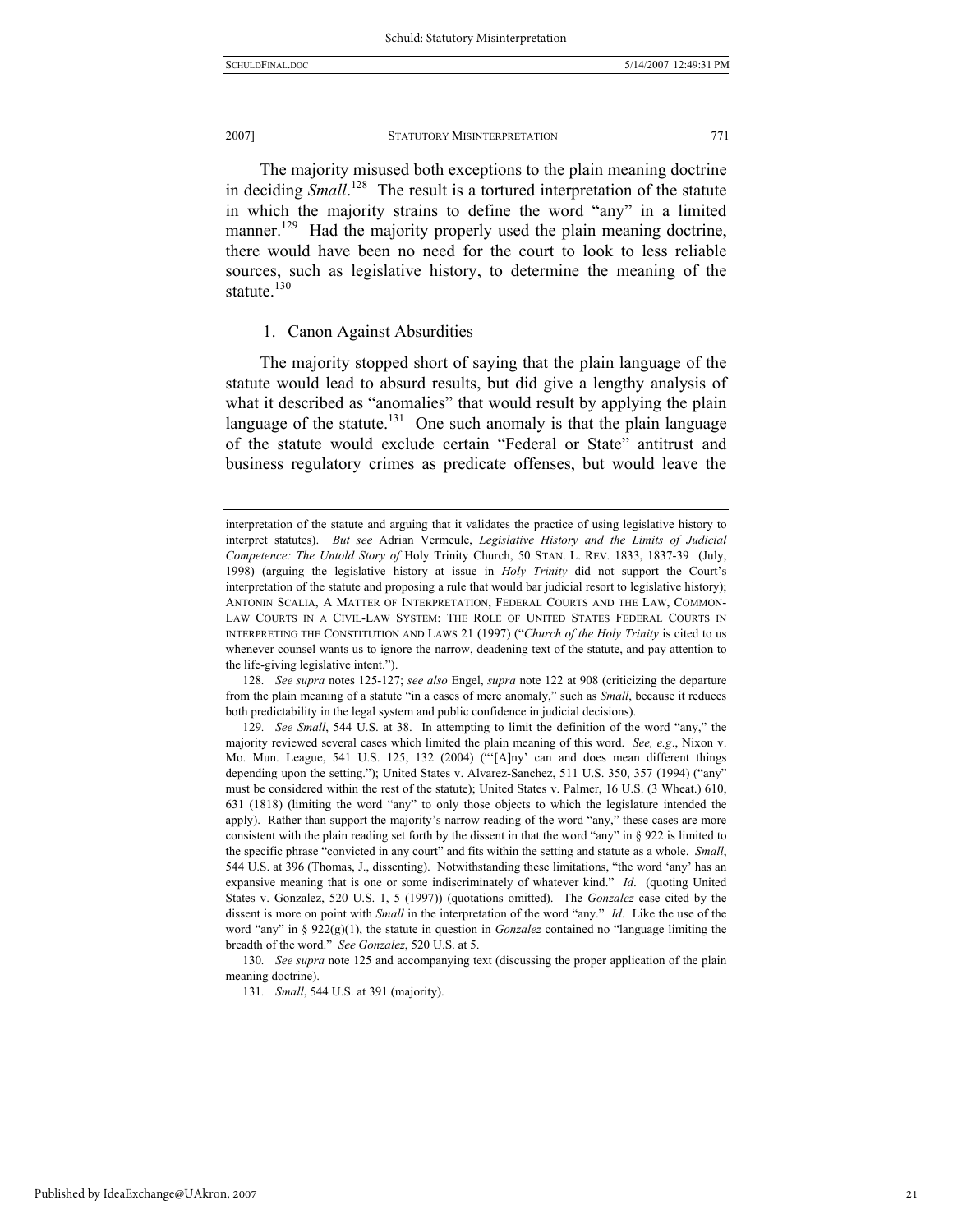same class of convictions from a foreign court within the scope of the statute.<sup>132</sup> A similar inconsistency exists with convictions for domestic violence crimes—the statute forbids those convicted of such a crime under "Federal or State" law to possess a firearm, but leaves an individual convicted of such a crime in a foreign court free to possess a firearm.<sup>133</sup> Similar problems are faced with drug convictions, which allow for a sentence enhancement for certain Federal and State crimes.<sup>134</sup> In addition, the statute excludes misdemeanor convictions under state law with sentences of up to two years. $135$ 

The dissent correctly pointed out that the majority could not invoke the canon against absurdities because the "anomalies" created by the plain reading of the statute "are, at most, odd" and in some cases "may even be rational."<sup>136</sup> While conceding the plain meaning could in some

<sup>132</sup>*. Id*. The majority was referring to 18 U.S.C. § 921(a)(20)(A) which provides an exception under  $\S 922(g)(1)$  for those convicted of "Federal or State" antitrust or business regulatory crimes. *Id.*; see 18 U.S.C. § 921(a)(20)(A) (2006). The majority pointed out that an individual convicted of an antitrust or business regulatory offense in New York would be legally permitted to posses a firearm, while an individual convicted of a similar offense in Canada would be prohibited under § 922(g)(1) from possessing a firearm. *Small*, 544 U.S. at 391.

<sup>133</sup>*. Id.* at 391-92. Section 922(g)(9) provides that a "misdemeanor crime of domestic violence" qualifies as a predicate offense. 18 U.S.C. § 922(g)(9). A "misdemeanor crime of domestic violence" is an offense under "Federal, State or Tribal law." 18 U.S.C. § 921(a)(33)(A)(i). The majority opined that this created a "senseless distinction between (covered) domestic relations misdemeanors committed within the United States and (uncovered) domestic relations misdemeanors committed abroad." *Small*, 544 U.S. at 392.

<sup>134</sup>*. Small*, 544 U.S. at 392*.* The majority was referring to 18 U.S.C. § 924(e)(1) which provides for a sentence enhancement under §  $922(g)(1)$  if the individual has three or more predicate convictions for a "serious drug offense," which is defined as an "offense under State law." 18 U.S.C. § 924(e)(1) (2006); *see also supra* note 56 for a discussion of the application of § 924(e) in the *Concha* case.

<sup>135</sup>*. Small*, 544 U.S. at 392*.* The majority reasoned that this exception presumed those convicted of this class of misdemeanor crimes were less dangerous than those convicted of felonies. *Id*. The result of this exception would be to allow those convicted in the United States of such an offense to possess a firearm, while an individual convicted in a foreign court of such an offense would be prohibited from doing so. *Id*.; *see* 18 U.S.C. § 921(a)(20).

<sup>136</sup>*. Small*, 544 U.S. at 404. (Thomas, J., dissenting). Thomas referred to the majority's application of the canon against absurdities as a "mutant version of a recognized canon." *Id.* The dissent cited cases which illustrate the standard to be applied when invoking the canon against absurdities. *Id.* (citing Nixon v. Mo. Mun. League, 541 U.S. 125, 141 (2004) (Scalia, J., concurring); Pub. Citizen v. Dep't of Justice, 491 U.S. 440, 470-71 (1989) (Kennedy, J., concurring); Sturges v. Crownshield, 17 U.S. (4 Wheat.) 122, 203 (1819)). In *Public Citizen v. Department of Justice*, Justice Kennedy pointed out that the canon should be invoked where it is impossible that Congress intended the result and "where the alleged absurdity is so clear as to be obvious to most anyone. *Public Citizen*, 491 U.S. at 471. In *Sturges v. Crownshield*, the Court stated:

<sup>[</sup>T]he plain meaning of a provision, not contradicted by any other provision in the same instrument, is to be disregarded, because we believe the framers of that instrument could not intend what they say, it must be one in which the absurdity and injustice of applying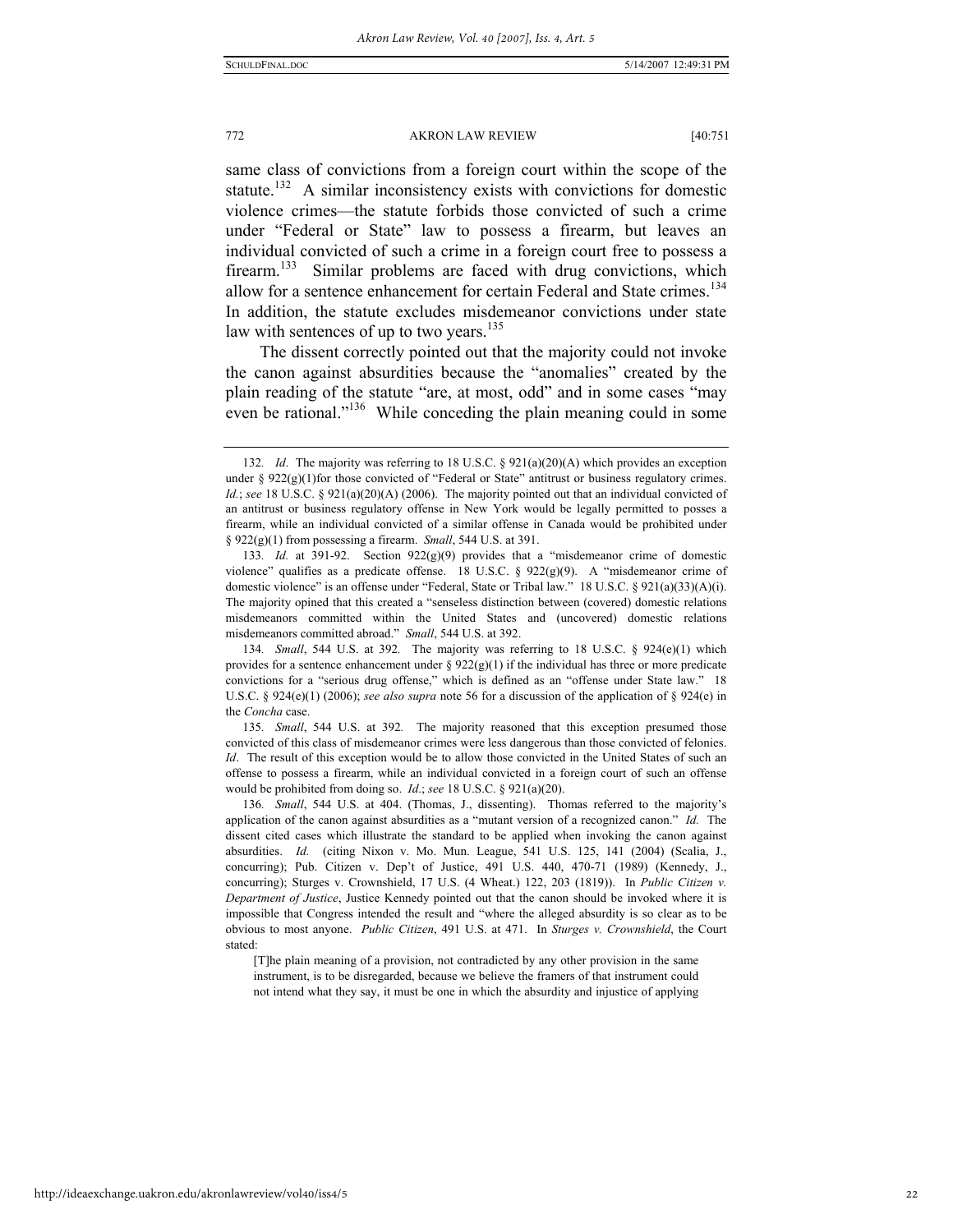situations bring about inconsistent results, the dissent argued that more dangerous anomalies would result from the majority's interpretation, such as an individual with a foreign conviction for murder being able to possess a firearm in the United States.<sup>137</sup> Such results strongly favor a plain reading of the statute rather than the narrow interpretation set forth by the majority. $138$ 

Despite the fact that these "anomalies" were insufficient to invoke the canon against absurdities, the majority nevertheless used this as a basis to look past the plain meaning of the statute.<sup>139</sup> Abandoning this standard gives the judiciary the opportunity to ignore statutory language and look to less reliable sources to define the meaning of statutes.<sup>140</sup>

#### 2. Legislative History

In finding the plain meaning of the statute to be unclear, the majority looked to the legislative history of the statute to determine the Congressional intent regarding the inclusion of foreign convictions.<sup>141</sup> The Court's analysis of the history of  $\S 922(g)(1)$  reflects the limitations inherent in using legislative history to interpret statutes in order to

141*. Small*, 544 U.S. at 393. Those that argue against using legislative history as a means of interpreting statutes are known as "textualists." Vermeule, *supra* note 127, at 1833. Those that are willing to consult legislative history in interpreting statutes are known as intentionalists or purposivists. *Id*. at 1834; *see also* John F. Manning, *What Divides Textualists from Purposivists*, 106 COLUM. L. REV. 70, 76 (2006) (distinguishing these two theories on the basis of how each theory emphasizes context, with textualists using semantic context and purposivists using policy context); J. Clark Kelso & Charles D. Kelso*, Statutory Interpretation: Four Theories in Disarray*, 53 SMU L. REV. 81, 83 (2000) (dividing the various theories of statutory interpretation into four categories on the basis of each theory's reliance on non-textual sources). The four categories used by Kelso and Kelso are Formalism, Holemsian, Natural Law, and Instrumental theories. *Id*. at 83. The authors identify Justice Thomas as following the Formalism approach which rejects the use of legislative history. *Id*. at 85-86. Justice Breyer, on the other hand, is classified as following the Natural Law Theory which looks to legislative history to determine Congressional intent. *Id*. at 88.

the provision to the case, would be so monstrous, that all mankind would, without hesitation, unite in rejecting the application.

<sup>17</sup> U.S. (4 Wheat.) at 202-03.

<sup>137</sup>*. Small*, 544 U.S. at 405 (Thomas, J., dissenting). Justice Thomas pointed out that the majority's interpretation allowed "those convicted of overseas of murder, rape, assault, kidnapping, terrorism and other dangerous crimes to possess firearms freely in the United States . . . [m]eanwhile, a person convicted domestically of tampering with a vehicle identification number, 18 U.S.C. § 511(a)(1) (2006), is barred from possessing firearms." *Id*.

<sup>138</sup>*. See supra* note 136 and accompanying text; *see also* Robert A. Bracken, *Foreign Convictions are not Proper Predicate Offenses Under the Statutory Language "Convicted in Any Court":* Small v. United States, 44 DUQ. L. REV. 383, 396 (2006) (criticizing the majority's argument that a plain reading of the statute produces anomalies and supporting the dissent's view that far more dangerous anomalies are created by the majority's narrow reading of the statute).

<sup>139</sup>*. Small*, 544 U.S. at 391-92.

<sup>140</sup>*. See infra* note 142 (discussing the limitation on the uses of legislative history).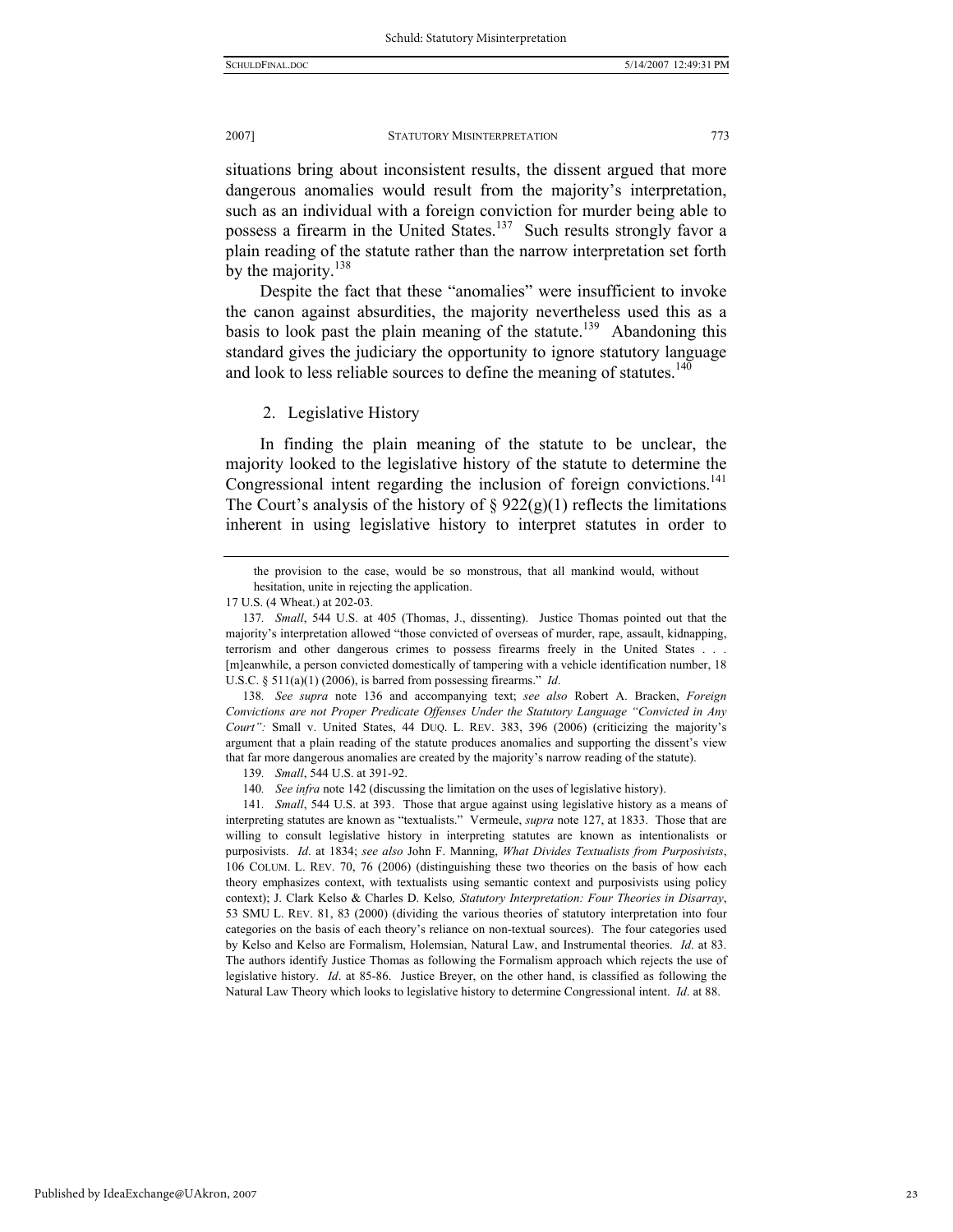# determine legislative intent.<sup>142</sup>

 142. There are several limitations to using legislative history over the text of a statute. One criticism is that legislative history is incomplete due to undocumented steps in the legislative process such as discussions in a political party caucus or conferences with a legislative leader. MIKVA & LANE, *supra* note 126, at 28. In addition, as the use of legislative history has become more prevalent in judicial decisions, the legislative record has become corrupted by statements which are planted in the legislative history with the sole purpose of influencing subsequent judicial interpretation. *Id.*; *see also* William N. Eskridge, Jr., *Should the Supreme Court Read the Federalist but Not Statutory Legislative History?*, 66 GEO. WASH. L. REV. 1301, 1302-03 (1998) (addressing the problem of strategic use of legislative history and suggesting that a rule of total exclusion may be the only way to eliminate this practice). Another criticism centers on the role of compromise in passing legislation. MIKVA & LANE, *supra* note 126, at 33. The result of legislative compromise is that the intent of one legislator in passing a particular act is not necessarily the intent of another. *Id*. at 33. Eskridge also points out that the use of legislative history has caused inefficiencies for Congress and practitioners because legislators attempt to put as much information as possible in the legislative history, which results in practitioners having to spend time researching it. Eskridge, *supra*, at 1303. In addition to the limitations inherent in using legislative history, textualists also argue that consulting legislative history is unconstitutional because it violates bicameralism and presentment requirements to pass a statute. MIKVA & LANE, *supra* note 126, at 33; *see also* U.S. CONST. ART. I § 7. A second constitutional argument is that unelected individuals such as staff and lobbyists contribute to statutory history, and using this history as a source of interpreting law results in an unconstitutional delegation of legislative power. Breyer, *supra* note 126, at 862-63.

 Justice Scalia has been a vocal critic over the use of legislative history because in his view the "objective indication of the words" of the statute passed by the legislature determines what the law is, not the legislative intent as inferred from legislative history. Scalia, *supra* note 127, at 29- 31. As such, Scalia argues that legislative history should not be used as an authoritative source in determining the meaning of a statute. *Id*. at 29-30. Scalia offers several arguments to support his rejection of legislative history. *See id.* at 31-35. One argument is that the use of history has resulted in "a legal culture in which lawyers routinely . . . make no distinction between words in the text of the statute and words in its legislative history." *Id*. at 31. He also believes that using legislative history is more likely to produce a "false or contrived legislative intent" rather than accurately portray the intent of the majority of the legislature that passed the law. *Id*. at 32. He argues that in most cases no legislative intent exists because Congress is concerned with the larger issues and not the detailed points that reach the courts for interpretation. *Id*. Scalia also points out that the information contained in floor debates and committee reports are not the views of a majority of Congress and in some instances are simply language which has been written by lawyer-lobbyists for insertion into the statutory history, which makes them an unacceptable source of reference. *Id*. at 32-34. In addition, Scalia contends that using committee reports to interpret a statute is improper because the Constitution vests legislative power in the House and Senate, not in committees. *Id*. at 35. He is also concerned with the ease in which a judge can use or dismiss a piece of legislative history due to a lack of rules governing the weight to be given to particular pieces of the history, which he argues allows a "willful judge" to manipulate the history to support their viewpoint. *Id*. at 36. In his view, the use of legislative history to determine legislative intent has resulted in judicial decisions based on a court's policy preference rather than the law. *Id*. at 35.

 Justice Breyer, on the other hand, supports the use of legislative history to interpret statutes. Breyer, *supra* note 126, at 847. Justice Breyer identifies five situations in which courts should consult legislative history when interpreting a statute. *Id*. at 860-61. These include: "(1) avoiding an absurd result; (2) preventing the law from turning on a drafting error; (3) understanding the meaning of specialized terms; (4) understanding the 'reasonable purpose' a provision might serve; and (5) choosing among several possible 'reasonable purposes' for language in a politically controversial law." *Id*. at 860. In Justice Breyer's opinion, "[t]he 'problem' of legislative history is its 'abuse,' not its 'use.'" *Id*. at 874.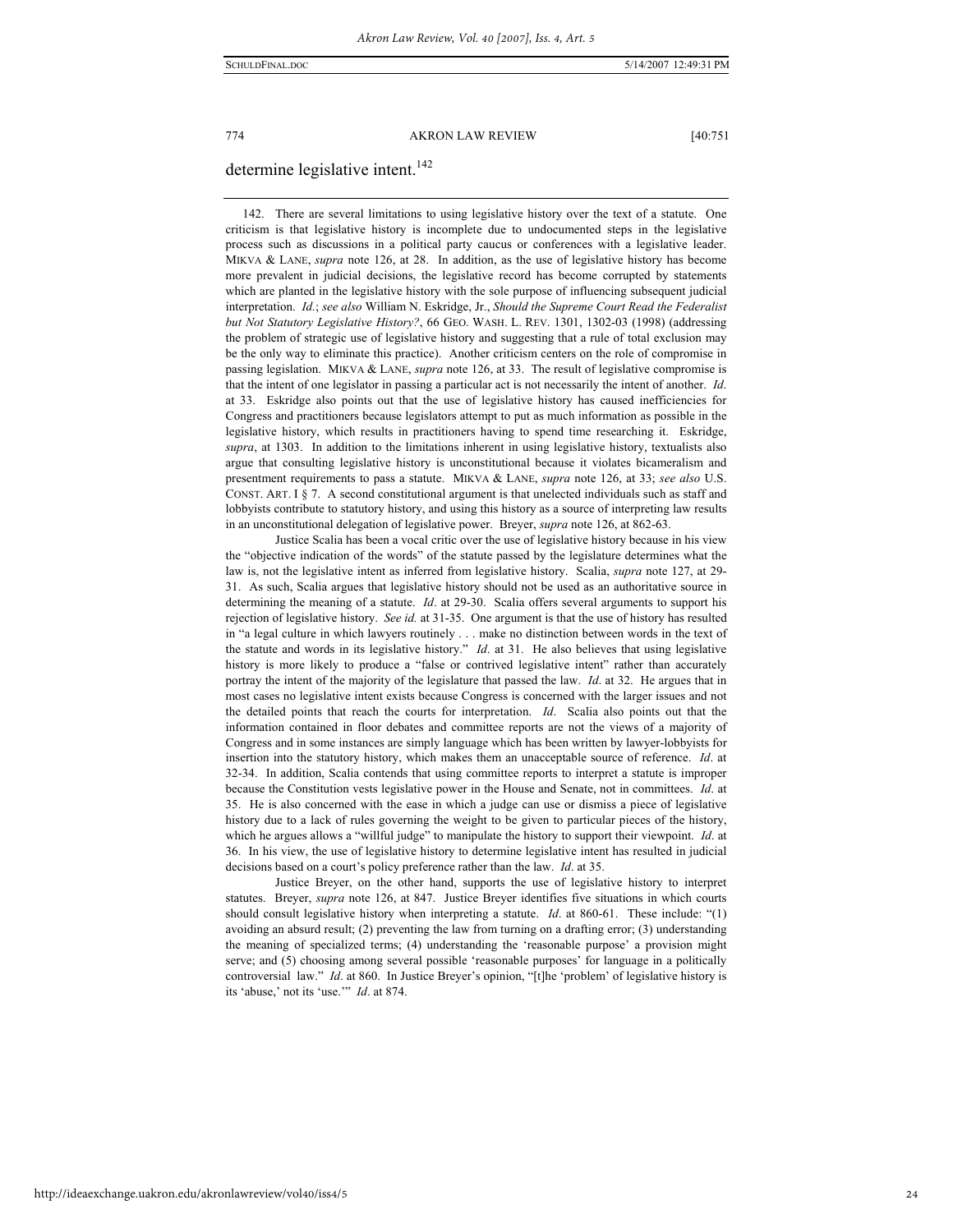The Court stated that the history of  $\S$  922(g)(1) is silent as to whether foreign convictions were intended to be included in the scope of the statute and initially referred to this legislative silence as a "neutral factor" in their analysis.<sup>143</sup> However, the Court used this "neutral factor"

I, like other opinion writers, have resorted not infrequently to legislative history as a guide to the meaning of statutes. I am coming to think it is a badly overdone practice, of dubious help to true interpretation and one which poses serious practical problems for a large part of the legal profession. The British courts, with their long accumulation of experience, consider Parliamentary proceedings too treacherous a ground for interpretation of statutes and refuse to go back of an Act itself to search for unenacted meanings. They thus follow Mr. Justice Holmes' statement, made, however, before he joined the Supreme Court, that "We do not inquire what the legislature meant, we ask only what the statute means."

And, after all, should a statute mean to a court what was in the minds but not put into words of men behind it, or should it mean what its language reasonably conveys to those who are expected to obey it?

*Id*.

143*. Small*, 544 U.S. at 393. The majority did reference a Senate bill which contained language that would have restricted predicate crimes to domestic offenses. *Id*. This bill was ultimately rejected by the Conference Committee, and the language "convicted in any court" was adopted in the final version. *Id.* The majority opined that this change did not reflect the intent of the drafters. *Id. But see* Scalia, *supra* note 127, at 32 (criticizing the use of committee reports in construing legislative history).

 The use of legislative silence to infer intent has been referred to as the theory of the "dog that didn't bark" and as the "Canon of Canine Silence." *See* Church of Scientology v. I.R.S., 484 U.S. 9, 17-18 (1987) (reasoning that if Congress intended to amend the purpose of a draft bill in a significant way there would have been reference to this change in the legislative history). The court opined that:

All in all, we think this is a case where common sense suggests, by analogy to Sir Arthur Conan Doyle's "dog that didn't bark," that an amendment having the effect petitioner ascribes to it would have been differently described by its sponsor and not nearly as readily accepted by the floor manager of the bill.

*Id*. The Court was referencing a Sherlock Holmes tale in which Holmes is investigating the disappearance of a racehorse Silver Blaze. Jonathan R. Siegel, *The Polymorphic Principle and the Judicial Role in Statutory Interpretation*, 84 TEX L. REV. 339, 387 n. 236 (2005) (citing ARTHUR CONAN DOYLE, SILVER BLAZE, THE COMPLETE SHERLOCK HOLMES 336, 346-47 (Doubleday 1930) (1894)). In his investigation, Holmes learns that the horse was being guarded by a dog at the time of the disappearance, yet the dog did not bark the night the horse went missing. *Id*. In other words, there was significance to the dog's silence because he did not bark when one would assume he would have. *Id*; *see also* SINGER, *supra* note 126, at § 45:12 (describing this canon of statutory interpretation as one in which courts should not presume that the legislature intended to "overthrow long-established principles of law" unless they clearly express their intention to do so). *But see* Koons Buick Pontiac GMC, Inc. v. Nigh, 543 U.S. 50, 73-74 (2004) ( Scalia, J. dissenting) (criticizing the majority's use of the "Canon of Canine Silence," which in his opinion allows courts to ignore the words of the statute on the basis of a lack of legislative history).

Concerns over the use of statutory history have been the subject of debate for many years. *See supra* note 127 and accompanying text (discussing *Holy Trinity Church*). Justice Robert H. Jackson raised concerns over his own use of legislative history in an address to the American Law Institute meeting on Federal Rules Decisions in 1948. Honorable Mr. Justice Robert H. Jackson, *Problems of Statutory Interpretation*, 8 F.R.D. 121, 124 (1948).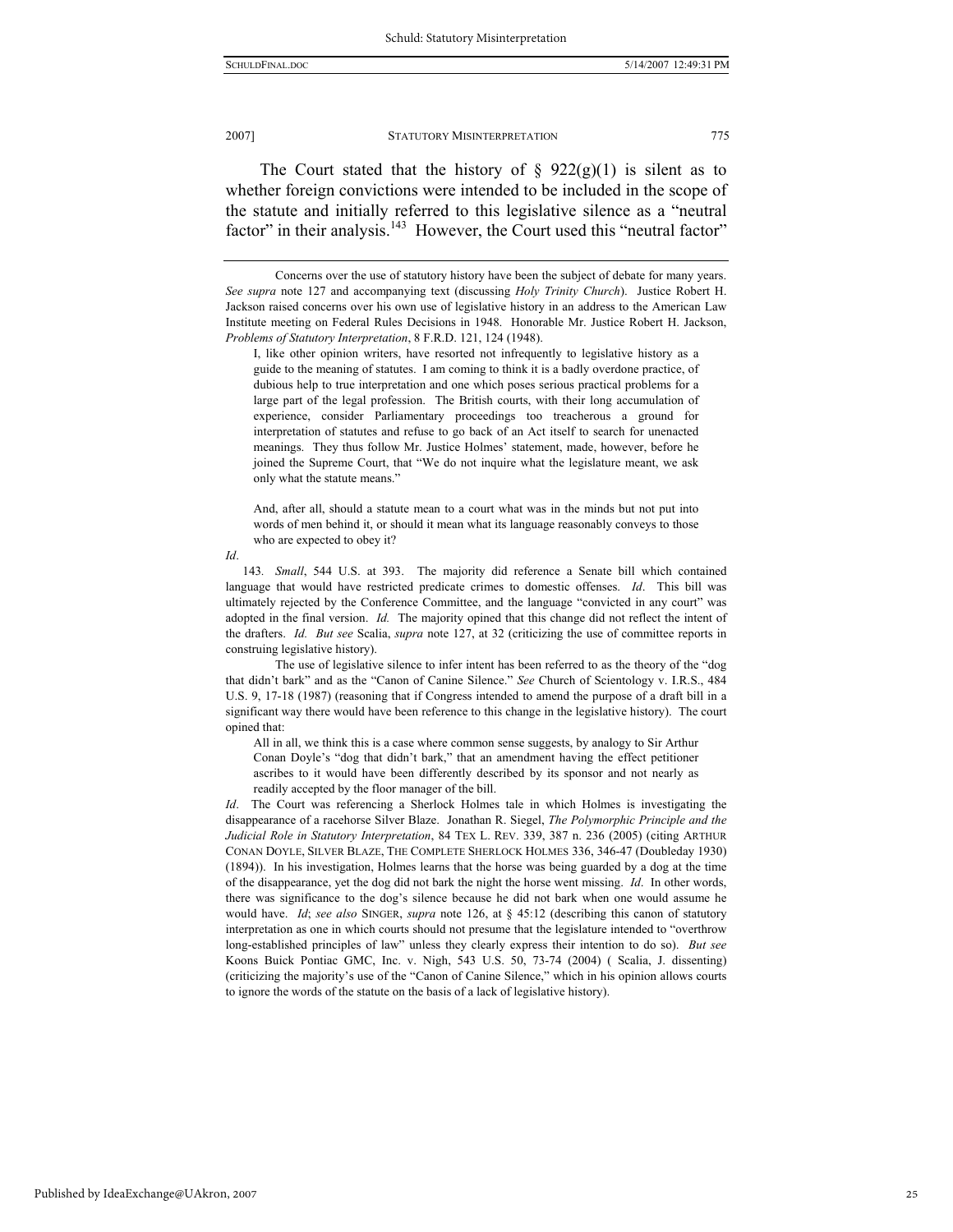in a manner that was anything but neutral by relying on it to support the conclusion that the language "convicted in any court" applies only to domestic convictions.144

The dissent criticized the majority's reliance on the legislative silence<sup>145</sup> and countered that the history was not as silent as the majority contended.<sup>146</sup> The dissent pointed to the specification of particular "Federal or State offenses" and crimes of domestic violence as an indication that Congress limited certain predicate crimes by jurisdiction when it felt it was necessary.<sup>147</sup> Justice Thomas also pointed out that the

Koby, *supra*, at 377-78 (quoting Blanchard v. Bergeron, 489 U.S. 87 (1989) (Scalia, J., concurring)).

 Likewise, Justice Thomas focuses on the text of a statute and rejects the use of legislative history unless the "text is so ambiguous that Congress likely had no intent regarding the matter." Judge H. Brent McKnight, *The Emerging Contours of Justice Thomas's Textualism*, 12 REGENT U. L. REV. 365, 375 (1999-2000). However, Justice Thomas has been willing to consider legislative history in limited circumstances as opposed to Justice Scalia's complete rejection of its use. *Id*; *see also* Eskridge, *supra* note 142, at 1307 (pointing out that Justice Thomas "often but not always joined Scalia's attacks on statutory legislative history.").

146*. Small*, 544 U.S. at 406-07 (Thomas, J., dissenting). Note that the majority refers to the statute's "lengthy legislative history," while the dissent refers only to one piece of the history, part of which is reflected in the text of the statute, the other portion in a previous version of the bill. *Id*. at 406. In addition, this discussion is prefaced by Justice Thomas stating, "Reliance on explicit statements in the history . . . would be problematic enough." *Id*.

147*. Id.*; *see* 18 U.S.C. § 921(a)(20) (2006) (exempting Federal or State anti-trust violations);

<sup>144</sup>*. Small*, 544 U.S. at 394; *see supra* note 143 and accompanying text (discussing the theory of the "dog that didn't bark").

<sup>145</sup>*. Small*, 544 U.S. at 406 (Thomas, J., dissenting). The dissent was critical of using even explicit statements in statutory history to aid in interpreting the statute and found the majority's reliance on the silence of the statutory history to be even more troubling than using explicit statements. *Id.* Justice Thomas and Justice Scalia are known as strict textualists in interpreting statutes. *See supra* note 141 and accompanying text discussing the distinctions between textualists and intentionalists, or purposivists. Justice Scalia has argued vigorously against using legislative history to interpret statutes. *See* Michael H. Koby, *The Supreme Court's Declining Reliance on Legislative History*: *The Impact of Justice Scalia's Critique*, 36 HARV. J. ON LEGIS. 369, 369 (arguing that Scalia's criticism of the use of legislative history has been a factor in the decline in its use by the Supreme Court since his appointment in 1987). Koby's article provides an example of Scalia's criticism of legislative history contained in his concurring opinion in *Blanchard v. Bergeron*:

That the Court should refer to the citation of three District Court cases in a document issued by a single committee of a single house as the action of Congress displays the level of unreality that our unrestrained use legislative history has attained . . . . [A]nyone familiar with modern-day drafting of a congressional committee report is well aware, the references to the cases were inserted, at best by a committee staff member on his or her own initiative, and at worst by a committee staff member at the suggestion of a lawyerlobbyist; and the purpose of those references was not primarily to inform the Members of Congress what the bill meant . . . but rather to influence judicial construction. What a heady feeling it must be for a young staffer, to know that his or her citation of obscure district court cases can transform them into the law of the land, thereafter dutifully to be observed by the Supreme Court itself.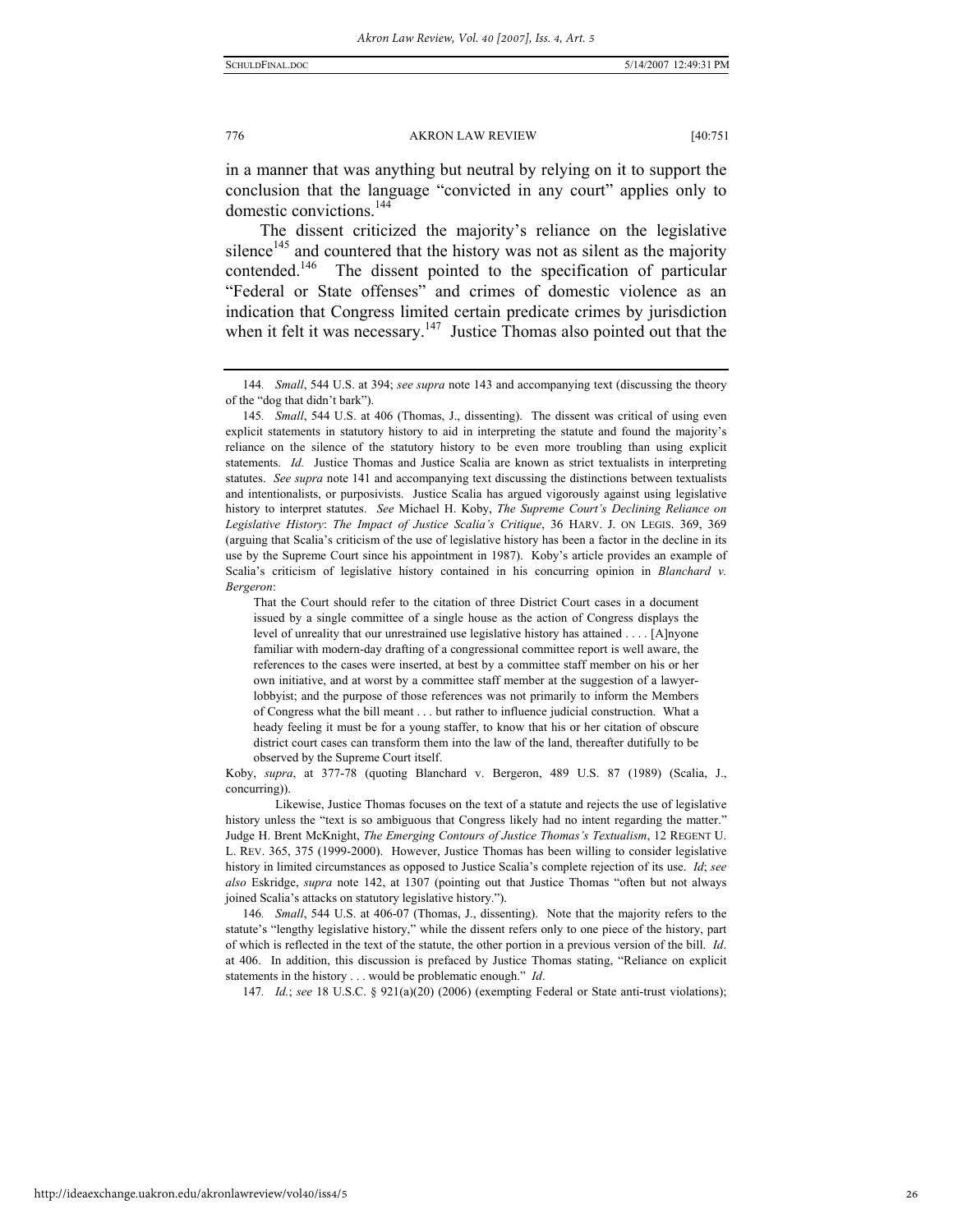legislative history included a version of the bill that limited convictions to "Federal" and "State" convictions, yet the final bill adopted did not contain this limitation.<sup>148</sup>

Although the legislative history did not contain an explicit statement regarding the inclusion or exclusion of foreign convictions, it is clear that a more expansive definition of "any court" was chosen over a definition limited to only Federal and State convictions.<sup>149</sup> The majority misused statutory history in its analysis by ignoring relevant history that sheds light on the intended meaning of the statute.<sup>150</sup>

After ignoring relevant history, the Court further misused legislative history by inferring from this "silence" that Congress must not have intended the use of foreign convictions as predicate offenses.<sup>151</sup> This assumption is flawed for two reasons. First, it is assumes that every step in the creation of a law will be contained in the legislative history.<sup>152</sup> Second, even statutory history that speaks explicitly to a particular issue is not necessarily a reliable indicator of Congressional intent,<sup>153</sup> making a silent history an even less reliable indicator of intent.<sup>154</sup>

### 3. Legislative Purpose

The purpose of the Gun Control Act is to reduce violent crime by outlawing the possession of firearms by persons that Congress deemed

*Id.* § 921(a)(33)(A)(i) (defining certain misdemeanor crimes of domestic violence covered under the statute).

<sup>148</sup>*. Small*, 544 U.S. at 406-07 (Thomas, J., dissenting).

<sup>149</sup>*. Id. Compare* S. Rep. No. 1501, at 31 (1968) (defining predicate crimes as in terms of "Federal" or "State" convictions), *with* H.R. Conf. Rep. No. 1956, 90th Cong., 2d Sess., 28-29 (1968) (adopting language "convicted in any court of a crime punishable by a term of imprisonment exceeding one year). For a detailed analysis of the legislative history of the Gun Control Act see Estreich, *supra* note 122.

<sup>150</sup>*. See supra* notes 141-146 and accompanying text (discussing the application of legislative history in the Small case); *see also* Bracken *supra* note 138, at 397 (concluding that the legislative history supports the inclusion of foreign convictions).

<sup>151</sup>*. Small*, 544 U.S. at 394; *see supra* note 143 and accompanying text (discussing the use of legislative silence in interpreting statutes).

<sup>152</sup>*. See supra* note 142 and accompanying text (discussing the limitations of referring to legislative history).

<sup>153</sup>*. See supra* note 142 and accompanying text; *see also* Scalia, *supra* note 127, at 17 ("[I]t is simply incompatible with democratic government, or indeed, even with fair government, to have the meaning of a law determined by what the lawgiver meant, rather than by what the lawgiver promulgated.").

<sup>154</sup>*. See* Koons Buick Pontiac GMC, Inc. v. Nigh, 543 U.S. 50, 73 (2004) (Scalia, J., dissenting).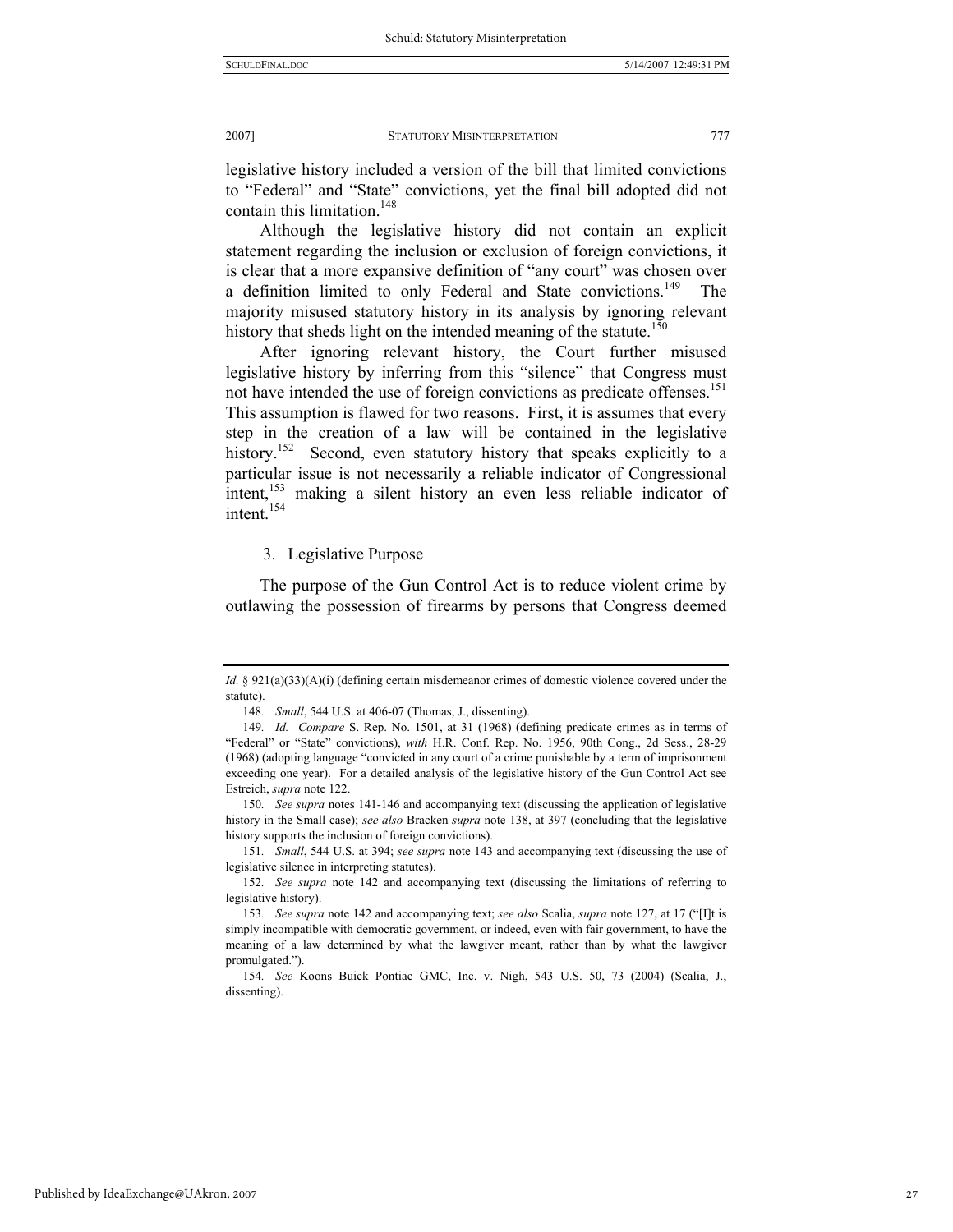to be dangerous.<sup>155</sup> Congress used prior convictions for serious crimes as an indicator of whether a person was dangerous and should be prohibited from possessing a firearm.<sup>156</sup> The majority conceded that this purpose,<sup>157</sup> which was clearly set out in the original enactment of the Gun Control Act, did offer support for interpreting "any court" to include foreign convictions.<sup>158</sup> However, the majority chose to ignore this express piece of legislative history and instead used the less reliable and more speculative legislative silence to reach a conclusion contrary to the statute's stated purpose.<sup>159</sup>

Although the legislative history does not explicitly address foreign convictions,160 not including foreign convictions as predicate offenses under the statute results in an application that is inconsistent with the statutory purpose.<sup>161</sup> This interpretation allows an individual convicted of a dangerous crime abroad such as rape or murder to possess a firearm

Omnibus Crime Control and Safe Streets Act of 1968 § 901, Pub. L. 90-351, 82 Stat. 197, 225 (codified as amended at 18 U.S.C. § 922(2006)); *see also supra* notes 27-38 and accompanying text (discussing the history and background of the Gun Control Act).

 Initially, there was some question as to whether simple possession of a firearm by a felon was prohibited under the statute. *See* Vizzard, *supra* note 1, at 88. The Supreme Court first held in *United States v. Bass* that in prosecuting such an offense the government had to show that the possession was "in commerce or affecting commerce." 404 U.S. 336, 351 (1971). Later the Court held that the nexus between the possession and the element of "in or affecting commerce" was minimal, with prior movement in interstate commerce satisfying this requirement. Scarborough v. United States, 431 U.S. 563, 578 (1977).

156*. See supra* note 155 and accompanying text (discussing the findings and declarations in passing the Gun Control Act).

 157. Note that courts may use "legislative intent" and "legislative purpose" interchangeably to refer to statutory meaning. MIKVA & LANE, *supra* note 126, at 8.

 <sup>155.</sup> Congress made the following findings and declarations in passing the Gun Control Act: (a) The Congress hereby finds and declares—

<sup>(1)</sup> that there is a widespread traffic in firearms moving in or otherwise affecting interstate or foreign commerce, and that the existing Federal controls over such traffic do not adequately enable the States to control this traffic within their own borders through the exercise of their police power;

<sup>(2)</sup> that the ease with which any person can acquire firearms other than a rifle or shotgun (including criminals, juveniles, narcotics addicts, mental defectives, armed groups who would supplant the functions of duly constituted public authorities, and others whose possession of such weapons is similarly contrary to the public interest) is a significant factor in the prevalence of lawlessness and violent crime in the United States . . . .

 <sup>158.</sup> Small v. United States, 544 U.S. 385, 393 (2005) ("Congress sought to 'keep guns out of the hands of those who have demonstrated that they may not be trusted to possess a firearm without becoming a threat to society.'" (quoting Dickerson v. New Banner Inst., Inc. 460 U.S. 103, 122 (1983))).

<sup>159</sup>*. Id.* at 394.

<sup>160</sup>*. See supra* notes 141-154 and accompanying text.

<sup>161</sup>*. See supra* note 155 and accompanying text (discussing the legislative purpose of the Gun Control Act).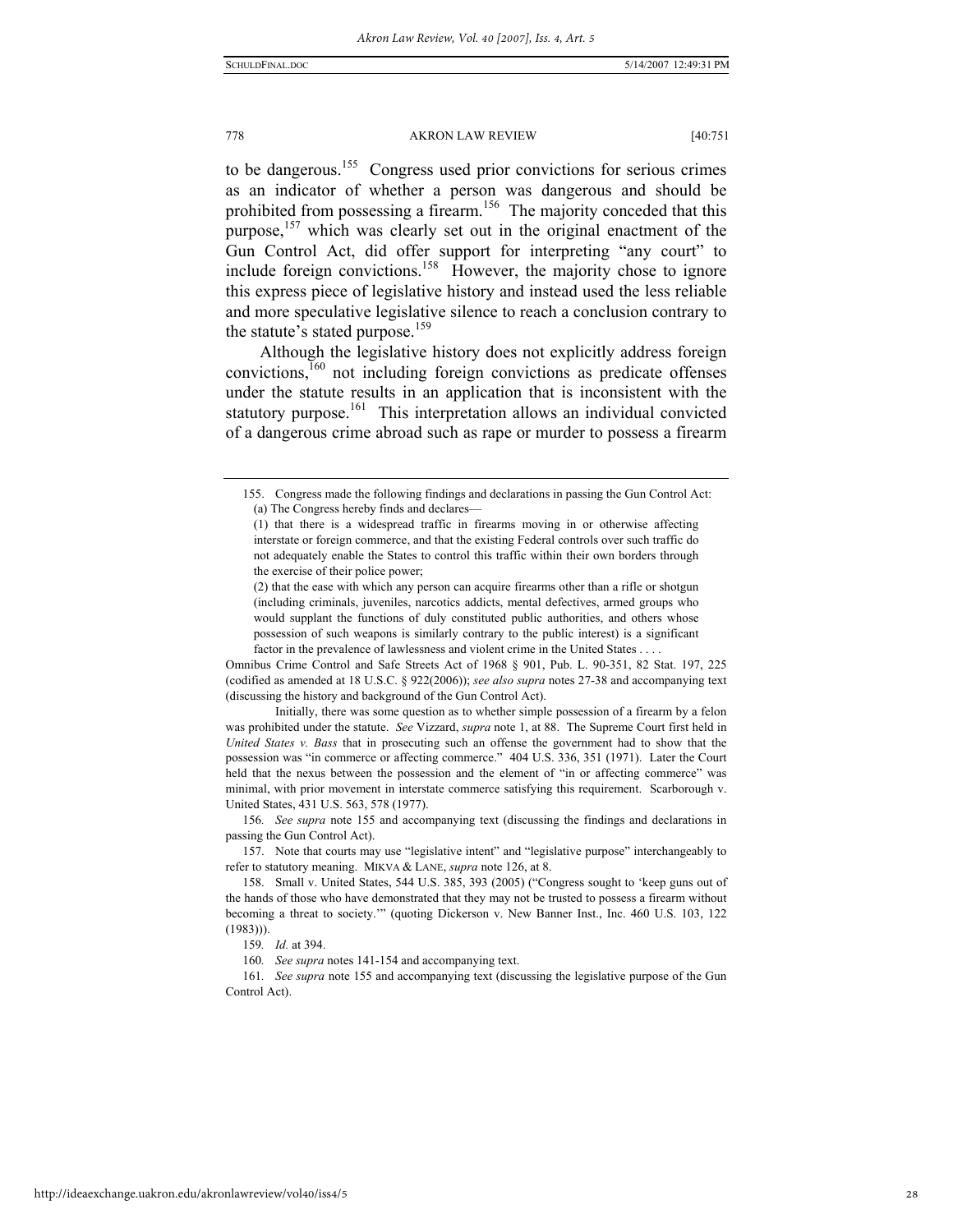in the United States, while an individual convicted of any felony domestically, regardless of whether it is a crime of violence, would be

prohibited from possessing a firearm.<sup>162</sup> Rather than addressing this inconsistency, the majority dismisses it on the grounds that foreign convictions have rarely been used as predicate offenses in felon-inpossession prosecutions.163 The fact that foreign convictions are rarely used as predicate offenses does not support a finding inconsistent with the statutory purpose of  $\S 922(g)(1)$ .

#### *B. Assumption of Domestically Oriented Statutes*

### 1. The Reach of Domestic Statutes

While conceding that the presumption against the extraterritorial application of laws did not directly apply to the facts of this case,  $164$  the majority nonetheless invoked this canon by analogy to argue against the use of foreign convictions as predicate offenses under §  $922(g)(1)$ .<sup>165</sup>

164*. Small*, 544 U.S. at 389.

165*. Id.* The canon against extraterritorial application is described as a "longstanding principle of American law 'that legislation of Congress, unless a contrary intent appears, is meant to apply only within the territorial jurisdiction of the United States.''' William S. Dodge, *Understanding the Presumption Against Extraterritoriality*, 16 BERKELEY J. INT'L L. 85, 85 (1998) (quoting EEOC v. Arabian Am. Oil Co., 499 U.S. 244, 248 (1991)). In his article, Professor Dodge presents what the canon of extraterritorial application means using the views of three scholars - Justice Holmes, Judge Bork and Judge Mikva. *Id*. at 88-89. Under Justice Holmes' view, the presumption is "that acts of Congress apply only to conduct within the United States and not to conduct abroad even if that conduct causes effects in the United States." *Id*. at 89. Judge Bork's view is "that acts of Congress should apply only to conduct that has effects within the United States." *Id*. at 89-90. He describes Judge Mikva's view as one considering that "acts of Congress apply to conduct that occurs within or has effects within the United States." *Id*. at 90. Professor Dodge favors Judge Bork's view and argues that the only legitimate basis for the presumption against extraterritoriality is the presumption that Congress generally legislates with domestic concerns in mind. *Id*. at 90. Section

<sup>162</sup>*. Small*, 544 U.S. at 405 (Thomas, J., dissenting) (pointing out that the majority's interpretation allows those convicted of murder, rape, assault, kidnapping, and terrorism in other countries to possess firearms freely in this country); *see also* Bracken, *supra* note 138, at 398 (finding the purpose of the statute is unambiguously to keep guns out of the hands of dangerous individuals whether convicted domestically or abroad); Basler, *supra* note 42, at 182 (analyzing the circuit split and arguing that individuals with foreign convictions are equally as dangerous as those with domestic convictions); Lester, *supra* note 120, at 655 (arguing that not including foreign convictions under § 922 frustrates the purpose of the statute to prevent gun abuse); Dionna K. Taylor, Comment, *The Tempest in a Teapot: Foreign Convictions as Predicate Offenses Under the Federal Felon in Possession Statute [United States v. Gayle, 342 F.3d 89 (2d Cir. 2003)]*, 43 WASHBURN L.J. 763, 787 (2004) (concluding that the exclusion of foreign convictions as predicate offenses under § 922 would lead to absurd results). *But see* Estaver, *supra* note 85, at 232 (arguing that the purpose of the Gun Control Act only includes foreign convictions "[i]f read at its broadest level of abstraction").

<sup>163</sup>*. Small*, 544 U.S. at 394.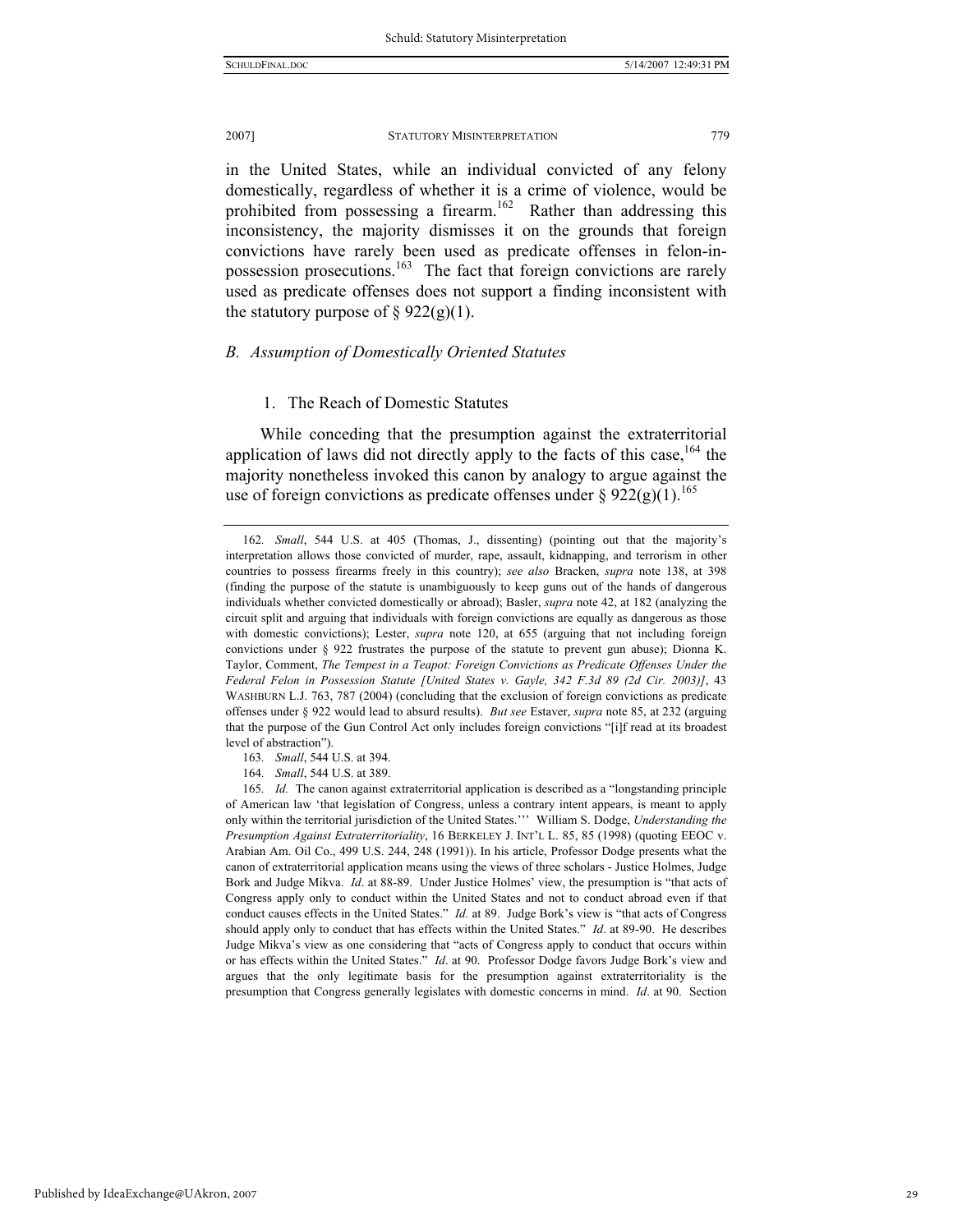One indication of the majority's flawed reasoning is that the cases it relies upon in applying the presumption against extraterritorial application to  $\S 922(g)(1)$  do not involve the use of foreign judgments in domestic courts, but instead deal with the application of domestic laws to regulate conduct *outside* the borders of the United States.<sup>166</sup> These cases illustrate the correct application of this presumption, which is to generally limit the application of laws to within the geographic borders of the United States.

The canon against extraterritorial application is not relevant where a statute seeks to regulate conduct domestically.<sup>168</sup> Applying this doctrine in *Small* is incorrect because § 922(g)(1) does not seek to regulate conduct outside of the United States.<sup>169</sup> Section 922(g)(1) and Gary Small's prosecution in particular are directed at conduct within the United States, specifically gun possession by dangerous individuals in this country.170 Allowing the use of a foreign conviction as a predicate offense does not change the reach of the statute from domestic to

167*. Small*, 544 U.S. at 399 (Thomas, J., dissenting). In each of the cases cited by the majority to support its use of the presumption against extraterritorial application, the conduct being regulated by the statutes in question occurred outside the territorial boundaries of the United States. *See supra* note 166 (setting forth the holdings for the cases cited by the majority). In *Smith*, the plaintiff sought to have the Federal Torts Claims Act apply to a negligence claim against the United States for the death of her husband while he was employed by a construction company in Antarctica. 507 U.S. at 199. In *Foley*, the Plaintiff sought to have the Federal Eight Hour law apply to work that he performed for his employer in Iraq and Iran. 336 U.S. at 283. In *Arabian American Oil Co.*, the Plaintiff brought suit under Title VII against his employer, an American company, for discrimination which he claimed occurred while working in Saudi Arabia. 499 U.S. at 247. As these cases illustrate, the precedent for applying the presumption against extraterritorial application is where the conduct or effect of the conduct is outside the territorial boundaries of the United States. As Justice Thomas pointed out in his dissent, the use of this presumption for a statute that applies to domestic conduct is unprecedented. *Small*, 544 U.S. at 399 (Thomas, J., dissenting).

168*. See supra* notes 165-167 and accompanying text.

169*. See* 18 U.S.C. § 922(g)(1) (2006); *see also* Engel, *supra* note 122, at 905 (arguing the majority's use of the canon against extraterritorial application is inconsistent with precedent).

 $922(g)(1)$  does not fit under any of the three approaches to the use of the canon against extraterritorial application set forth by Professor Dodge because both the conduct and effects of the conduct at issue in *Small* occur within the territory of the United States. *Id*. 89-90. The majority correctly points out that the presumption would apply if the Court were to consider whether the statute applied to gun possession in a foreign country. *Small*, 125 U.S. at 389. Despite the presumption being inapplicable, the majority believed "a similar assumption" was appropriate in interpreting § 922(g)(1). *Id*.

<sup>166</sup>*. Small*, 544 U.S. at 389; *see* Smith v. United States, 507 U.S. 197, 203-04 (1993) (holding that the Federal Tort Claims Act did not apply to a tort claim arising from conduct in Antarctica in part based the presumption against extraterritorial application); *Arabian Am. Oil Co.*, 499 U.S. 244, 250-51 (1991) (holding that Title VII did not apply to a United States citizen working outside of the United States); Foley Bros., Inc. v. Filardo, 336 U.S. 281, 285 (1949) (holding that the Eight Hour Law did not apply to work in foreign countries).

<sup>170</sup>*. See Small*, 544 U.S. at 400 (Thomas, J., dissenting); 18 U.S.C. § 922(g)(1).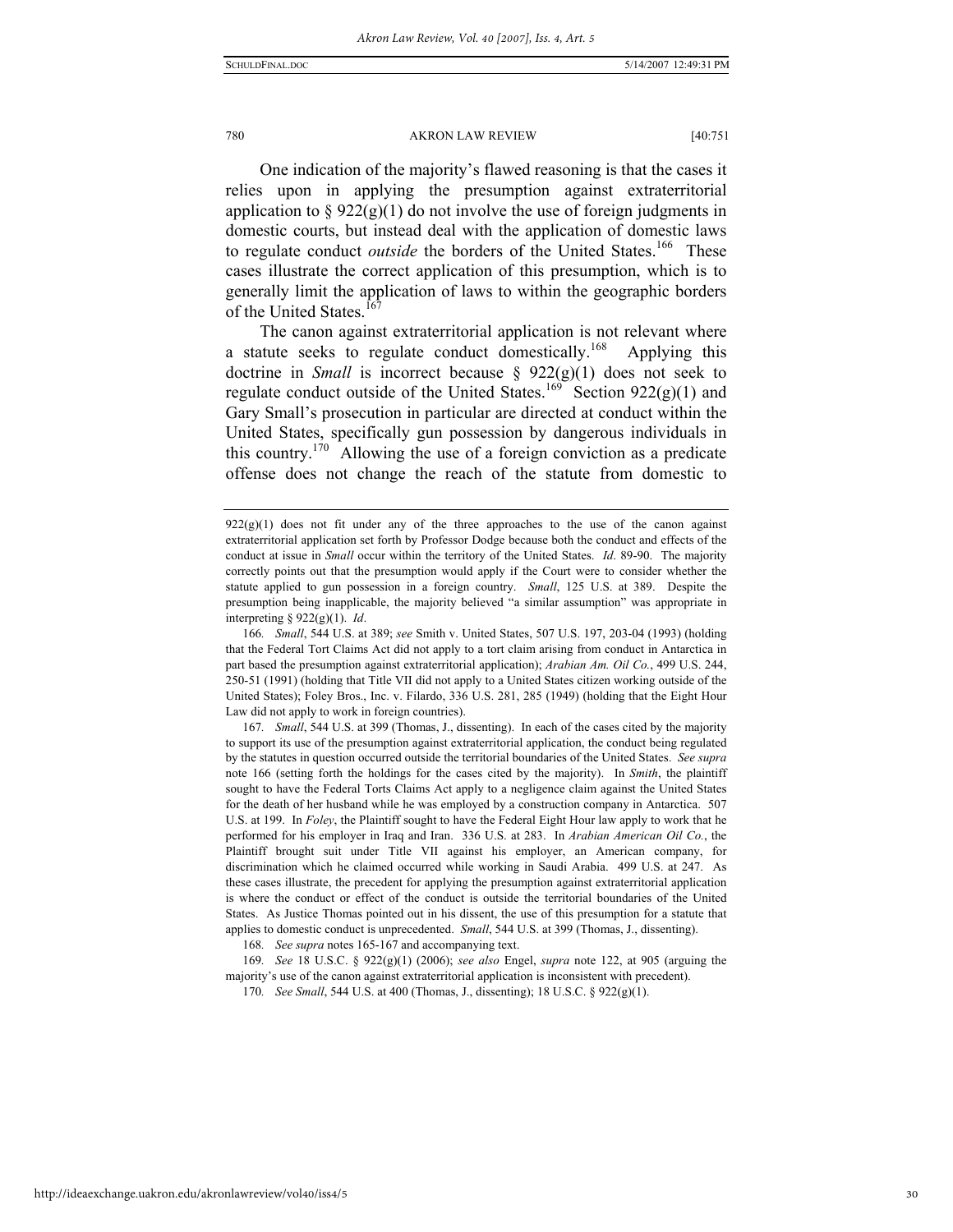foreign.<sup>171</sup>

In an attempt to cure this defect in rationale, the majority turned their argument to the difference between convictions obtained in domestic and foreign courts.<sup>172</sup> While there are legitimate concerns with using a foreign conviction as a predicate offense, $173$  these concerns do not change the fact that  $\S 922(g)(1)$  is a domestic statute that is being applied domestically.<sup>174</sup> As such, the canon of construction against extraterritorial application has no use in this case.<sup>175</sup>

In a further attempt to justify the use of the canon against extraterritorial application, the majority forms a new canon out of the "ordinary assumption about the reach of domestically oriented statutes."<sup>176</sup> This assumption in the past has been used to justify the use

174*. See supra* notes 165-167 and accompanying text (discussing the proper use of the canon against extraterritorial application).

175*. See supra* notes 165-167 and accompanying text.

176*. Small*, 544 U.S. at 399 (Thomas, J., dissenting) (describing the "ordinary assumption about the reach of domestically oriented statutes" as an invention of the majority derived from the longstanding principle against extraterritorial application (quoting *Small*, 544 U.S. at 390 (majority))); *see also* Malik, *supra* note 122, at 728 (pointing out that the new canon may affect the interpretation of other statutes which contain "convicted in any court" language). *But see* Bracken *supra* note 138, at 396 (supporting the creation of this new canon for providing notice to Congress to legislate with more specificity).

 *See also* Dodge, *supra* note 165, at 90. Professor Dodge presents six reasons given to support the application against extraterritoriality. *Id.* He lists the five justifications given by Professor Bradley, which include:

(1) international law limitations on extraterritoriality, which Congress should be assumed to have observed; (2) consistency with domestic conflict-of-laws rules; (3) the need "to protect against unintended clashes between our laws and those of other nations which could result in international discord;" (4) "the commonsense notion that Congress generally legislates with domestic concerns in mind" and (5) separation-of-powers concerns—i.e. "that the determination of whether and how to apply federal legislation to conduct abroad raises difficult and sensitive policy questions that tend to fall outside both the institutional competence and constitutional prerogatives of the judiciary."

<sup>171</sup>*. See supra* notes 165-167 and accompanying text.

<sup>172</sup>*. Small*, 544 U.S. at 389-90

<sup>173</sup>*. See infra* notes 179-195 and accompanying text (discussing the application of § 922(g)(1) to foreign convictions). The district courts also explored the potential problems in using a conviction from a court which may not have the same due process requirements and evidentiary standards. *See* United States v. Gayle, 342 F.3d 89, 95 (2003) (questioning whether Congress intended to include foreign convictions in the absence of any discussion of whether to include convictions of courts not meeting what would be considered the minimum standards of justice in the United States); United States v. Concha, 233 F.3d 1249, 1254 (10th Cir. 2000) (citing concerns over the potential lack of constitutional protections in foreign convictions as reason to exclude them as predicate offenses under the statute). *But see* United States v. Atkins, 872 F.2d 94, 95 (4th Cir. 1989) (concluding that a predicate conviction from England was proper under the statute because of the similarities between the justice systems of England and the United States); United States v. Winson, 793 F.2d 754, 757-58 (6th Cir. 1986) (holding that there was no showing that convictions obtained in Argentina and Switzerland violated the defendant's constitutional rights).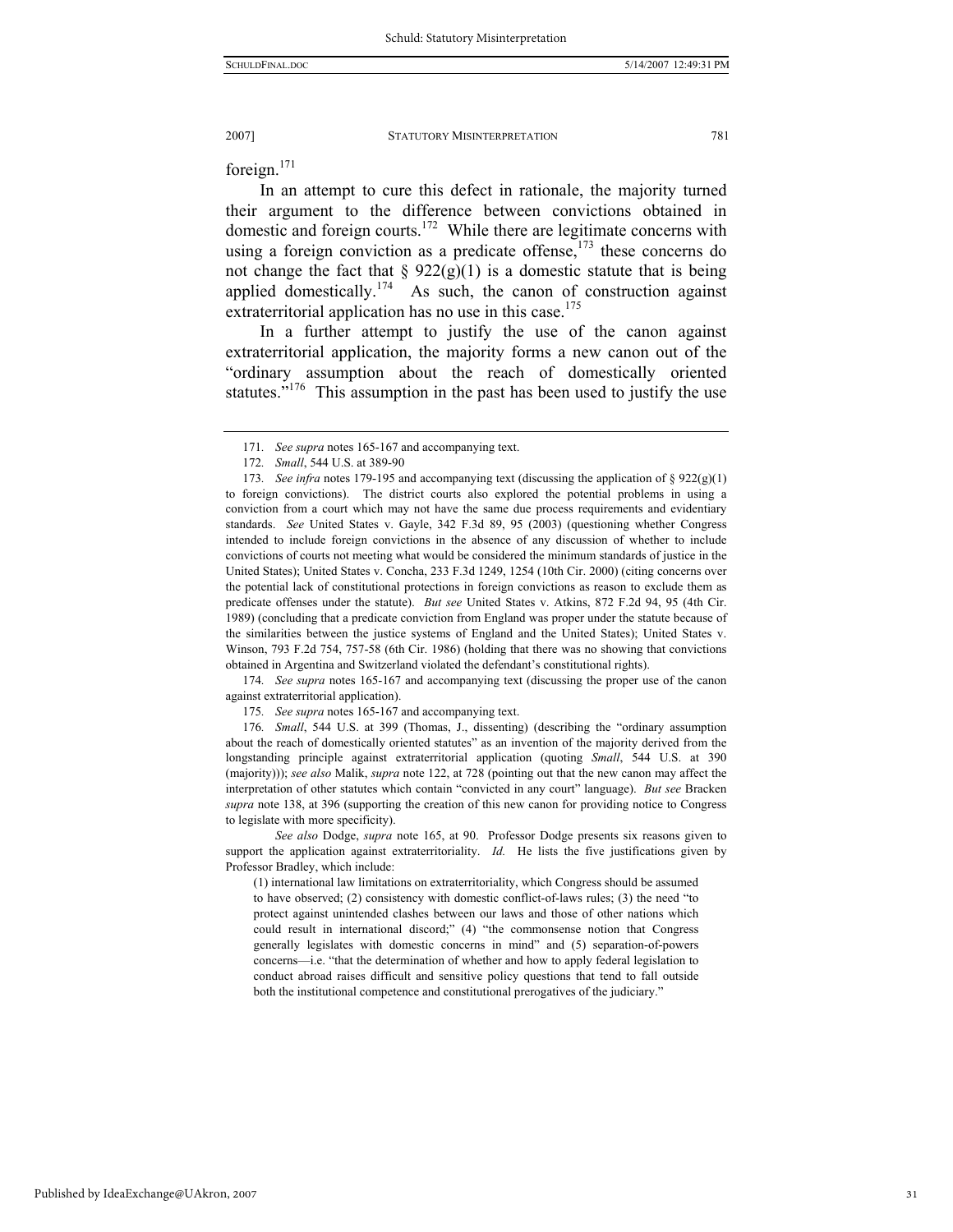of the canon against extraterritorial application, but has not itself been used as a canon of construction.<sup>177</sup> In essence, the majority creates a new canon and seeks to legitimize this creation by using justifications from a long held canon of construction which has no application to the facts of this case.<sup>178</sup>

### 2. Application of  $\S 922(g)(1)$  to Foreign Convictions

The majority raised several concerns over the use of foreign convictions as predicate offenses.179 One issue was the use of a foreign conviction where that conviction was for conduct prohibited in the foreign country, but legal in the United States.<sup>180</sup> The majority was also concerned about the procedures under which foreign convictions might be obtained and whether those procedures would be consistent with American standards of due process and fundamental fairness.<sup>181</sup>

181*. Id.* at 389. The Supreme Court did not specifically address the fundamental fairness of Small's Japanese conviction. However, the issue was addressed by the district court and the Third Circuit, with both courts finding that the Japanese conviction met United States standards of fundamental fairness. United States v. Small, 333 F.3d 425, 428 (3d Cir. 2003), *rev'd*, 544 U.S. 385 (2005). However, Small did point to many procedural issues present in his Japanese conviction that would be contrary to procedural protections he would have received in an American court. United States v. Small, 183 F. Supp. 2d 755, 765-66 (W.D. Pa. 2002), *aff'd*, 333 F.3d 425, *rev'd*, 544 U.S. 385. For example, he was denied bail, interrogated for 25 days, denied the right to a jury trial, denied the right to effective counsel at stages in his proceedings, denied the right to an appeal, and was denied the right to remain silent. *Id*. at 766. However, relying on the transcript from the Japanese trial and the similarities between the rights protected under both the Japanese Constitution and United States Constitution, the district court found that the defects Small complained of did not render the conviction fundamentally unfair. *Id.* at 765-70. The Third Circuit applied the standards set forth in the RESTATEMENT (THIRD) OF FOREIGN RELATIONS LAW to find that Small's Japanese conviction comported with United States standards of fundamental fairness. *Small*, 333 F.3d at 428; *see also supra* note 85 (setting forth the Restatement approach to determining the fundamental fairness of a foreign conviction); Estreich, *supra* note 122, at 87-88 (arguing the use of foreign convictions as predicate offenses is "constitutionally suspect"). *But see* Taylor, *supra* note 162, at 789 (recognizing potential due process concerns in using foreign convictions, but arguing that the issues could be adequately addressed at the trial level by determining whether a foreign conviction meets constitutional standards); Engel, *supra* note 122, at 897-98 (stating that the trial court could make a determination as to the fairness of the underlying foreign conviction).

 There are significant procedural differences between the United States and Japanese legal systems. *See* David T. Johnson, *American Law in Japanese Perspective*, 28 LAW & SOC. INQUIRY

*Id.* (footnotes omitted). He also looked at a sixth justification given by Professor Eskridge, which is "that it provides legislators with a clear background rule which allows them to predict the application of their statutes." *Id.*

<sup>177</sup>*. See supra* note 176 and accompanying text.

<sup>178</sup>*. See supra* notes 164-177 and accompanying text.

<sup>179</sup>*. Small*, 544 U.S. at 390. *But see* Basler, *supra* note 42, at 180 (arguing that concerns over an unconstitutional conviction being used as a predicate offense "should not be a matter of controversy" because the writ of habeas corpus could effectively deal with such a claim).

<sup>180</sup>*. Small*, 544 U.S. at 391.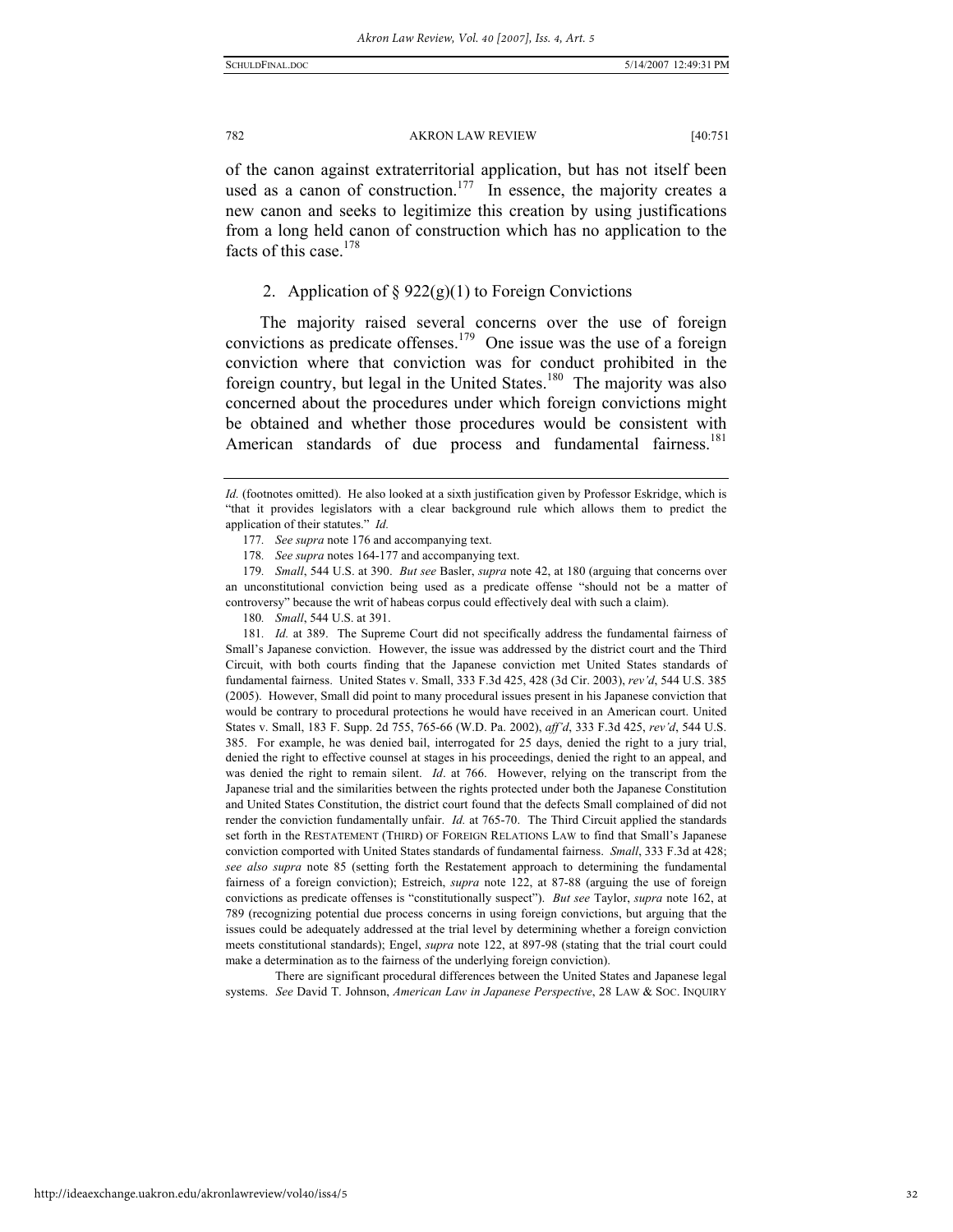Furthermore, differences in criminal sentences in foreign countries also presented a problem as some conduct may be punished more harshly under a foreign legal system, which would make the standard of "crime punishable by imprisonment for a term exceeding one year" a less reliable indicator of the dangerousness of an individual.<sup>182</sup>

While potentially important, the concerns raised by the majority over differences between foreign and domestic convictions do not justify limiting § 922(g)(1) to only domestic convictions.<sup>183</sup> The result of this limitation is to allow dangerous individuals to possess firearms, which is contrary to the intent and purpose of the Gun Control Act.<sup>184</sup> Rather than completely eliminating foreign convictions as predicate offenses, the majority could have addressed its concerns by limiting the use of foreign convictions under  $\S 922(g)(1)$  to only those convictions that are consistent with laws of the United States and comply with American

184*. See supra* notes 137 and accompanying text (discussing the dangers posed by the majority's interpretation).

<sup>771, 779 (2003) (</sup>discussing the prohibition on plea bargaining in criminal cases under Japanese law and the use of coercive means to obtain confessions such as prolonged interrogations without counsel and the denial of bail for the majority of defendants that do not confess); *see also* Crane Stephen Landis, Comment, *Human Rights Violations in Japan: A Contemporary Survey*, 5 J. INT'L L. & PRAC. 53, 56-59 (2006) (examining the Japanese legal system in light of international human rights laws and pointing out the practices under this system of coerced confessions, incidents of police brutality and limited access to counsel); David A. Suess, Note, *Paternalism Versus Pugnacity: The Right to Counsel In Japan and the United States*, 72 IND. L.J. 291, 291 (1996) (comparing the right to counsel under both the Japanese and American legal system and arguing that despite sharing similar constitutions, the two systems interpret them in different ways). *But see* Daniel H. Foote, *The Benevolent Paternalism of Japanese Criminal Justice*, 80 CAL. L. REV. 317, 317-19 (1992) (describing the Japanese legal system as highly efficient, giving lenient criminal sentences, and with a strong focus on rehabilitation and reintegration of suspects). In addition, the United States criminal justice system is not without its critics. *See* David Cole, *As Freedom Advances: The Paradox of Severity in American Criminal Justice*, 3 U. PA. J. CONST. L. 455, 455-57 (2001) (describing the United States as "leader of the 'free world' and of the incarcerated world," and arguing that the criminal justice system discriminates against minorities); Terry D. Johnson, Note, *Unbridled Discretion and Color Consciousness: Violating International Human Rights in the United States Criminal Justice System*, 56 RUTGERS L. REV. 231, 233 (2004) (arguing that discrimination against blacks in the United States criminal justice system violates the International Convention on the Elimination of all Forms of Racial Discrimination). A comparison of these two systems of law illustrates the difficulties in reconciling convictions under two different complex legal systems and the need for a standard which will apply United States standards of due process.

<sup>182</sup>*. Small*, 544 U.S. at 390. *But see* Alex Glashausser, Note, *The Treatment of Foreign Country Convictions as Predicates for Sentence Enhancement Under Recidivist Statutes*, 44 DUKE L.J. 134, 156-57 (1994) (arguing that the fact that an individual commits crimes in two countries is a strong indication of individual fault on the part of the offender, rather than the environment).

<sup>183</sup>*. See supra* note 173 and accompanying text (discussing how the various circuit courts addressed the due process concerns of using foreign convictions); *supra* note 181 and accompanying text (discussing the procedural difficulties in determining whether a foreign conviction meets the standards of fundamental fairness).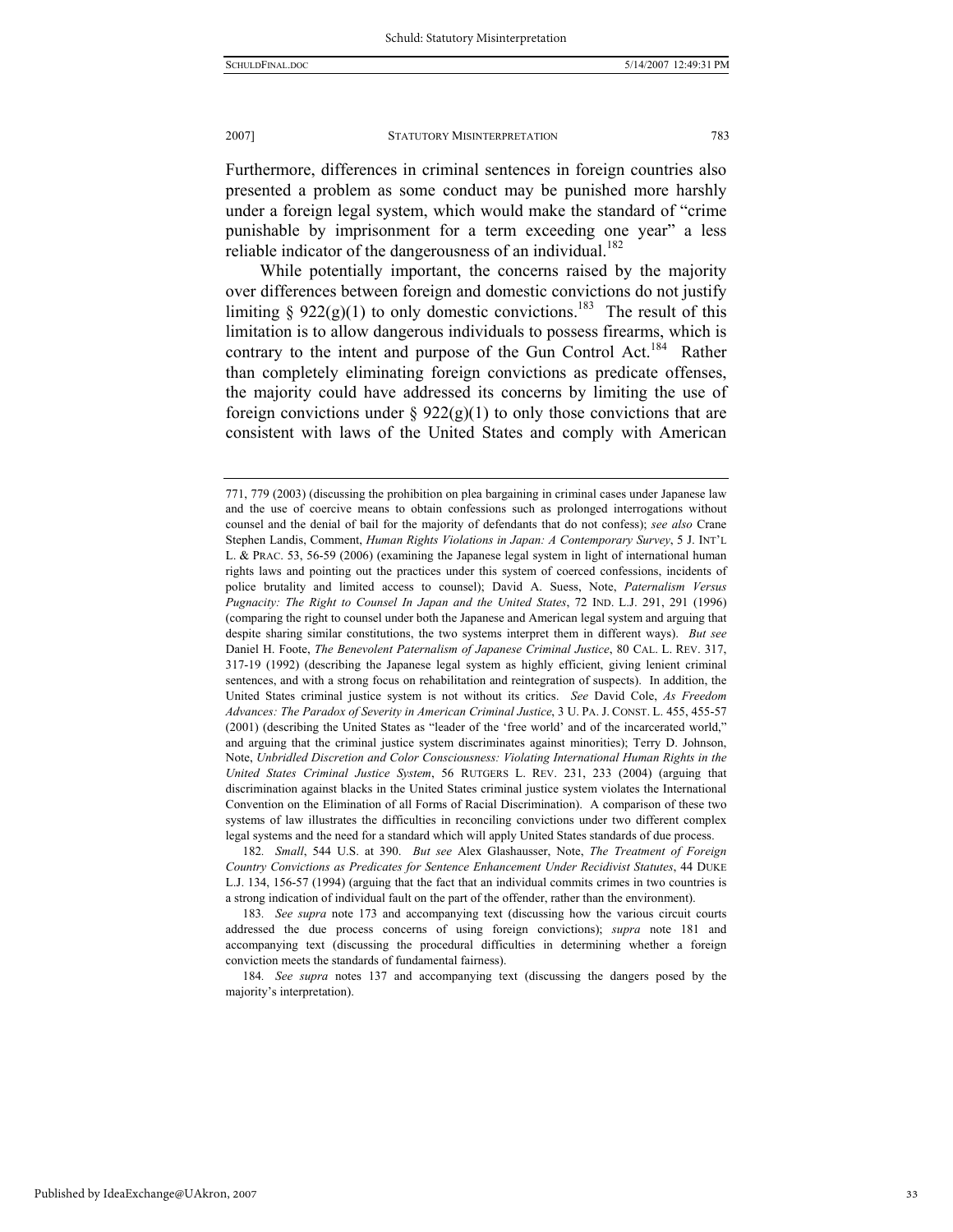standards of due process and fundamental fairness.<sup>185</sup>

The Restatement standard used by the Third Circuit<sup>186</sup> would provide such a framework because it requires a judgment to be rendered under a system that provides "impartial tribunals or procedures compatible with due process of law." $187$  In addition, it provides the court with several discretionary factors which would provide additional protection to defendants, while preventing the potential unjust results pointed out by the majority.<sup>188</sup> This limitation would lessen the concerns over the use of foreign convictions and provide workable guidelines to courts.<sup>189</sup> It would also prevent the dangerous result that occurs under the majority's application, which allows clearly dangerous individuals the opportunity to possess a firearm. $190$ 

The Supreme Court has previously shown disfavor for allowing a defendant to collaterally attack predicate convictions under other provisions of the Gun Control Act.<sup>191</sup> The Court has pointed to a need to promote finality in judgments and to the administrative difficulties of reviewing predicate offenses at the trial level.<sup>192</sup> However, these

186*. See supra* notes 83-86 and accompanying text (discussing the Third Circuit's application of the Restatement standards to Small's Japanese conviction).

187*. See* Taylor, *supra* note 162, at 793 (supporting the Restatement approach to determine the constitutionality of foreign predicate convictions). *But see* Estaver, *supra* note 85, at 242 (criticizing the Restatement approach because of the likelihood that it will yield inconsistent recognition of foreign predicate convictions).

188*. See supra* notes 83-85 and accompanying text; *see also* United States v. Small, 333 F.3d 425, 428 (3d Cir. 2003), *rev'd*, 544 U.S. 385 (2005).

189*. See supra* notes 173-188 and accompanying text. *But see* Estreich, *supra* note 122, at 89 (arguing the Restatement approach is "not feasible because trial courts are neither willing nor able to research the particular facts of the conviction, survey a foreign system of justice and calculate the fairness of a foreign system").

190*. See supra* notes 173-188 and accompanying text.

192*. Custis*, 511 U.S. at 496-97.

34

<sup>185</sup>*. See* Taylor, *supra* note 162, at 789 (advocating a case by case approach in which the validity of a foreign conviction as a predicate offense would be determined at the trial level); Engel, *supra* note 122, at 897-98 (arguing that the Court's fairness concerns were overstated and could be addressed by a trial court determination of whether a foreign conviction meets American standards of legality). *But see* Estaver, *supra* note 85, at 242 (arguing that a case by case approach would lead to inconsistent rulings as to when a foreign conviction would be recognized by a court as a predicate offense); Glashausser *supra* note 182, at 161-62 (arguing for the use of a "reliability of conviction" standard rather than the fundamental fairness standard).

 <sup>191.</sup> Custis v. United States, 511 U.S. 485, 497 (holding that defendants cannot use the federal sentencing forum to attack the validity of predicate offenses used to enhance a sentence under § 924(e) of the Gun Control Act). Section 924(e) provides for enhanced sentences for convictions under § 922(g)(1) where the defendant has three or more prior convictions for violent felony or serious drug offenses. *Id*. at 490; *see also* Glashausser, *supra* note 182, at 137 (arguing that foreign convictions should be used as predicate offenses for sentence enhancements under recidivist statutes).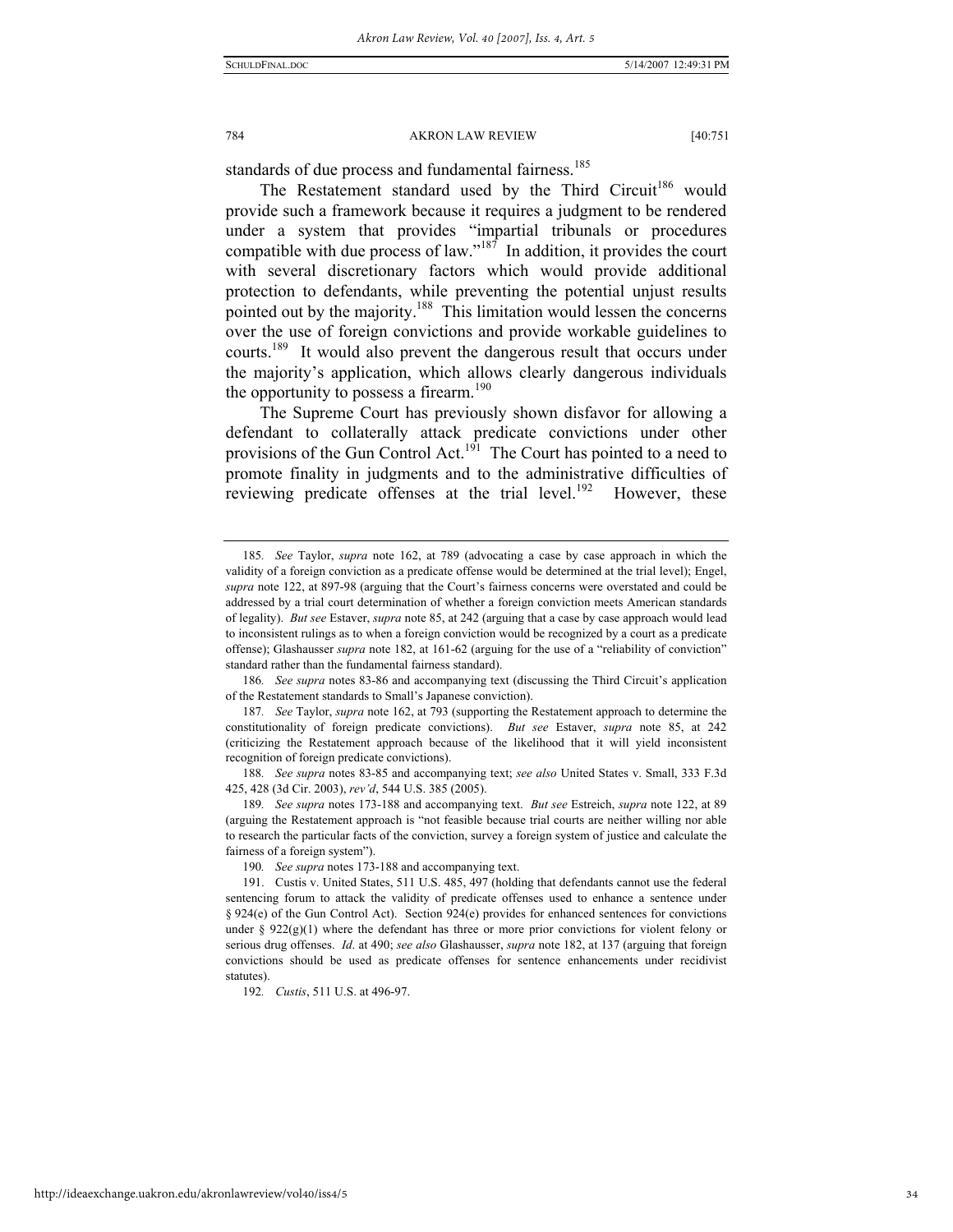policies do not support a similar ban on attacking the validity of predicate foreign convictions.<sup>193</sup> Reviewing a foreign conviction does not "undermine confidence in the integrity of our procedures," nor does it "delay and impair the orderly administration of justice" as occurs in the review of domestic convictions.<sup>194</sup> In addition, the need to review the validity of foreign convictions as predicate offenses would be a relatively infrequent occurrence, which reduces the concern over administrative difficulties.<sup>195</sup>

#### *C. Looking Forward*

#### 1. Impact on Legislation

In response to the *Small* decision, the House and Senate have proposed amendments to modify the language of  $\S$  922(g)(1) to explicitly include foreign convictions.<sup>196</sup> If such an amendment was passed it would correct the misinterpretation of this statute by the Court.<sup>197</sup> However, it is unclear at this time whether any proposed amendment will be passed.<sup>198</sup>

Whether or not §  $922(g)(1)$  is amended, it will not correct the additional burden that the Court has placed on Congress.<sup>199</sup> This additional burden is an onerous level of specificity required of Congress to include reference to any potential foreign issues that may arise when drafting legislation that applies to domestic conduct.<sup>200</sup> This clear

196. S. 954, 109th Cong. (2005); H.R. 1168, 110th Cong. (2007).

197*. See supra* note 38 and accompanying text for the wording of these proposed amendments.

<sup>193</sup>*. See, e.g.*, Glashausser, *supra* note 182, at 156-59 (arguing that failing to include foreign convictions as predicate offenses under recidivist statutes is contrary to the policies supporting such laws).

<sup>194</sup>*. Custis*, 511 U.S. at 497 (quoting United States v. Addonizio, 442 U.S. 178, 184 n.11 (1979)).

<sup>195</sup>*. See id.* at 497; *see also* Small v. United States, 544 U.S. 385, 394 (2005) (pointing out the relative infrequency that foreign convictions are used as the predicate offense under  $\S 922(g)(1)$ ).

<sup>198</sup>*. See* William N. Eskridge, *Overriding Supreme Court Statutory Interpretation Decisions*, 101 YALE L.J. 331, 334 (1991) (concluding that Congressional overrides of Supreme Court statutory interpretation cases "are most likely when a Supreme Court interpretation reveals an ideologically fragmented Court, relies on the text's plain meaning and ignores legislative signals, and/or rejects positions taken by federal, state, or local governments."). These factors are present in *Small,* making it a more likely candidate for Congressional override. *But see* Michael E. Solimine & James L. Walker, *The Next Word: Congressional Response to Supreme Court Statutory Decisions*, 65 TEMP. L. REV. 425, 452-53 (1992) (studying the response of Congress to the Supreme Court's interpretations of federal statutes and concluding that in most cases Congress does not override decisions of the Court).

<sup>199</sup>*. Small*, 544 U.S. at 399 (Thomas, J., dissenting).

<sup>200</sup>*. Id*. The dissent criticized the majority's interpretation as "impos[ing] a clear statement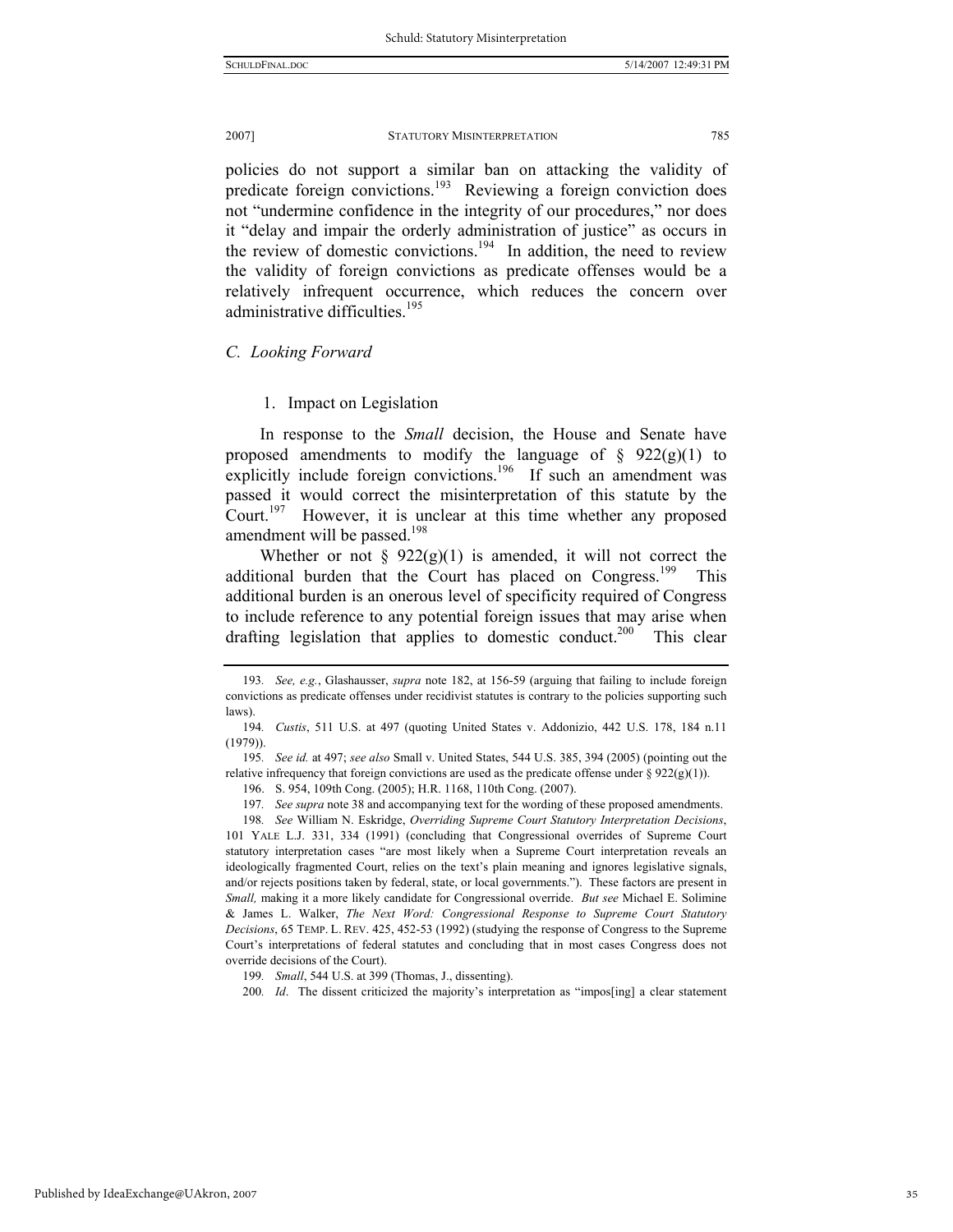statement requirement is unnecessary where Congress seeks to regulate conduct domestically.<sup>201</sup>

The impact on future legislation will depend on whether Congress will take this burden into consideration when drafting legislation.<sup>202</sup> If Congress does heed this explicit statement requirement, it could make it more complicated to draft and pass legislation, but if it ignores this requirement, Congress runs the risk of creating legislative loopholes for criminals.<sup>203</sup>

#### 2. Impact on Cases

A review of cases citing *Small v. United* States indicates that the decision is being cited for a variety of reasons.<sup>204</sup> Several decisions, including two Supreme Court decisions, have used the same reasoning

rule on Congress: Absent a clear statement, a statute refers to nothing outside the United States." *Id.*; *see also supra* notes 164-178 and accompanying text.

<sup>201</sup>*. See supra* notes 164-195 and accompanying text.

<sup>202</sup>*. See supra* notes 196-197 and accompanying text (discussing Congressional reaction to this decision).

<sup>203</sup>*. Small*, 125 U.S. at 1761. As Justice Thomas pointed out, the majority decision, requiring specific reference by Congress to foreign facts in order to give a statute plain meaning, will demand a high level of specificity in drafting legislation. *Id*.

<sup>204</sup>*. See* Bates v. Dow Agrosciences, LLC, 544 U.S. 431, 458 (2005) (Thomas, J., concurring in part, dissenting in part) (citing his dissent in *Small* as it related to criticism of the use of legislative silence to infer intent); Pasquantino v. United States, 544 U.S. 349, 372 (2005) (citing *Small* for the proposition that Congress legislates with domestic concerns in mind); Spector v. Norwegian Cruise Line Ltd., 545 U.S. 119, 146 (2005) (Thomas, J., concurring in part, dissenting in part) (citing his criticism of the majority's modification of canons of construction in *Small*); Carnero v. Boston Scientific Corp., 433 F.3d 1, 7 (1st Cir. 2006) (citing *Small* as recognizing the presumption against extraterritorial application); United States v. Clark, 435 F.3d 1100, 1106 (9th Cir. 2006) (citing *Small* for the "legal presumption that Congress ordinarily intends federal statutes to have only domestic application"); United States v. Gilbert, 430 F.3d 215, 220 (4th Cir. 2005) (citing *Small's* discussion of the purpose of § 922(g)(1)); United States v. Strobehn, 421 F.3d 1017, 1025 (9th Cir. 2005) (citing *Small*'s use of language, context, history and purpose in interpreting a statute); ARC Ecology v. United States Department of the Air Force, 411 F.3d 1092, 1097-98 (9th Cir. 2005) (citing the majority's "commonsense notion that Congress generally legislates with domestic concerns in mind"); Bankwest v. Baker, 411 F.3d 1289, 1315 n.6 (11th Cir. 2005) (Carnes, J., dissenting) (citing *Small*'s ordinary presumption of domestic application); SPGGC, Inc. v. Blumenthal, 408 F. Supp. 2d 87, 99 (D. Conn. 2006) (citing *Small's* recognition of the presumption against extraterritorial application); Ofori-Tenkorang v. American International Group, Inc., 2005 WL 2280211, \*5 (S.D.N.Y 2005), *vacated on other grounds*, 460 F.3d 296 (2d Cir. 2006) (citing *Small* in support of the prohibition against extraterritorial application); Parlak v. Baker, 374 F. Supp. 2d 551, 560 n.10 (E.D. Mich. 2005) (citing *Small* as questioning the use of foreign convictions as predicate offenses); Hubert Enters., Inc. v. Comm'r, 125 T.C. 72, 103 (2005) (citing *Small*'s interpretation of the word "any" in context of the entire statute); United States v. Martinelli, 62 M.J. 52, 57 (2005) (citing *Small*'s use of the presumption against extraterritorial application); Auer v. Commonwealth, 621 S.E.2d 140, 146 n.3 (Va. Ct. App. 2005) (citing *Small*'s prohibition on the use of foreign convictions as predicate offenses under §  $922(g)(1)$ ).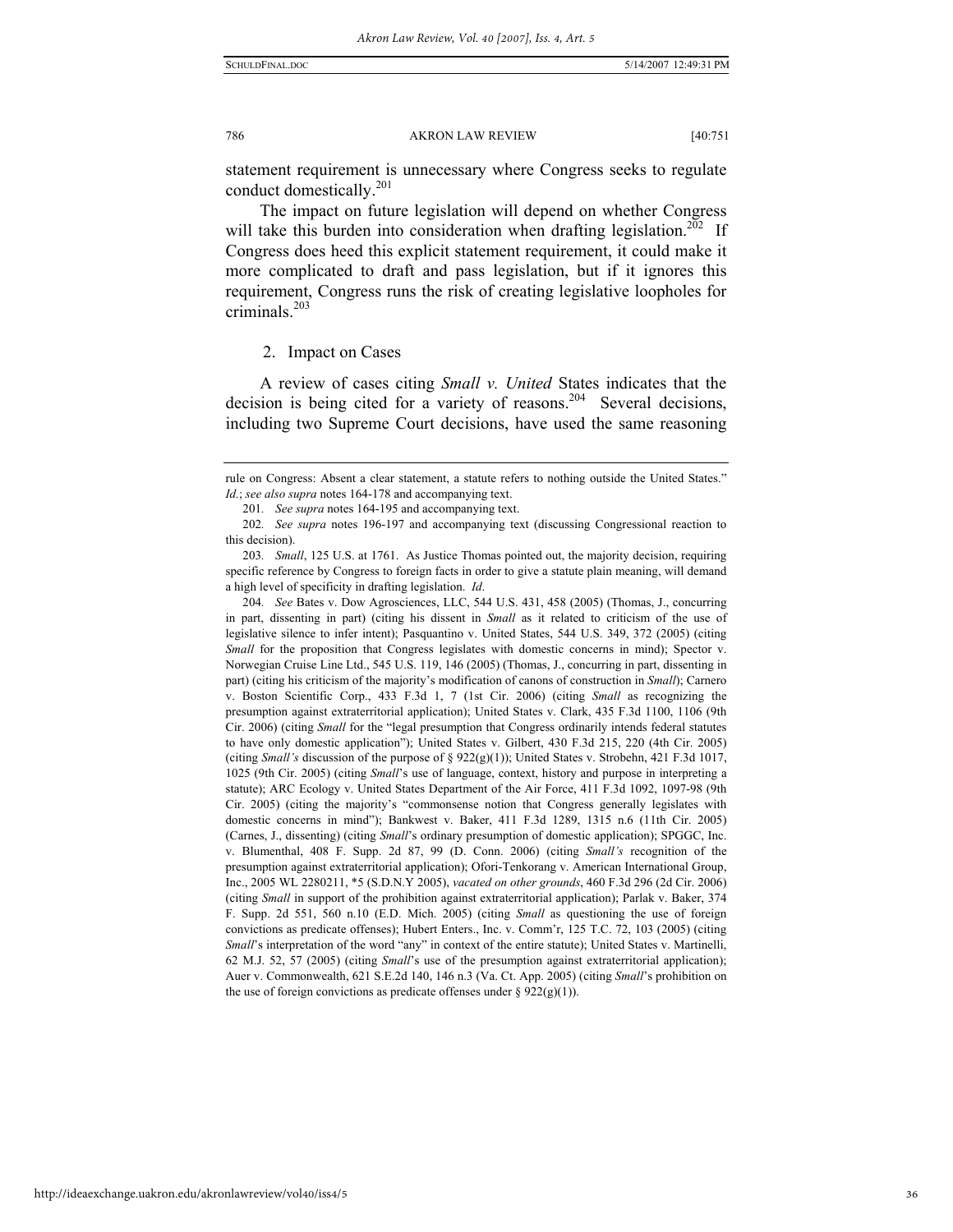as in *Small* to support various methods of statutory interpretation.<sup>205</sup> The majority of cases citing the decision are using it to support the use of the canon against extraterritorial application.<sup>206</sup> This is particularly troubling given the way in which the majority misused this particular canon.<sup>207</sup>

One case, *Parlak v. Baker*, cites *Small* for its application to foreign convictions.208 This case is significant because it involves the use of a foreign conviction to deport an individual for engaging in terrorist activity.209 In granting habeas relief, the district court for the Eastern District of Michigan questioned whether the foreign conviction, a 1990 separatism conviction in Turkey, could be used as a predicate conviction to support a terrorism charge.<sup>210</sup> This case in particular highlights the dangerous precedent set by the majority's erroneous interpretation of the statute in *Small*.<sup>211</sup>

These cases also draw attention to the need for a more consistent approach in interpreting statutes because under principles of stare decisis the misuse of a canon of statutory interpretation could allow that misuse by other courts.<sup>212</sup> Allowing courts to pick and choose the sources and methods they will use to interpret statutes causes uncertainty for all involved including legislatures, courts, and the public.<sup>213</sup>

#### V. CONCLUSION

The correct interpretation of  $\S$  922(g)(1), when properly applying methods of statutory interpretation, is that the words "convicted in any

<sup>205</sup>*. See Bates*, 544 U.S. at 458; *Spector*, 545 U.S. at 146; *Strobehn*, 421 F.3d at 1025; *Hubert Enters., Inc.*, 125 T.C. at 103.

<sup>206</sup>*. See Pasquantino*, 544 U.S. at 372; *Carnero*, 433 F.3d at 7; *Clark*, 435 F.3d at 1106; *ARC Ecology*, 411 F.3d at 1097-98; *Bankwest*, 411 F.3d at 1315 n. 6; *SPGGC, Inc.*, 408 F. Supp. 2d 87, 99; *Martinelli*, 62 M.J. at 57; *Ofori-Tenkorang*, 2005 WL 2280211, at \*5.

<sup>207</sup>*. See supra* notes 164-195 and accompanying text (discussing the majority's use of the presumption against extraterritorial application).

<sup>208</sup>*. Parlak*, 374 F. Supp. 2d at 560 n.10.

<sup>209</sup>*. Id.*; *see also* Lester, *supra* note 120, at 649 (arguing that the majority's interpretation has resulted in a weakening of gun control regulations which has dangerous implications for national security).

<sup>210</sup>*. Parlak*, 374 F. Supp. 2d at 560.

<sup>211</sup>*. See supra* notes 114-197 and accompanying text (discussing the problems and dangers posed by the majority's interpretation).

<sup>212</sup>*. See supra* notes 204-211 and accompanying text.

<sup>213</sup>*. See* Nicholas Quinn Rosenkranz, *Federal Rules of Statutory Interpretation*, 115 HARV. L. REV. 2085, 2086-88 (2002) (proposing that Congress enact federal rules of statutory interpretation to improve legislative-judicial communication and provide consistency in statutory interpretation cases).